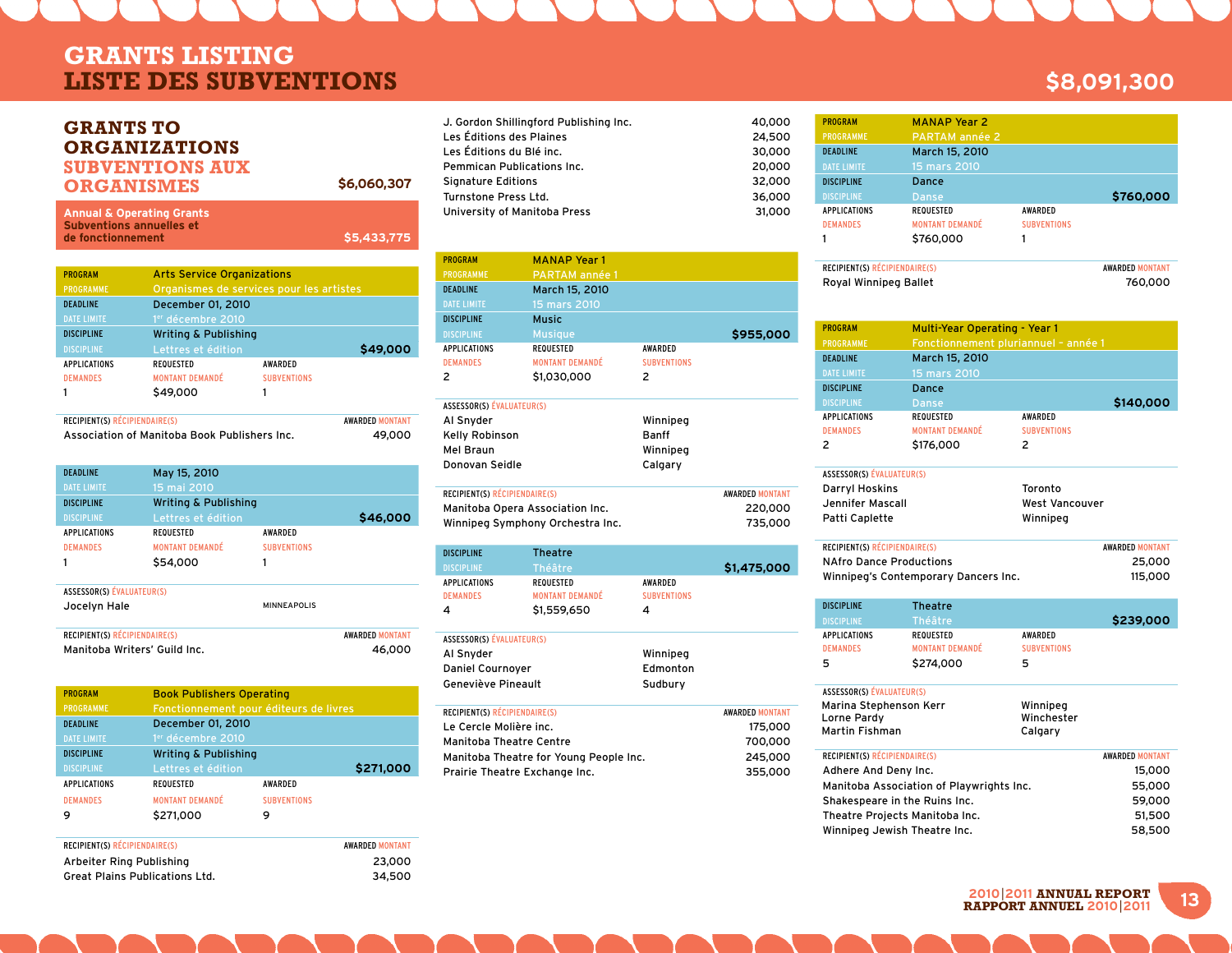| <b>DEADLINE</b>                  | April 01, 2010                                   |                          |                        |
|----------------------------------|--------------------------------------------------|--------------------------|------------------------|
| <b>DATE LIMITE</b>               | $1er$ avril 2010                                 |                          |                        |
| <b>DISCIPLINE</b>                | <b>Visual Arts</b>                               |                          |                        |
| <b>DISCIPLINE</b>                | <b>Arts visuels</b>                              |                          | \$889,000              |
| <b>APPLICATIONS</b>              | <b>REQUESTED</b>                                 | <b>AWARDED</b>           |                        |
| <b>DEMANDES</b>                  | <b>MONTANT DEMANDÉ</b>                           | <b>SUBVENTIONS</b>       |                        |
| 9                                | \$966,700                                        | 9                        |                        |
| <b>ASSESSOR(S) ÉVALUATEUR(S)</b> |                                                  |                          |                        |
| Todd, Janes                      |                                                  | Edmonton                 |                        |
| Shirley Madill                   |                                                  | Hamilton                 |                        |
| Collin Zipp                      |                                                  | Winnipeg                 |                        |
| Teresa Hudson                    |                                                  | Thompson                 |                        |
|                                  |                                                  |                          |                        |
| Nadia Myre                       |                                                  | Saint-Andre d'Argenteuil |                        |
| RECIPIENT(S) RÉCIPIENDAIRE(S)    |                                                  |                          | <b>AWARDED MONTANT</b> |
|                                  | Art Gallery of Southwestern Manitoba             |                          | 185,000                |
|                                  | Manitoba Printmakers' Association                |                          | 55,000                 |
|                                  | Mentoring Artists for Women's Art Inc.           |                          | 73,000                 |
|                                  | PLATFORM: Centre for Photographic & Digital Arts |                          | 58,000                 |
| Plua In Inc.                     |                                                  |                          | 170,000                |
| Urban Shaman Inc.                |                                                  |                          | 65,000                 |
|                                  | Video Pool Media Arts Centre                     |                          | 97,000                 |
| Winnipeg Film Group Inc.         |                                                  |                          | 95,000                 |
| aceartinc.                       |                                                  |                          | 91,000                 |

| <b>PROGRAM</b>      | Multi-Year Operating - Year 2        |                    |           |
|---------------------|--------------------------------------|--------------------|-----------|
| <b>PROGRAMME</b>    | Fonctionnement pluriannuel - année 2 |                    |           |
| <b>DEADLINE</b>     | March 15, 2010                       |                    |           |
| <b>DATE LIMITE</b>  | 15 mars 2010                         |                    |           |
| <b>DISCIPLINE</b>   | <b>Music</b>                         |                    |           |
| <b>DISCIPLINE</b>   | <b>Musique</b>                       |                    | \$223,000 |
| <b>APPLICATIONS</b> | <b>REQUESTED</b>                     | AWARDED            |           |
| <b>DEMANDES</b>     | <b>MONTANT DEMANDÉ</b>               | <b>SUBVENTIONS</b> |           |
| 5                   | \$223,000                            | 5                  |           |

| <b>RECIPIENT(S) RÉCIPIENDAIRE(S)</b> | <b>AWARDED MONTANT</b> |
|--------------------------------------|------------------------|
| GroundSwell Inc.                     | 46.000                 |
| Manitoba Chamber Orchestra           | 112,000                |
| The Winnipeg Singers                 | 30,000                 |
| Winnipeg Chamber Music Society       | 17,000                 |
| Winnipeg Jazz Orchestra Inc.         | 18,000                 |

| <b>PROGRAM</b>    | Operating              |                    |          |
|-------------------|------------------------|--------------------|----------|
| <b>PROGRAMME</b>  | Fonctionnement         |                    |          |
| <b>DEADLINE</b>   | March 15, 2010         |                    |          |
| DATE LIMITE       | 15 mars 2010           |                    |          |
| <b>DISCIPLINE</b> | <b>Music</b>           |                    |          |
| <b>DISCIPLINE</b> | <b>Musique</b>         |                    | \$21,000 |
| APPLICATIONS      | <b>REQUESTED</b>       | AWARDED            |          |
| <b>DEMANDES</b>   | <b>MONTANT DEMANDÉ</b> | <b>SUBVENTIONS</b> |          |
|                   | \$21,000               |                    |          |

| <b>ASSESSOR(S) ÉVALUATEUR(S)</b> |          |  |
|----------------------------------|----------|--|
| Donovan Seidle                   | Calgary  |  |
| Al Snyder                        | Winnipeg |  |
| Rita Menzies                     | Winnipea |  |
|                                  |          |  |

| RECIPIENT(S) RÉCIPIENDAIRE(S). | <b>AWARDED MONTANT</b> |
|--------------------------------|------------------------|
| Brandon Chamber Players Inc.   | 21.000                 |

| <b>PROGRAM</b>      | <b>Periodical Publishers Operating</b> |                                             |           |
|---------------------|----------------------------------------|---------------------------------------------|-----------|
| <b>PROGRAMME</b>    |                                        | Fonctionnement pour éditeurs de périodiques |           |
| <b>DEADLINE</b>     | April 15, 2010                         |                                             |           |
| <b>DATE LIMITE</b>  | 15 avril 2010                          |                                             |           |
| <b>DISCIPLINE</b>   | <b>Writing &amp; Publishing</b>        |                                             |           |
| <b>DISCIPLINE</b>   | Lettres et édition                     |                                             | \$211,225 |
| <b>APPLICATIONS</b> | <b>REQUESTED</b>                       | <b>AWARDED</b>                              |           |
| <b>DEMANDES</b>     | <b>MONTANT DEMANDÉ</b>                 | <b>SUBVENTIONS</b>                          |           |
| 3                   | \$216,000                              | 3                                           |           |
|                     |                                        |                                             |           |

| <b>ASSESSOR(S) ÉVALUATEUR(S)</b> |          |
|----------------------------------|----------|
| Melanie Bell                     | Montreal |
| Jill Sawyer                      | Banff    |
| Michael Redhill                  | Toronto  |

| RECIPIENT(S) RÉCIPIENDAIRE(S)                      | <b>AWARDED MONTANT</b> |
|----------------------------------------------------|------------------------|
| Arts Manitoba Publications Inc. (Border Crossings) | 101,500                |
| Contemporary Verse 2 Inc.                          | 34,500                 |
| Prairie Fire Press Inc.                            | 75.225                 |

| <b>PROGRAM</b>            | <b>Professional Arts Training Schools</b>       |                    |           |
|---------------------------|-------------------------------------------------|--------------------|-----------|
| <b>PROGRAMME</b>          | Écoles professionnelles de formation artistique |                    |           |
| <b>DEADLINE</b>           | March 15, 2010                                  |                    |           |
| <b>DATE LIMITE</b>        | 15 mars 2010                                    |                    |           |
| <b>DISCIPLINE</b>         | Dance                                           |                    |           |
| <b>DISCIPLINE</b>         | Danse                                           |                    | \$154,550 |
| <b>APPLICATIONS</b>       | <b>REQUESTED</b>                                | <b>AWARDED</b>     |           |
| <b>DEMANDES</b>           | <b>MONTANT DEMANDÉ</b>                          | <b>SUBVENTIONS</b> |           |
| 2                         | \$177,550                                       | 2                  |           |
|                           |                                                 |                    |           |
| ASSESSOR(S) ÉVALUATEUR(S) |                                                 |                    |           |

| Winnipeg              |
|-----------------------|
|                       |
| <b>West Vancouver</b> |
|                       |

| RECIPIENT(S) RÉCIPIENDAIRE(S)             | <b>AWARDED MONTANT</b> |
|-------------------------------------------|------------------------|
| Royal Winnipeg Ballet School              | 126,000                |
| School of Contemporary Dancers Inc. (The) | 28,550                 |

| <b>PROGRAM</b>                         | <b>Special Grants to Organizations</b>                                           |                    |                                 |
|----------------------------------------|----------------------------------------------------------------------------------|--------------------|---------------------------------|
| <b>PROGRAMME</b>                       | Subventions spéciales aux organismes                                             |                    |                                 |
| <b>DEADLINE</b>                        | March 31, 2011                                                                   |                    |                                 |
| <b>DATE LIMITE</b>                     | 31 mars 2011                                                                     |                    |                                 |
| <b>DISCIPLINE</b>                      | <b>Theatre</b>                                                                   |                    |                                 |
| <b>DISCIPLINE</b>                      | Théâtre                                                                          |                    | \$1,000                         |
| <b>APPLICATIONS</b><br><b>DEMANDES</b> | <b>REQUESTED</b><br><b>MONTANT DEMANDÉ</b>                                       | AWARDED            |                                 |
|                                        |                                                                                  | <b>SUBVENTIONS</b> |                                 |
| 1                                      | \$1,000                                                                          | 1                  |                                 |
| RECIPIENT(S) RÉCIPIENDAIRE(S)          | National Theatre School of Canada<br>École nationale de théâtre du Canada        |                    | <b>AWARDED MONTANT</b><br>1,000 |
| et de tournées                         | <b>Presentation and Touring Grants</b><br>Subventions d'organisation d'activités |                    | \$625,532                       |
| <b>Presentation Grants</b>             | Subventions d'organisation d'activités                                           |                    | \$331,032                       |
|                                        |                                                                                  |                    |                                 |
| <b>PROGRAM</b>                         | <b>Book Publishers Project</b>                                                   |                    |                                 |
| PROGRAMME                              | Projets d'édition de livres                                                      |                    |                                 |
| <b>DEADLINE</b>                        | December 01, 2010                                                                |                    |                                 |
| <b>DATE LIMITE</b>                     | 1er décembre 2010                                                                |                    |                                 |
| <b>DISCIPLINE</b>                      | <b>Writing &amp; Publishing</b>                                                  |                    |                                 |
| <b>DISCIPLINE</b>                      | Lettres et édition                                                               |                    | \$3,000                         |
| <b>APPLICATIONS</b>                    | <b>REQUESTED</b>                                                                 | AWARDED            |                                 |
| <b>DEMANDES</b><br>3                   | <b>MONTANT DEMANDÉ</b>                                                           | <b>SUBVENTIONS</b> |                                 |
|                                        | \$9,000                                                                          | 1                  |                                 |
| ASSESSOR(S) ÉVALUATEUR(S)              |                                                                                  |                    |                                 |
| Annalee Greenberg                      |                                                                                  | Winnipeg           |                                 |
| RECIPIENT(S) RÉCIPIENDAIRE(S)          |                                                                                  |                    | <b>AWARDED MONTANT</b>          |
|                                        | <b>Hutterian Brethren Book Centre</b>                                            |                    | 3,000                           |
| <b>PROGRAM</b>                         | <b>Concert Production</b>                                                        |                    |                                 |
| PROGRAMME                              | Subventions pour spectaclesMusicaux                                              |                    |                                 |
| <b>DEADLINE</b>                        | March 01, 2010                                                                   |                    |                                 |
| <b>DATE LIMITE</b>                     | 1 <sup>er</sup> mars 2010                                                        |                    |                                 |
| <b>DISCIPLINE</b>                      | <b>Music</b>                                                                     |                    |                                 |
| <b>DISCIPLINE</b>                      | <b>Musique</b>                                                                   |                    | \$40,000                        |
| APPLICATIONS                           | <b>REQUESTED</b>                                                                 | AWARDED            |                                 |
| <b>DEMANDES</b>                        | <b>MONTANT DEMANDÉ</b>                                                           | <b>SUBVENTIONS</b> |                                 |
| 17                                     | \$125,630                                                                        | 10                 |                                 |
| ASSESSOR(S) EVALUATEUR(S)              |                                                                                  |                    |                                 |
| <b>Christine Fellows</b>               |                                                                                  | Winnipeg           |                                 |
| Natalie Bernardin                      |                                                                                  | Winnipeg           |                                 |
| Rose van der Hooft                     |                                                                                  | Winnipeg           |                                 |
| Donovan Seidle                         |                                                                                  | Calgary            |                                 |
| <b>RECIPIENT(S) RÉCIPIENDAIRE(S)</b>   |                                                                                  |                    | <b>AWARDED MONTANT</b>          |
| Canzona                                |                                                                                  |                    | 4,500                           |
| Clear Lake Chamber Music Festival      |                                                                                  |                    | 5,000                           |
|                                        |                                                                                  |                    |                                 |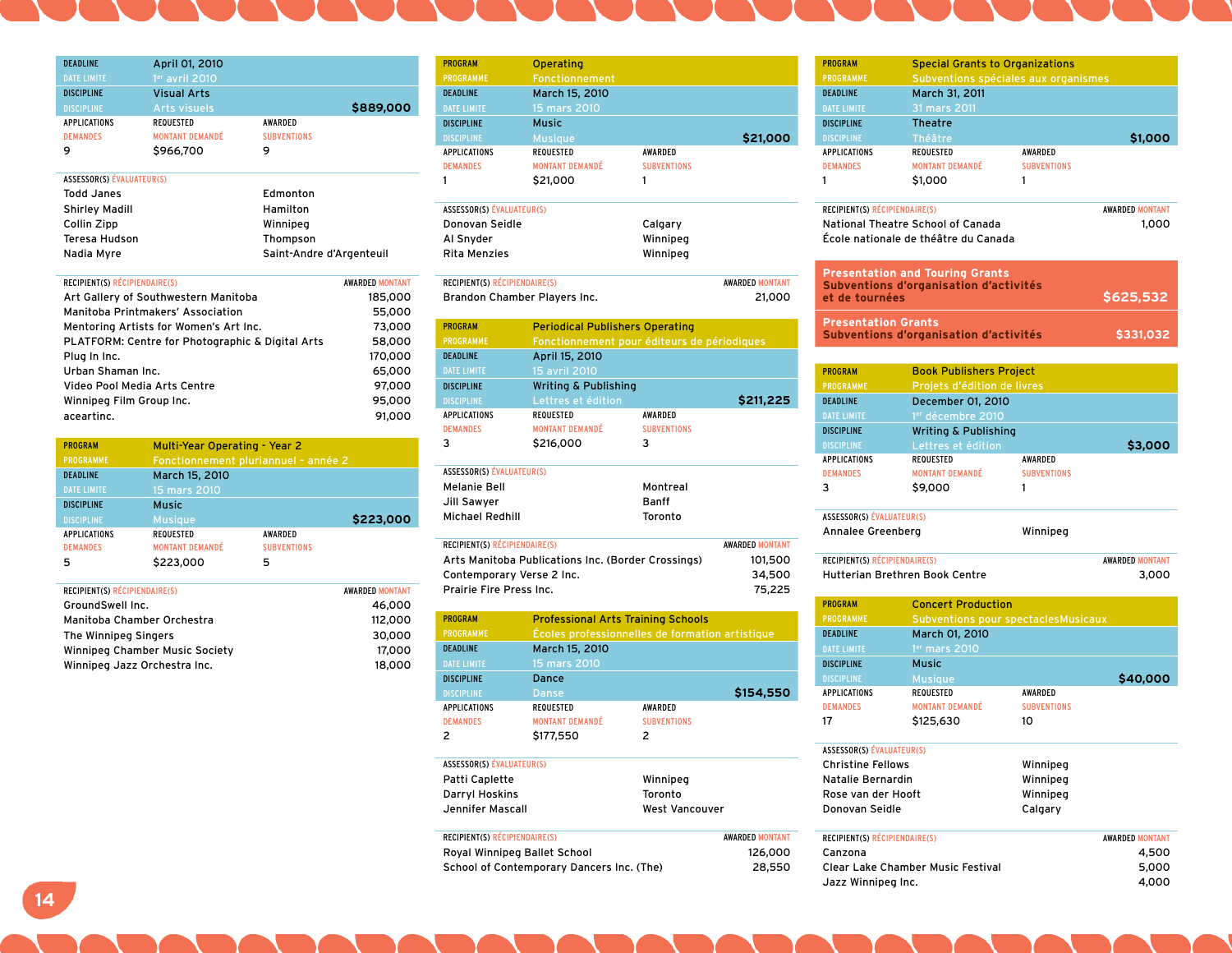| <b>Les Surveillantes</b>                   | 2,000 |
|--------------------------------------------|-------|
| Manitoba Conservatory of Music & Arts Inc. | 3,000 |
| The Musical Offering                       | 2,000 |
| West End Cultural Centre                   | 5,000 |
| Winnipeg Classical Guitar Society (The)    | 3,000 |
| Winnipeg Folk Festival                     | 7,000 |
| Winnipeg Philharmonic Choir                | 4,500 |

2,000

| <b>PROGRAM</b>      | <b>Juried Shows -Crafts</b>            |                    |          |
|---------------------|----------------------------------------|--------------------|----------|
| <b>PROGRAMME</b>    | <b>Expositions-concours -Artisanat</b> |                    |          |
| <b>DEADLINE</b>     | March 31, 2011                         |                    |          |
| <b>DATE LIMITE</b>  | 31 mars 2011                           |                    |          |
| <b>DISCIPLINE</b>   | Crafts                                 |                    |          |
| <b>DISCIPLINE</b>   | Artisanat                              |                    | \$13,051 |
| <b>APPLICATIONS</b> | <b>REQUESTED</b>                       | <b>AWARDED</b>     |          |
| <b>DEMANDES</b>     | <b>MONTANT DEMANDÉ</b>                 | <b>SUBVENTIONS</b> |          |
| 3                   | \$13,051                               | ٦                  |          |

| <b>RECIPIENT(S) RÉCIPIENDAIRE(S)</b> | <b>AWARDED MONTANT</b> |
|--------------------------------------|------------------------|
|                                      |                        |
| Interlake Juried Art Show            | 1.381                  |
| Manitoba Craft Council Inc.          | 8.000                  |
| Pembina Hills Arts Council & Gallery | 3.670                  |

| <b>PROGRAM</b>      | <b>Juried Shows - Visual Arts</b>         |                    |          |
|---------------------|-------------------------------------------|--------------------|----------|
|                     |                                           |                    |          |
| <b>PROGRAMME</b>    | <b>Expositions-concours -Arts visuels</b> |                    |          |
| <b>DEADLINE</b>     | March 31, 2011                            |                    |          |
| <b>DATE LIMITE</b>  | 31 mars 2011                              |                    |          |
| <b>DISCIPLINE</b>   | <b>Visual Arts</b>                        |                    |          |
| <b>DISCIPLINE</b>   | <b>Arts visuels</b>                       |                    | \$21,634 |
| <b>APPLICATIONS</b> | <b>REQUESTED</b>                          | <b>AWARDED</b>     |          |
| <b>DEMANDES</b>     | <b>MONTANT DEMANDÉ</b>                    | <b>SUBVENTIONS</b> |          |
| 8                   | \$25,634                                  | 8                  |          |

| RECIPIENT(S) RÉCIPIENDAIRE(S)             | <b>AWARDED MONTANT</b> |
|-------------------------------------------|------------------------|
| Arts West Council Inc.                    | 2.717                  |
| <b>Buhler Gallery</b>                     | 1.484                  |
| Dauphin Arts Group Inc                    | 2,870                  |
| Manitoba Society of Artists               | 6.000                  |
| <b>Prairie Arts Cartel Inc.</b>           | 2.163                  |
| <b>Prairie Canada Carvers Association</b> | 2.000                  |
| <b>Red River Exhibition Art Show</b>      | 900                    |
| West St Paul RM                           | 3,500                  |
|                                           |                        |

| <b>PROGRAM</b>      | <b>Periodical Publishers Project</b>     |                    |          |
|---------------------|------------------------------------------|--------------------|----------|
| <b>PROGRAMME</b>    | Projets pour les éditeurs de périodiques |                    |          |
| <b>DEADLINE</b>     | April 15, 2010                           |                    |          |
| <b>DATE LIMITE</b>  | 15 avril 2010                            |                    |          |
| <b>DISCIPLINE</b>   | <b>Writing &amp; Publishing</b>          |                    |          |
| <b>DISCIPLINE</b>   | Lettres et édition                       |                    | \$14,000 |
| <b>APPLICATIONS</b> | <b>REQUESTED</b>                         | <b>AWARDED</b>     |          |
| <b>DEMANDES</b>     | <b>MONTANT DEMANDÉ</b>                   | <b>SUBVENTIONS</b> |          |
| 2                   | \$19,000                                 | 2                  |          |

| ASSESSURIS) EVALUAIEURIS) |          |
|---------------------------|----------|
| Jill Sawyer               | Banff    |
| Michael Redhill           | Toronto  |
| <b>Melanie Bell</b>       | Montreal |

| <b>RECIPIENT(S) RÉCIPIENDAIRE(S)</b> | <b>AWARDED MONTANT</b> |
|--------------------------------------|------------------------|
| Herizons                             | 5.000                  |
| Mennonite Literary Society (The)     | 9.000                  |

| <b>PROGRAM</b>                | <b>Program Assistance in the Visual Arts</b> |                                         |
|-------------------------------|----------------------------------------------|-----------------------------------------|
| <b>PROGRAMME</b>              |                                              | Aide à la programmation en arts visuels |
| <b>DEADLINE</b>               | April 15, 2010                               |                                         |
| <b>DATE LIMITE</b>            | 15 avril 2010                                |                                         |
| <b>DISCIPLINE</b>             | Crafts                                       |                                         |
| <b>DISCIPLINE</b>             | Artisanat                                    | \$11,871                                |
| <b>APPLICATIONS</b>           | <b>REQUESTED</b>                             | <b>AWARDED</b>                          |
| <b>DEMANDES</b>               | <b>MONTANT DEMANDÉ</b>                       | <b>SUBVENTIONS</b>                      |
| 1                             | \$21,871                                     | 1                                       |
|                               |                                              |                                         |
| ASSESSOR(S) ÉVALUATEUR(S)     |                                              |                                         |
| <b>Shirley Madill</b>         |                                              | Hamilton                                |
| Teresa Hudson<br>Thompson     |                                              |                                         |
| Nadia Myre                    |                                              | Saint-Andre d'Argenteuil                |
| <b>Todd Janes</b>             | Edmonton                                     |                                         |
| Collin Zipp                   |                                              | Winnipeg                                |
|                               |                                              |                                         |
| RECIPIENT(S) RÉCIPIENDAIRE(S) |                                              | <b>AWARDED MONTANT</b>                  |
| Manitoba Craft Council Inc.   |                                              | 11,871                                  |
|                               |                                              |                                         |

| <b>DISCIPLINE</b> | <b>Visual Arts</b>     |                    |          |
|-------------------|------------------------|--------------------|----------|
| <b>DISCIPLINE</b> | Arts visuels           |                    | \$67,476 |
| APPLICATIONS      | REQUESTED              | AWARDED            |          |
| <b>DEMANDES</b>   | <b>MONTANT DEMANDÉ</b> | <b>SURVENTIONS</b> |          |
| Q                 | \$187,015              | 5                  |          |
|                   |                        |                    |          |

| ASSESSOR(S) EVALUATEUR(S) |                          |
|---------------------------|--------------------------|
| Shirley Madill            | Hamilton                 |
| <b>Teresa Hudson</b>      | Thompson                 |
| Nadia Myre                | Saint-Andre d'Argenteuil |
| <b>Todd Janes</b>         | Edmonton                 |
| Collin Zipp               | Winnipeg                 |
|                           |                          |

| RECIPIENT(S) RÉCIPIENDAIRE(S)                    | <b>AWARDED MONTANT</b> |
|--------------------------------------------------|------------------------|
| Gallery 1CO3                                     | 9.256                  |
| Gallery One One One - U of M School of Art       | 10.695                 |
| La Maison des artistes visuels francophones Inc. | 19.965                 |
| WNDX Inc.                                        | 11.750                 |
| Winnipeg Art Gallery                             | 15,810                 |

| <b>PROGRAM</b>                                                   | <b>Theatre Production</b>      |                    |                        |
|------------------------------------------------------------------|--------------------------------|--------------------|------------------------|
| <b>PROGRAMME</b>                                                 | Représentations théâtrales     |                    |                        |
| <b>DEADLINE</b>                                                  | September 01, 2010             |                    |                        |
| <b>DATE LIMITE</b>                                               | 1 <sup>er</sup> septembre 2010 |                    |                        |
| <b>DISCIPLINE</b>                                                | <b>Theatre</b>                 |                    |                        |
| <b>DISCIPLINE</b>                                                | Théâtre                        |                    | \$50,000               |
| <b>APPLICATIONS</b>                                              | <b>REQUESTED</b>               | AWARDED            |                        |
| <b>DEMANDES</b>                                                  | <b>MONTANT DEMANDÉ</b>         | <b>SUBVENTIONS</b> |                        |
| 15                                                               | \$174,000                      | 6                  |                        |
| <b>ASSESSOR(S) ÉVALUATEUR(S)</b>                                 |                                |                    |                        |
| Arne MacPherson                                                  |                                | Winnipeg           |                        |
| <b>Holly Harris</b>                                              |                                | Winnipeg           |                        |
| <b>Ellen Peterson</b>                                            |                                | Winnipeg           |                        |
| RECIPIENT(S) RÉCIPIENDAIRE(S)                                    |                                |                    | <b>AWARDED MONTANT</b> |
| Andraea Sartison                                                 |                                |                    | 2,000                  |
| <b>Drv Cold Productions</b>                                      |                                |                    | 10,000                 |
|                                                                  | Moving Target Theatre Company  |                    | 9,000                  |
| The Little Opera Company                                         |                                |                    | 7,000                  |
| <b>Tom-Tom Theatre</b>                                           |                                |                    | 7,000                  |
| zone41 Theatre Inc.                                              |                                |                    | 15,000                 |
| <b>DEADLINE</b>                                                  | March 01, 2010                 |                    |                        |
| <b>DATE LIMITE</b>                                               | 1 <sup>er</sup> mars 2010      |                    |                        |
| <b>DISCIPLINE</b>                                                | <b>Theatre</b>                 |                    |                        |
| <b>DISCIPLINE</b>                                                | Théâtre                        |                    | \$50,000               |
| <b>APPLICATIONS</b>                                              | <b>REQUESTED</b>               | AWARDED            |                        |
| <b>DEMANDES</b>                                                  | <b>MONTANT DEMANDÉ</b>         | <b>SUBVENTIONS</b> |                        |
| 13                                                               | \$122,585                      | 6                  |                        |
| ASSESSOR(S) ÉVALUATEUR(S)                                        |                                |                    |                        |
| <b>Bob Armstrong</b>                                             |                                | Winnipeg           |                        |
| Mia Van Leeuwen                                                  |                                | Winnipeg           |                        |
| Gerry Atwell                                                     |                                | Winnipeg           |                        |
| RECIPIENT(S) RÉCIPIENDAIRE(S)                                    |                                |                    | <b>AWARDED MONTANT</b> |
| <b>Sarasvati Dramatic Theatre Productions</b><br>& Repertory Inc |                                | 10,000             |                        |
| Squeezebox Mama                                                  |                                |                    | 7,800                  |
| Théâtre Vice Versa Theatre                                       |                                |                    | 12,000                 |
| <b>Tom-Tom Theatre</b>                                           |                                |                    | 6,200                  |
| Winnipeg Studio Theatre                                          |                                |                    | 8,000                  |
| zone41 Theatre Inc.                                              |                                |                    | 6,000                  |

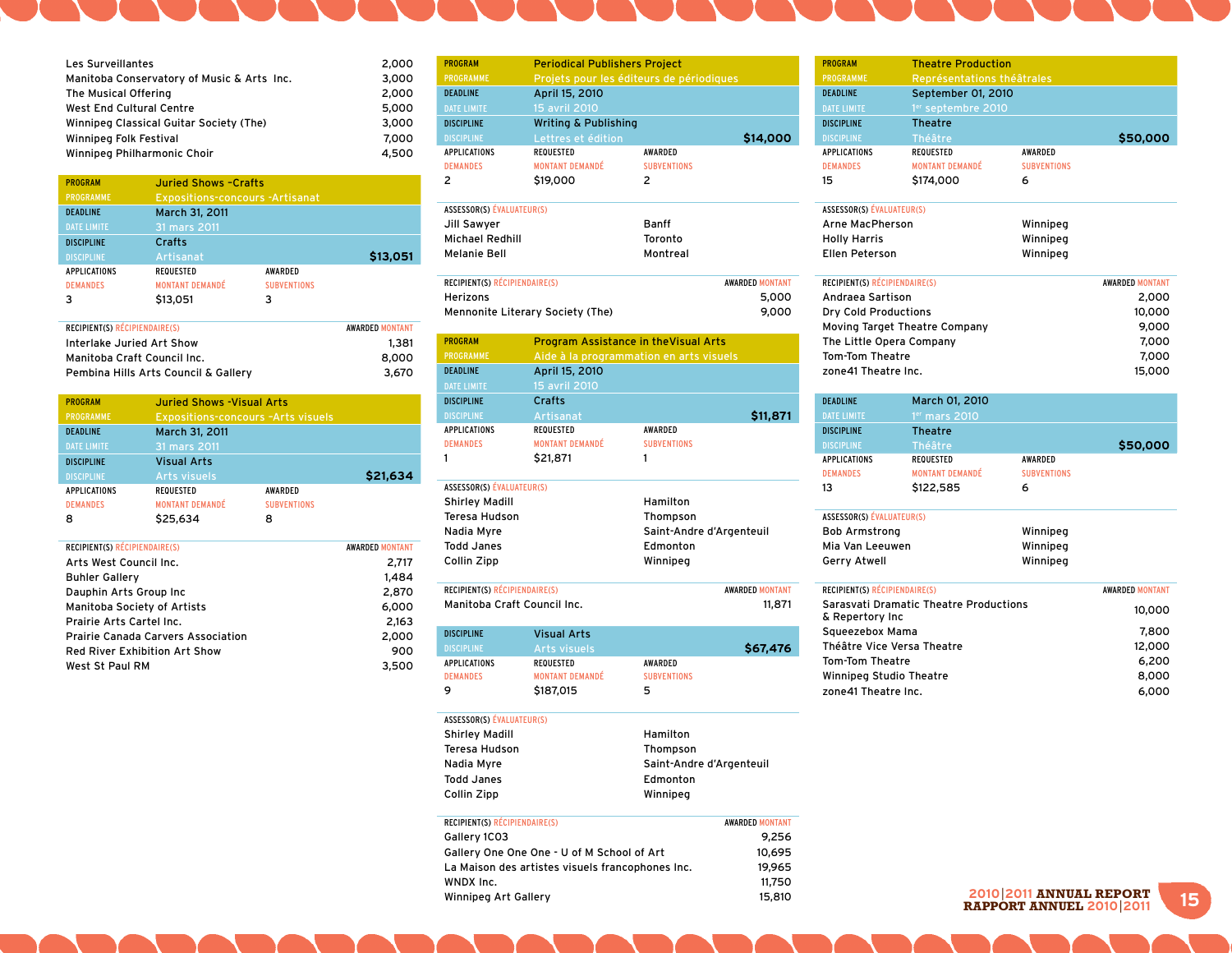| <b>PROGRAM</b>                | <b>Two YearDance Creation Production</b> |                                                             |                        |
|-------------------------------|------------------------------------------|-------------------------------------------------------------|------------------------|
| <b>PROGRAMME</b>              |                                          | <b>SubventionDanse de deux ans</b><br>- création/production |                        |
| <b>DEADLINE</b>               | March 31, 2011                           |                                                             |                        |
| <b>DATE LIMITE</b>            | 31 mars 2011                             |                                                             |                        |
| <b>DISCIPLINE</b>             | Dance                                    |                                                             |                        |
| <b>DISCIPLINE</b>             | Danse                                    |                                                             | \$20,000               |
| <b>APPLICATIONS</b>           | <b>REQUESTED</b>                         | <b>AWARDED</b>                                              |                        |
| <b>DEMANDES</b>               | <b>MONTANT DEMANDÉ</b>                   | <b>SUBVENTIONS</b>                                          |                        |
|                               | \$20,000                                 | 1                                                           |                        |
| RECIPIENT(S) RÉCIPIENDAIRE(S) |                                          |                                                             | <b>AWARDED MONTANT</b> |

Gearshifting Performance Works 20,000

| <b>DEADLINE</b>                      | March 15, 2010             |                        |
|--------------------------------------|----------------------------|------------------------|
| <b>DATE LIMITE</b>                   | 15 mars 2010               |                        |
| <b>DISCIPLINE</b>                    | Dance                      |                        |
| <b>DISCIPLINE</b>                    | Danse                      | \$20,000               |
| <b>APPLICATIONS</b>                  | <b>REQUESTED</b>           | <b>AWARDED</b>         |
| <b>DEMANDES</b>                      | <b>MONTANT DEMANDÉ</b>     | <b>SUBVENTIONS</b>     |
|                                      | \$20,000                   | 1                      |
| <b>ASSESSOR(S) ÉVALUATEUR(S)</b>     |                            |                        |
| Darryl Hoskins                       |                            | Toronto                |
| Talia Pura                           |                            | Stonewall              |
| Jennifer Mascall                     |                            | West Vancouver         |
| <b>RECIPIENT(S) RÉCIPIENDAIRE(S)</b> |                            | <b>AWARDED MONTANT</b> |
|                                      | Young Lungs Dance Exchange | 20,000                 |

| <b>PROGRAM</b>      | <b>Two YearMusic Production</b> |                                                        |          |
|---------------------|---------------------------------|--------------------------------------------------------|----------|
| <b>PROGRAMME</b>    |                                 | SubventionMusique de deux ans<br>- série de spectacles |          |
| <b>DEADLINE</b>     | March 31, 2011                  |                                                        |          |
| <b>DATE LIMITE</b>  | 31 mars 2011                    |                                                        |          |
| <b>DISCIPLINE</b>   | <b>Music</b>                    |                                                        |          |
| <b>DISCIPLINE</b>   | <b>Musique</b>                  |                                                        | \$20,000 |
| <b>APPLICATIONS</b> | <b>REQUESTED</b>                | <b>AWARDED</b>                                         |          |
| <b>DEMANDES</b>     | <b>MONTANT DEMANDÉ</b>          | <b>SUBVENTIONS</b>                                     |          |
|                     | \$20,000                        |                                                        |          |
|                     |                                 |                                                        |          |

| <b>RECIPIENT(S) RÉCIPIENDAIRE(S)</b> | <b>AWARDED MONTANT</b> |
|--------------------------------------|------------------------|
| Camerata Nova                        | 20,000                 |

| <b>Touring Grants</b><br><b>Subventions pour tournées</b>            |                                                                                                                  |                                      | \$20,000 |
|----------------------------------------------------------------------|------------------------------------------------------------------------------------------------------------------|--------------------------------------|----------|
| <b>PROGRAM</b><br>PROGRAMME<br><b>DEADLINE</b><br><b>DATE LIMITE</b> | <b>Touring Grants (Organizations)</b><br>Subventions aux organismes en tournée<br>March 15, 2010<br>15 mars 2010 |                                      |          |
| <b>DISCIPLINE</b><br><b>DISCIPLINE</b>                               | Dance<br><b>Danse</b>                                                                                            |                                      | \$7,500  |
| <b>APPLICATIONS</b><br><b>DEMANDES</b><br>3                          | <b>REQUESTED</b><br><b>MONTANT DEMANDÉ</b><br>\$41,000                                                           | <b>AWARDED</b><br><b>SUBVENTIONS</b> |          |

| <b>RECIPIENT(S) RÉCIPIENDAIRE(S)</b> | <b>AWARDED MONTANT</b> |
|--------------------------------------|------------------------|
| Royal Winnipeg Ballet School         | 7.500                  |

| <b>DISCIPLINE</b>   | <b>Music</b>           |                    |          |
|---------------------|------------------------|--------------------|----------|
| <b>DISCIPLINE</b>   | <b>Musique</b>         |                    | \$79,500 |
| <b>APPLICATIONS</b> | REQUESTED              | AWARDED            |          |
| <b>DEMANDES</b>     | <b>MONTANT DEMANDÉ</b> | <b>SUBVENTIONS</b> |          |
| 5                   | \$137,500              | 4                  |          |

| <b>RECIPIENT(S) RÉCIPIENDAIRE(S)</b> | <b>AWARDED MONTANT</b> |
|--------------------------------------|------------------------|
| Manitoba Chamber Orchestra           | 3.000                  |
| Manitoba Opera Association Inc.      | 7.500                  |
| The Winnipeg Singers                 | 1,500                  |
| Winnipeg Symphony Orchestra Inc.     | 67,500                 |

| <b>DISCIPLINE</b>   | Theatre                |                    |           |
|---------------------|------------------------|--------------------|-----------|
| <b>DISCIPLINE</b>   | Théâtre                |                    | \$207,500 |
| <b>APPLICATIONS</b> | REQUESTED              | AWARDED            |           |
| <b>DEMANDES</b>     | <b>MONTANT DEMANDÉ</b> | <b>SUBVENTIONS</b> |           |
| 6                   | \$250,500              | 5                  |           |

| RECIPIENT(S) RÉCIPIENDAIRE(S)          | <b>AWARDED MONTANT</b> |
|----------------------------------------|------------------------|
| Le Théâtre du Grand Cercle             | 15,000                 |
| <b>Manitoba Theatre Centre</b>         | 50,000                 |
| Manitoba Theatre for Young People Inc. | 92,500                 |
| Prairie Theatre Exchange Inc.          | 44.000                 |
| Shakespeare in the Ruins Inc.          | 6.000                  |
|                                        |                        |

#### **Grants to Individuals Subventions aux Artistes Individuels \$999,817**

| <b>Professional Development Grants</b><br><b>Subventions de perfectionnement</b><br>professionnel |                                  | \$232,007 |  |
|---------------------------------------------------------------------------------------------------|----------------------------------|-----------|--|
|                                                                                                   |                                  |           |  |
| <b>PROGRAM</b>                                                                                    | <b>Competitions &amp; Prizes</b> |           |  |

| PROGRAMME           | <b>Concours et Prix</b>      |                    |          |
|---------------------|------------------------------|--------------------|----------|
| <b>DEADLINE</b>     | February 01, 2011            |                    |          |
| <b>DATE LIMITE</b>  | 1 <sup>er</sup> février 2011 |                    |          |
| <b>DISCIPLINE</b>   | <b>Music</b>                 |                    |          |
| <b>DISCIPLINE</b>   | <b>Musique</b>               |                    | \$22,600 |
| <b>APPLICATIONS</b> | <b>REQUESTED</b>             | <b>AWARDED</b>     |          |
| <b>DEMANDES</b>     | <b>MONTANT DEMANDÉ</b>       | <b>SUBVENTIONS</b> |          |
| 4                   | \$25,500                     | 4                  |          |
|                     |                              |                    |          |

| RECIPIENT(S) RÉCIPIENDAIRE(S)                | <b>AWARDED MONTANT</b> |
|----------------------------------------------|------------------------|
| <b>Associated Manitoba Arts Festivals</b>    | 4.800                  |
| <b>Canadian Music Competitions</b>           | 3.000                  |
| Eckhardt-Gramatté National Music Competition | 11,500                 |
| Manitoba Band Association Inc.               | 3.300                  |

| <b>PROGRAM</b>      | <b>Readings by Manitoba Writers</b>  |                    |          |
|---------------------|--------------------------------------|--------------------|----------|
| <b>PROGRAMME</b>    | Lectures par des auteurs du Manitoba |                    |          |
| <b>DEADLINE</b>     | March 31, 2011                       |                    |          |
| <b>DATE LIMITE</b>  | 31 mars 2011                         |                    |          |
| <b>DISCIPLINE</b>   | <b>Writing &amp; Publishing</b>      |                    |          |
| <b>DISCIPLINE</b>   | Lettres et édition                   |                    | \$25,477 |
| <b>APPLICATIONS</b> | <b>REQUESTED</b>                     | <b>AWARDED</b>     |          |
| <b>DEMANDES</b>     | <b>MONTANT DEMANDÉ</b>               | <b>SUBVENTIONS</b> |          |
| 46                  | \$27,875                             | 42                 |          |

| <b>RECIPIENT(S) RÉCIPIENDAIRE(S)</b>     | <b>AWARDED MONTANT</b> |
|------------------------------------------|------------------------|
| Andreas Oertel                           | 182                    |
| Andreas Oertel                           | 450                    |
| Andreas Oertel                           | 186                    |
| Anita Daher                              | 150                    |
| Agua Books                               | 450                    |
| Agua Books                               | 1,500                  |
| Agua Books                               | 450                    |
| <b>Brandon Book Festival Association</b> | 900                    |
| Brandon Folk, Music and Art Society      | 2,100                  |
| <b>Brenda Sciberras</b>                  | 300                    |
| Canadian Mennonite University            | 225                    |
| Colleen Sydor                            | 300                    |
| Daniel McLellan                          | 318                    |
| Daniel McLellan                          | 150                    |
| Daniel McLellan                          | 150                    |
| <b>France Adams</b>                      | 300                    |
|                                          |                        |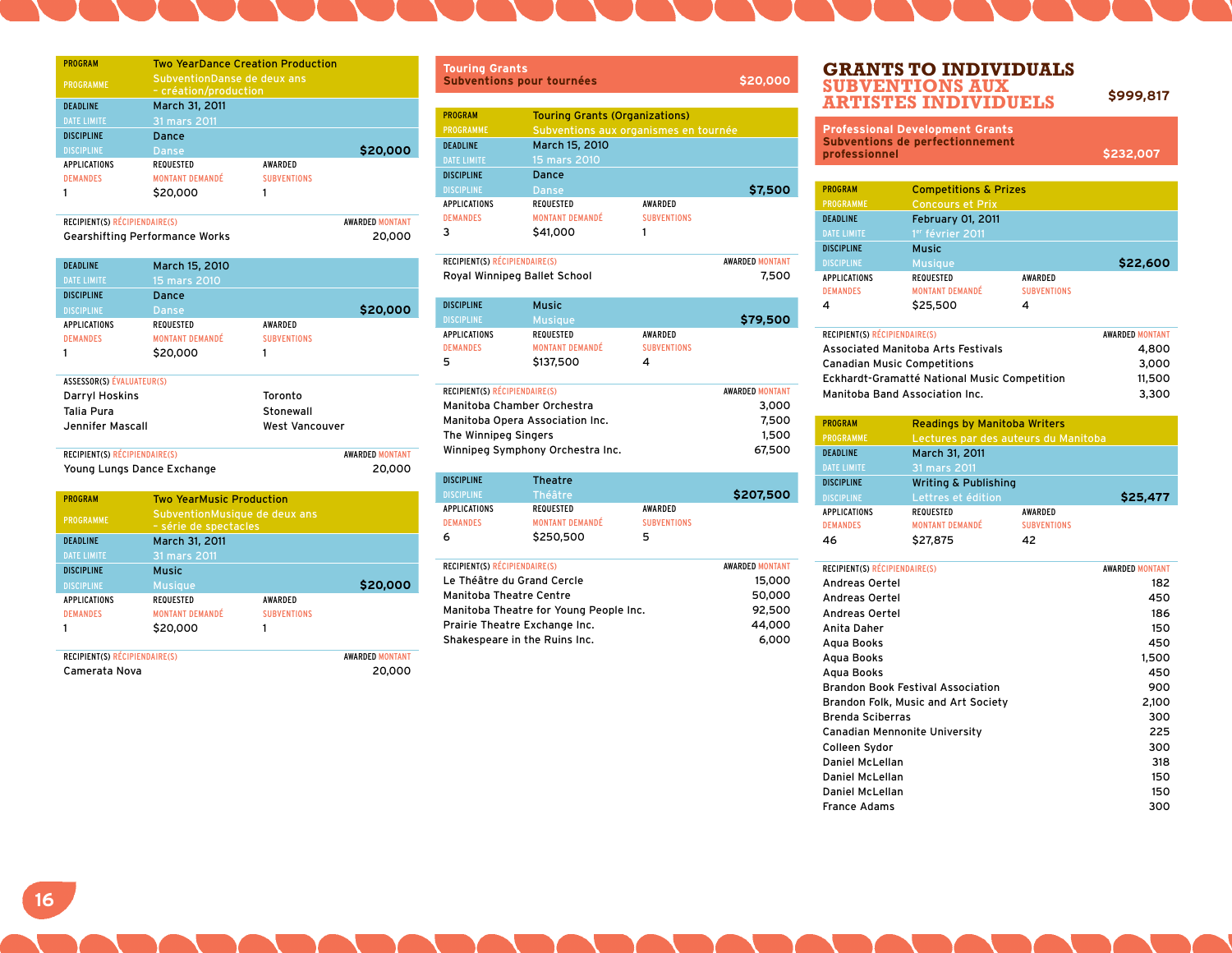| Joan Thomas                                     | 682   |
|-------------------------------------------------|-------|
| John Toone                                      | 150   |
| John Toone                                      | 150   |
| John Toone                                      | 150   |
| John Toone                                      | 150   |
| Larry Verstraete                                | 300   |
| Larry Verstraete                                | 150   |
| Larry Verstraete                                | 150   |
| Le Collectif post-néo-rieliste                  | 450   |
| Manitoba Association of Playwrights Inc.        | 600   |
| Manitoba Writers' Guild Inc.                    | 1,500 |
| Margaret Shaw-MacKinnon                         | 200   |
| <b>Martha Brooks</b>                            | 186   |
| Mauro Centre for Peace and Justice              | 900   |
| Rachelle Lamoureux                              | 300   |
| Ron Romanowski                                  | 150   |
| Sarah Yates                                     | 450   |
| Sheila Reid                                     | 198   |
| Susan Rocan                                     | 300   |
| The Harvest Moon Society                        | 600   |
| Winnipeg International Children's Festival Inc. | 2,400 |
| Winnipeg International Writers' Festival        | 5,000 |
| Winnipeg Public Library                         | 450   |
| Winnipeg Public Library                         | 450   |
| Writers' Collective of Winnipeg                 | 900   |
| Writers' Collective of Winnipea                 | 450   |

| <b>PROGRAM</b>      | <b>Student Bursaries</b> |                    |          |
|---------------------|--------------------------|--------------------|----------|
| <b>PROGRAMME</b>    | Bourses d'études         |                    |          |
| <b>DEADLINE</b>     | June 01, 2010            |                    |          |
| <b>DATE LIMITE</b>  | $1er$ juin 2010          |                    |          |
| <b>DISCIPLINE</b>   | Dance                    |                    |          |
| <b>DISCIPLINE</b>   | Danse                    |                    | \$15,000 |
| <b>APPLICATIONS</b> | <b>REQUESTED</b>         | <b>AWARDED</b>     |          |
| <b>DEMANDES</b>     | <b>MONTANT DEMANDÉ</b>   | <b>SUBVENTIONS</b> |          |
| 17                  | \$39,000                 | 7                  |          |
|                     |                          |                    |          |

| ASSESSOR(S) EVALUATEUR(S)            |                        |
|--------------------------------------|------------------------|
| Krista Jackson                       | Winnipeg               |
| Jerry Semchyshyn                     | Winnipeg Beach         |
| Milena Placentile                    | Winnipeg               |
| <b>Catherine Hunter</b>              | Winnipeg               |
|                                      |                        |
| <b>RECIPIENT(S) RÉCIPIENDAIRE(S)</b> | <b>AWARDED MONTANT</b> |
| <b>Catherine Rutherford</b>          | 2.000                  |
| James Thomson Kacki.                 | 2.000                  |
| Kelsey Todd                          | 2,000                  |
| Mark Medrano                         | 2.000                  |
| Sarah Helmer                         | 2,000                  |
| Spenser Halfyard                     | 2,000                  |
| Tanja Woloshen                       | 3,000                  |
|                                      |                        |

| <b>DISCIPLINE</b>                | <b>Music</b>           |                    |                        |
|----------------------------------|------------------------|--------------------|------------------------|
| <b>DISCIPLINE</b>                | <b>Musique</b>         |                    | \$42,500               |
| APPLICATIONS                     | <b>REQUESTED</b>       | <b>AWARDED</b>     |                        |
| <b>DEMANDES</b>                  | <b>MONTANT DEMANDÉ</b> | <b>SUBVENTIONS</b> |                        |
| 33                               | \$94,000               | 15                 |                        |
| <b>ASSESSOR(S) ÉVALUATEUR(S)</b> |                        |                    |                        |
| Krista Jackson                   |                        | Winnipeg           |                        |
| Jerry Semchyshyn                 |                        | Winnipeg Beach     |                        |
| Milena Placentile                |                        | Winnipeg           |                        |
| <b>Catherine Hunter</b>          |                        | Winnipeg           |                        |
| RECIPIENT(S) RÉCIPIENDAIRE(S)    |                        |                    | <b>AWARDED MONTANT</b> |
| <b>Andrew Quiring</b>            |                        |                    | 4,000                  |
| Ariel Carrabré                   |                        |                    | 2,000                  |
| <b>Caitlin Coppell</b>           |                        |                    | 3,000                  |
| Danielle Gaudry                  |                        |                    | 3,500                  |
| Elizabeth Hindemith Hay          |                        |                    | 3,000                  |
| <b>Gillian Carrabre</b>          |                        |                    | 2,000                  |
| Jacob Herd                       |                        |                    | 2,000                  |
| Jessica Strong                   |                        |                    | 3,000                  |
| Joshua Peters                    |                        |                    | 2,000                  |
| <b>Kerry DuWors</b>              |                        |                    | 4,000                  |
| <b>Matthew Packer</b>            |                        |                    | 2,000                  |
| <b>Michael Ducharme</b>          |                        |                    | 2,000                  |
| Rebecca Woodmass                 |                        |                    | 3,000                  |
| Skender Sefa                     |                        |                    | 3,000                  |
| Susan Hammer                     |                        |                    | 4,000                  |
| <b>DISCIPLINE</b>                | <b>Theatre</b>         |                    |                        |
| <b>DISCIPLINE</b>                | Théâtre                |                    | \$15,000               |
| <b>APPLICATIONS</b>              | <b>REQUESTED</b>       | <b>AWARDED</b>     |                        |
| <b>DEMANDES</b>                  | <b>MONTANT DEMANDÉ</b> | <b>SUBVENTIONS</b> |                        |
| 16                               | \$36,000               | 6                  |                        |

| ASSESSOR(S) ÉVALUATEUR(S)     |                        |  |
|-------------------------------|------------------------|--|
| Krista Jackson                | Winnipeg               |  |
| Jerry Semchyshyn              | Winnipeg Beach         |  |
| Milena Placentile             | Winnipeg               |  |
| Catherine Hunter              | Winnipeg               |  |
| RECIPIENT(S) RÉCIPIENDAIRE(S) | <b>AWARDED MONTANT</b> |  |
| Andrea Houssin                | 2,000                  |  |
| <b>Brett Donahue</b>          | 3,000                  |  |
| Jessy Ardern                  | 2,000                  |  |
| Matthew Fletcher              | 3,000                  |  |
| Priscilla Yakielashek         |                        |  |
| Samantha Hill                 | 2,000                  |  |
|                               |                        |  |
|                               |                        |  |

| <b>DISCIPLINE</b>                                 | <b>Visual Arts</b>     |                            |       |
|---------------------------------------------------|------------------------|----------------------------|-------|
| <b>DISCIPLINE</b>                                 | <b>Arts visuels</b>    | \$19,500                   |       |
| <b>APPLICATIONS</b>                               | <b>REQUESTED</b>       | AWARDED                    |       |
| <b>DEMANDES</b>                                   | <b>MONTANT DEMANDÉ</b> | <b>SUBVENTIONS</b>         |       |
| 16                                                | \$45,000               | 6                          |       |
| <b>ASSESSOR(S) ÉVALUATEUR(S)</b>                  |                        |                            |       |
| Krista Jackson                                    |                        | Winnipeg                   |       |
| Jerry Semchyshyn                                  |                        | Winnipeg Beach<br>Winnipeg |       |
| Milena Placentile                                 |                        |                            |       |
| <b>Catherine Hunter</b>                           |                        | Winnipeg                   |       |
| RECIPIENT(S) RÉCIPIENDAIRE(S)                     |                        | <b>AWARDED MONTANT</b>     |       |
| Jacquelyn Hébert                                  |                        |                            | 2,500 |
| Joanne Bristol                                    |                        |                            | 4,000 |
| Kara Passev                                       |                        |                            | 2,000 |
| <b>Matthew Gardiner</b><br><b>Roslyn Stanwick</b> |                        |                            | 3,000 |
|                                                   |                        |                            | 4,000 |
| Suzie Smith                                       |                        |                            | 4,000 |
| <b>DISCIPLINE</b>                                 | Film/Video             |                            |       |
| <b>DISCIPLINE</b>                                 | Film et vidéo          | \$3,000                    |       |
| <b>APPLICATIONS</b>                               | REQUESTED              | AWARDED                    |       |
| <b>DEMANDES</b>                                   | <b>MONTANT DEMANDÉ</b> | <b>SUBVENTIONS</b>         |       |
| 3                                                 | \$7,000                | 1                          |       |
| <b>ASSESSOR(S) ÉVALUATEUR(S)</b>                  |                        |                            |       |
| Krista Jackson                                    |                        | Winnipeg                   |       |
| Jerry Semchyshyn                                  |                        | Winnipeg Beach             |       |
| Milena Placentile                                 |                        | Winnipeg                   |       |
| <b>Catherine Hunter</b>                           |                        | Winnipeg                   |       |
| RECIPIENT(S) RÉCIPIENDAIRE(S)                     |                        | <b>AWARDED MONTANT</b>     |       |
| Cameron Woykin                                    |                        |                            | 3.000 |

**17 <sup>2010</sup>**|**2011 ANNUaL REPORT RAPPORT ANNUEL 2010**|**2011**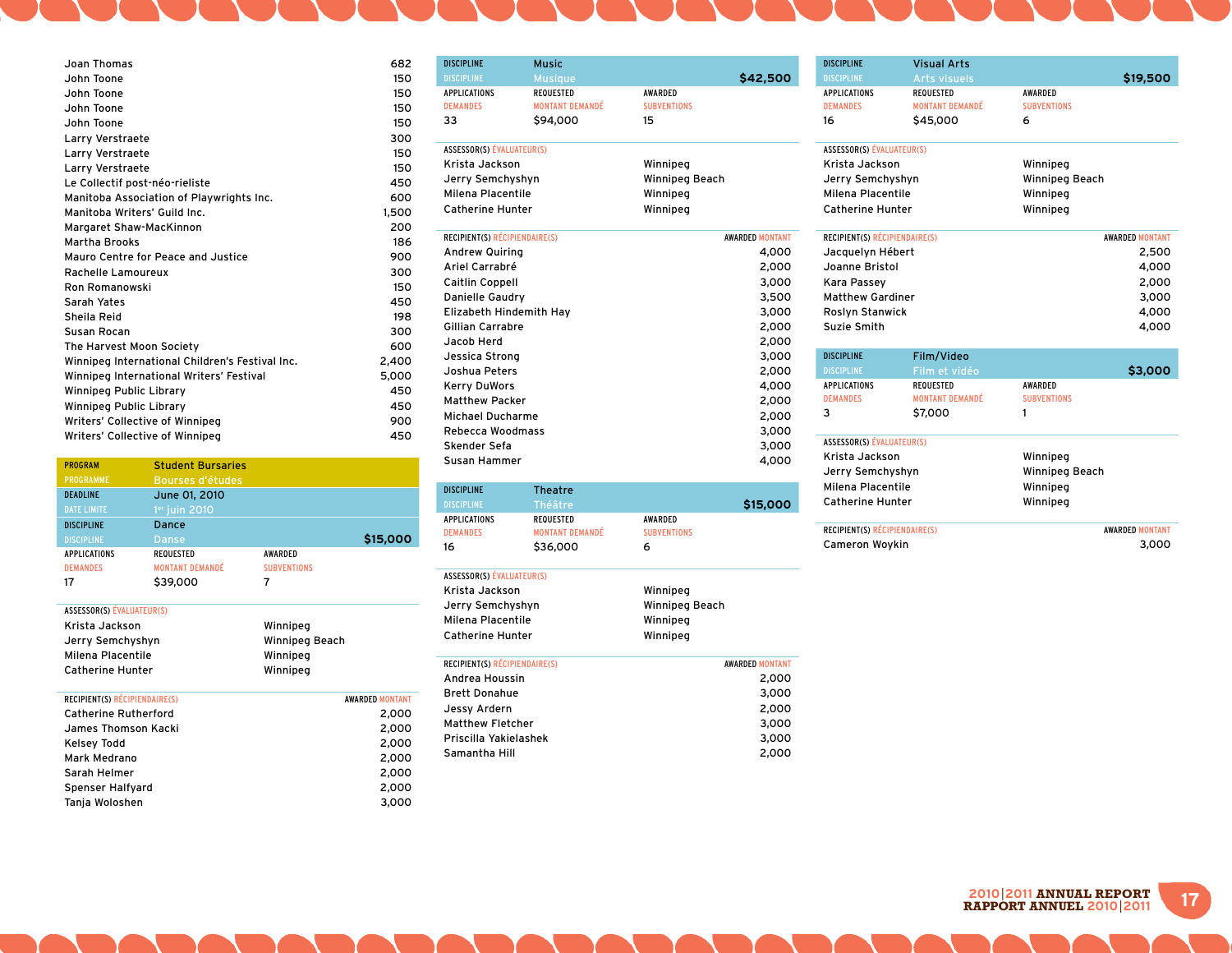| <b>PROGRAM</b>      | <b>Travel/Professional Development</b>                    |                    |          |
|---------------------|-----------------------------------------------------------|--------------------|----------|
| <b>PROGRAMME</b>    | Projets de voyage ou de<br>perfectionnement professionnel |                    |          |
| <b>DEADLINE</b>     | March 31, 2011                                            |                    |          |
| <b>DATE LIMITE</b>  | 31 mars 2011                                              |                    |          |
| <b>DISCIPLINE</b>   | Dance                                                     |                    |          |
| <b>DISCIPLINE</b>   | <b>Danse</b>                                              |                    | \$10,000 |
| <b>APPLICATIONS</b> | <b>REQUESTED</b>                                          | AWARDED            |          |
| <b>DEMANDES</b>     | <b>MONTANT DEMANDÉ</b>                                    | <b>SUBVENTIONS</b> |          |
| 10                  | \$14,369                                                  | 10                 |          |

| RECIPIENT(S) RÉCIPIENDAIRE(S) | <b>AWARDED MONTANT</b> |
|-------------------------------|------------------------|
| Freya Olafson                 | 1,250                  |
| Geneviève LaTouche            | 975                    |
| Kathy Fenton                  | 700                    |
| <b>Maritel Centurion</b>      | 1,000                  |
| Megan Latouche                | 975                    |
| Ming Hon                      | 875                    |
| Renée Plante                  | 1.125                  |
| Robyn Thomson Kacki           | 1,000                  |
| Serena Sandford               | 900                    |
| Sofia Costantini              | 1,200                  |
|                               |                        |

| <b>DISCIPLINE</b>   | <b>Music</b>           |                    |          |
|---------------------|------------------------|--------------------|----------|
| <b>DISCIPLINE</b>   | <b>Musique</b>         |                    | \$10,890 |
| <b>APPLICATIONS</b> | REQUESTED              | AWARDED            |          |
| <b>DEMANDES</b>     | <b>MONTANT DEMANDÉ</b> | <b>SUBVENTIONS</b> |          |
| 12                  | \$14,917               | 11                 |          |

| RECIPIENT(S) RÉCIPIENDAIRE(S) | <b>AWARDED MONTANT</b> |
|-------------------------------|------------------------|
| Allison de Groot              | 1.150                  |
| Chris Lee                     | 1.440                  |
| Daryn Bond                    | 1.000                  |
| Dawn Bruch                    | 1,200                  |
| Gordon Fitzell                | 750                    |
| Laurelle Froese               | 1.000                  |
| <b>Michael Matthews</b>       | 800                    |
| Phoebe Man                    | 450                    |
| Remi Bouchard                 | 900                    |
| Sylvia Scott Wortley          | 1.000                  |
| Yuri Klaz                     | 1.200                  |
|                               |                        |

| <b>DISCIPLINE</b>             | <b>Theatre</b>         |                    |                        |
|-------------------------------|------------------------|--------------------|------------------------|
| <b>DISCIPLINE</b>             | Théâtre                |                    | \$12,600               |
| <b>APPLICATIONS</b>           | <b>REQUESTED</b>       | <b>AWARDED</b>     |                        |
| <b>DEMANDES</b>               | <b>MONTANT DEMANDÉ</b> | <b>SUBVENTIONS</b> |                        |
| 16                            | \$18,174               | 15                 |                        |
|                               |                        |                    |                        |
| RECIPIENT(S) RÉCIPIENDAIRE(S) |                        |                    | <b>AWARDED MONTANT</b> |
| <b>Andrew Cecon</b>           |                        |                    | 1,000                  |
| Armin Wiebe                   |                        |                    | 600                    |
| Arne MacPherson               |                        |                    | 1,100                  |
| Charlene Van Buekenhout       |                        |                    | 500                    |

| Christopher Sigurdson | 1.300 |
|-----------------------|-------|
| Deborah Patterson     | 1.100 |
| Frank Adamson         | 1,000 |
| Jane Testar           | 1.000 |
| Johnathan Bevan       | 800   |
| Mia Van Leeuwen       | 1.100 |
| Michael Bell          | 450   |
| Michael Nathanson     | 900   |
| Primrose Knazan       | 250   |
| Stanley Lesk          | 1.000 |
| Stephen McIntyre      | 500   |
|                       |       |

| <b>DISCIPLINE</b><br><b>DISCIPLINE</b><br><b>APPLICATIONS</b><br><b>DEMANDES</b><br>2 | Crafts<br>Artisanat<br><b>REQUESTED</b><br><b>MONTANT DEMANDÉ</b><br>\$3,950 | <b>AWARDED</b><br><b>SUBVENTIONS</b><br>2 | \$1,550                              |
|---------------------------------------------------------------------------------------|------------------------------------------------------------------------------|-------------------------------------------|--------------------------------------|
| <b>RECIPIENT(S) RÉCIPIENDAIRE(S)</b><br>Crystal Nykoluk<br>Mary Ann Steggles          |                                                                              |                                           | <b>AWARDED MONTANT</b><br>750<br>800 |

| <b>DISCIPLINE</b> | <b>Visual Arts</b>     |                    |          |
|-------------------|------------------------|--------------------|----------|
| <b>DISCIPLINE</b> | Arts visuels           |                    | \$33,240 |
| APPLICATIONS      | REQUESTED              | AWARDED            |          |
| <b>DEMANDES</b>   | <b>MONTANT DEMANDÉ</b> | <b>SUBVENTIONS</b> |          |
| 42                | \$49,825               | 40                 |          |

| RECIPIENT(S) RÉCIPIENDAIRE(S) | <b>AWARDED MONTANT</b> |
|-------------------------------|------------------------|
| Alan Lacovetsky               | 1,300                  |
| <b>Alison Davis</b>           | 465                    |
| Barbara Balfour               | 1,300                  |
| <b>Ben Clarkson</b>           | 850                    |
| <b>Bev Pike</b>               | 600                    |
| Cheryl Orr-Hood               | 1,100                  |
| Christina Reid                | 1,300                  |
| <b>Clint Enns</b>             | 300                    |
| Dayna Cielen                  | 500                    |
| <b>Evelin Richter</b>         | 1,000                  |
| Fabiola Marabotto             | 600                    |
| <b>Frank Zamkotowich</b>      | 500                    |
| <b>Hannah Godfrey</b>         | 665                    |
| J.J. Kegan McFadden           | 700                    |
| J.J. Kegan McFadden           | 700                    |
| Jeffrey McKay                 | 500                    |
| John Scott                    | 900                    |
| Jolanta Sokalska              | 750                    |
| Juan Garcia Zavaleta          | 1,300                  |
| Juan Garcia Zavaleta          | 200                    |
| Kevin Waugh                   | 1,200                  |
| Kristin Tresoor               | 500                    |
| Lawrence Bird                 | 750                    |
| Lisa Wiebe                    | 750                    |
| Lyndsay Ladobruk              | 600                    |

| Margaret Switala       | 500   |
|------------------------|-------|
| Michael Dudeck         | 800   |
| Mélanie Rocan          | 1,100 |
| Nicole Shimonek        | 550   |
| Noam Gonick            | 750   |
| <b>Patrick Harrop</b>  | 1,300 |
| <b>Rachael Kroeker</b> | 1,000 |
| Rob Kovitz             | 1,000 |
| Scott Deeming          | 600   |
| Simon Hughes           | 800   |
| Sue Sutherland         | 1,500 |
| Tamara Weller          | 1.000 |
| Valerie Klassen        | 1,000 |
| Warren Carther         | 1,300 |
| <b>Wendy Sawatzky</b>  | 710   |

| <b>DISCIPLINE</b>   | Film/Video             |                    |         |
|---------------------|------------------------|--------------------|---------|
| <b>DISCIPLINE</b>   | Film et vidéo          |                    | \$5,700 |
| <b>APPLICATIONS</b> | REQUESTED              | AWARDED            |         |
| <b>DEMANDES</b>     | <b>MONTANT DEMANDÉ</b> | <b>SUBVENTIONS</b> |         |
| 8                   | \$7,446                | 8                  |         |

| <b>RECIPIENT(S) RÉCIPIENDAIRE(S)</b> | <b>AWARDED MONTANT</b> |
|--------------------------------------|------------------------|
| Cecilia Araneda                      | 1,000                  |
| Danishka Esterhazy                   | 600                    |
| lan Yorski                           | 800                    |
| Jeremy Torrie                        | 1,000                  |
| <b>Kevin Nikkel</b>                  | 500                    |
| <b>Michel Germain</b>                | 800                    |
| Paul Ullrich                         | 500                    |
| Paul Ullrich                         | 500                    |
|                                      |                        |

| <b>DISCIPLINE</b>   | Writing & Publishing   |                    |         |
|---------------------|------------------------|--------------------|---------|
| <b>DISCIPLINE</b>   | Lettres et édition     |                    | \$9,950 |
| <b>APPLICATIONS</b> | REQUESTED              | AWARDED            |         |
| <b>DEMANDES</b>     | <b>MONTANT DEMANDÉ</b> | <b>SUBVENTIONS</b> |         |
| 14                  | \$13,497               | 14                 |         |

| D | RECIPIENT(S) RÉCIPIENDAIRE(S) | <b>AWARDED MONTANT</b> |
|---|-------------------------------|------------------------|
| D | Andreas Oertel                | 600                    |
| D | <b>Bertrand Nayet</b>         | 500                    |
| 5 | Carmelo Militano              | 400                    |
| D | Daria Salamon                 | 800                    |
| D | David Bergen                  | 1,200                  |
| D | Gloe Cormie                   | 500                    |
| D | Joan Thomas                   | 1.000                  |
| D | Joanna Fultz                  | 400                    |
| D | John Cunningham               | 650                    |
| D | Karen Dudley                  | 800                    |
| D | <b>Margaret Ullrich</b>       | 250                    |
| D | Mary Meyer                    | 1,000                  |
| D | Roger Léveillé                | 1,100                  |
| D | Simone Hébert Allard          | 750                    |
| ٥ |                               |                        |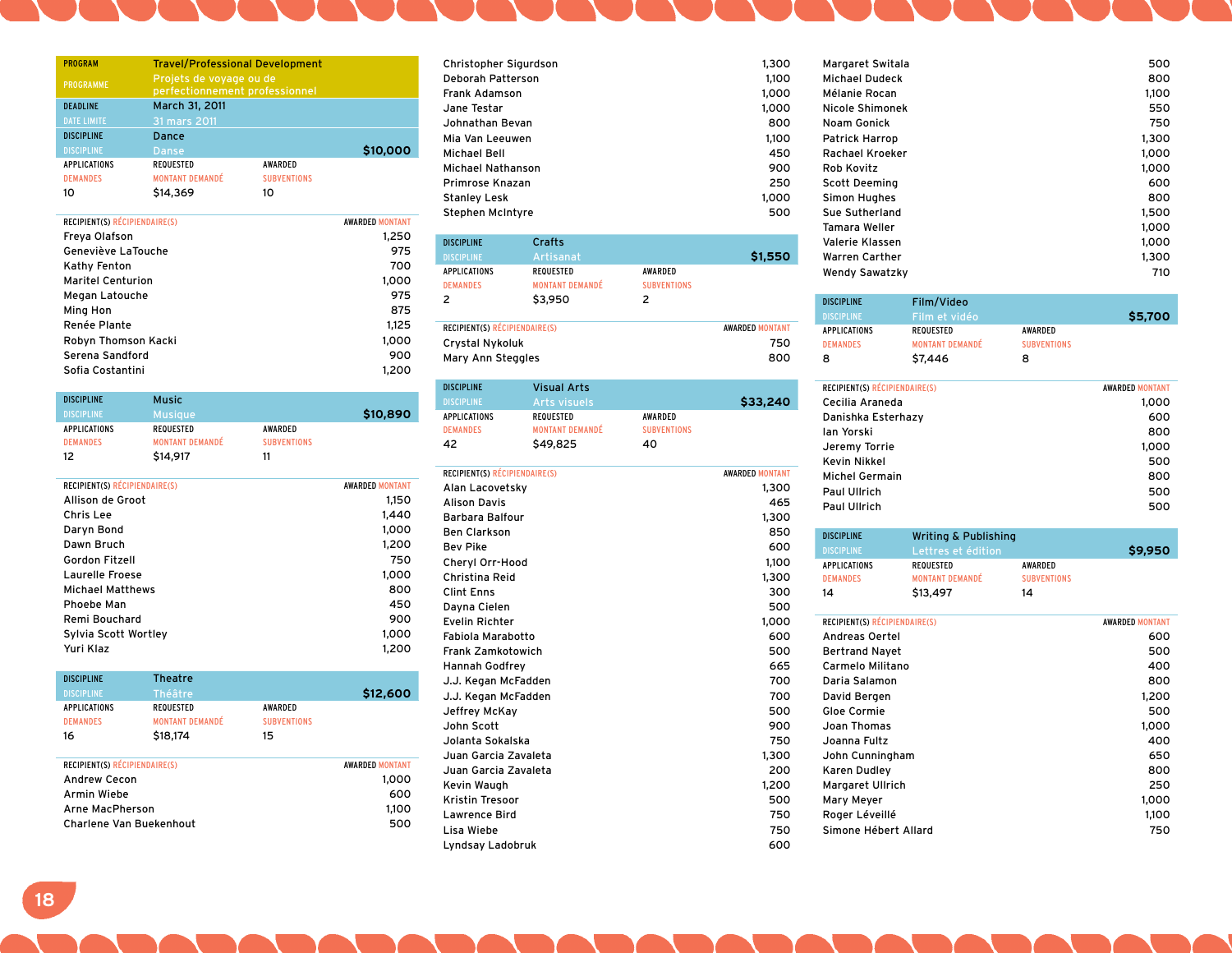| <b>PROGRAM</b>      | <b>Travel/Professional Development</b><br><b>Arts Administrators</b> |                                                                                                |         |  |
|---------------------|----------------------------------------------------------------------|------------------------------------------------------------------------------------------------|---------|--|
| <b>PROGRAMME</b>    |                                                                      | Projets de voyage ou de perfectionnement<br>professionnel pour les administrateurs artistiques |         |  |
| <b>DEADLINE</b>     | March 31, 2011                                                       |                                                                                                |         |  |
| <b>DATE LIMITE</b>  | 31 mars 2011                                                         |                                                                                                |         |  |
| <b>DISCIPLINE</b>   | <b>Music</b>                                                         |                                                                                                |         |  |
| <b>DISCIPLINE</b>   | <b>Musique</b>                                                       |                                                                                                | \$1,222 |  |
| <b>APPLICATIONS</b> | <b>REQUESTED</b>                                                     | <b>AWARDED</b>                                                                                 |         |  |
| <b>DEMANDES</b>     | <b>MONTANT DEMANDÉ</b>                                               | <b>SUBVENTIONS</b>                                                                             |         |  |
| ٦                   | \$3,025                                                              | 2                                                                                              |         |  |
|                     |                                                                      |                                                                                                |         |  |

| <b>RECIPIENT(S) RÉCIPIENDAIRE(S)</b> | <b>AWARDED MONTANT</b> |
|--------------------------------------|------------------------|
| Mitch Podolak                        | 525                    |
| Trudy Schroeder                      | 697                    |

| <b>DISCIPLINE</b>                    | <b>Visual Arts</b>     |                    |                        |
|--------------------------------------|------------------------|--------------------|------------------------|
| <b>DISCIPLINE</b>                    | <b>Arts visuels</b>    |                    | \$1,808                |
| <b>APPLICATIONS</b>                  | <b>REQUESTED</b>       | <b>AWARDED</b>     |                        |
| <b>DEMANDES</b>                      | <b>MONTANT DEMANDÉ</b> | <b>SUBVENTIONS</b> |                        |
| 3                                    | \$1,808                | 3                  |                        |
|                                      |                        |                    |                        |
| <b>RECIPIENT(S) RÉCIPIENDAIRE(S)</b> |                        |                    | <b>AWARDED MONTANT</b> |
| <b>Michael Boss</b>                  |                        |                    | 922                    |
| Niki Little                          |                        |                    | 699                    |
| Tim Schouten                         |                        |                    | 187                    |

| <b>DISCIPLINE</b><br><b>DISCIPLINE</b><br><b>APPLICATIONS</b><br><b>DEMANDES</b><br>2 | Interdisciplinary<br>Interdisciplinaire<br><b>REQUESTED</b><br><b>MONTANT DEMANDÉ</b><br>\$2,190 | <b>AWARDED</b><br><b>SUBVENTIONS</b><br>2 | \$1,970                                |
|---------------------------------------------------------------------------------------|--------------------------------------------------------------------------------------------------|-------------------------------------------|----------------------------------------|
| RECIPIENT(S) RÉCIPIENDAIRE(S)<br>Monica Lowe<br><b>Shirley Grierson</b>               |                                                                                                  |                                           | <b>AWARDED MONTANT</b><br>690<br>1,280 |

| <b>Creation and Production Grants</b><br>\$747,810<br>Subventions de création et production |                                                             |                    |          |  |
|---------------------------------------------------------------------------------------------|-------------------------------------------------------------|--------------------|----------|--|
|                                                                                             |                                                             |                    |          |  |
| <b>PROGRAM</b>                                                                              | <b>Composers Commission &amp; Development</b>               |                    |          |  |
| <b>PROGRAMME</b>                                                                            | Commandes d'oeuvres et perfectionnement des<br>compositeurs |                    |          |  |
| <b>DEADLINE</b>                                                                             | March 01, 2010                                              |                    |          |  |
| <b>DATE LIMITE</b>                                                                          | 1 <sup>er</sup> mars 2010                                   |                    |          |  |
| <b>DISCIPLINE</b>                                                                           | <b>Music</b>                                                |                    |          |  |
| <b>DISCIPLINE</b>                                                                           | <b>Musique</b>                                              |                    | \$30,000 |  |
| <b>APPLICATIONS</b>                                                                         | <b>REQUESTED</b>                                            | <b>AWARDED</b>     |          |  |
| <b>DEMANDES</b>                                                                             | <b>MONTANT DEMANDÉ</b>                                      | <b>SUBVENTIONS</b> |          |  |
| 10                                                                                          | \$69,975                                                    | 6                  |          |  |

| ASSESSOR(S) ÉVALUATEUR(S)     |          |                        |
|-------------------------------|----------|------------------------|
| Jeffrey Presslaff             | Winnipeg |                        |
| Marie-Josée Dandeneau         | Winnipeg |                        |
| <b>Troy Ducharme</b>          | Winnipeg |                        |
|                               |          |                        |
| RECIPIENT(S) RÉCIPIENDAIRE(S) |          | <b>AWARDED MONTANT</b> |

| 6.025 |
|-------|
| 8.050 |
| 3,400 |
| 9,100 |
| 1.025 |
| 2,400 |
|       |

| <b>DEADLINE</b>     | September 01, 2010             |                    |          |
|---------------------|--------------------------------|--------------------|----------|
| <b>DATE LIMITE</b>  | 1 <sup>er</sup> septembre 2010 |                    |          |
| <b>DISCIPLINE</b>   | <b>Music</b>                   |                    |          |
| <b>DISCIPLINE</b>   | <b>Musique</b>                 |                    | \$30,750 |
| <b>APPLICATIONS</b> | <b>REQUESTED</b>               | <b>AWARDED</b>     |          |
| <b>DEMANDES</b>     | <b>MONTANT DEMANDÉ</b>         | <b>SUBVENTIONS</b> |          |
| 13                  | \$89,680                       |                    |          |

| <b>ASSESSOR(S) ÉVALUATEUR(S)</b>     |          |                        |
|--------------------------------------|----------|------------------------|
| Karen Sunabacka                      | Winnipeg |                        |
| Vanessa Mollard                      | Paris    |                        |
| Sid Robinovitch                      | Winnipeg |                        |
| <b>RECIPIENT(S) RÉCIPIENDAIRE(S)</b> |          | <b>AWARDED MONTANT</b> |
|                                      |          |                        |
| Brandon Chamber Players Inc.         |          | 1,820                  |
| _ _                                  |          | - ---                  |

| <b>Pranaon Chamber Flavers me.</b> |       |
|------------------------------------|-------|
| Emerado                            | 3,630 |
| Heidi Krutzen                      | 6,000 |
| National Arts Centre Orchestra     | 7.500 |
| Owen Clark                         | 2,800 |
| Penderecki String Quartet          | 7.000 |
| The Winnipeg Singers               | 2,000 |

| <b>PROGRAM</b>                   | Craft                                                    |                                                     |
|----------------------------------|----------------------------------------------------------|-----------------------------------------------------|
| <b>PROGRAMME</b>                 | Artisanat                                                |                                                     |
| <b>DEADLINE</b>                  | September 15, 2010                                       |                                                     |
| <b>DATE LIMITE</b>               | 15 septembre 2010                                        |                                                     |
| <b>DISCIPLINE</b>                | Crafts                                                   |                                                     |
| <b>DISCIPLINE</b>                | Artisanat                                                | \$50,000                                            |
| <b>APPLICATIONS</b>              | <b>REQUESTED</b>                                         | AWARDED                                             |
| <b>DEMANDES</b>                  | <b>MONTANT DEMANDÉ</b>                                   | <b>SUBVENTIONS</b>                                  |
| 16                               | \$118,000                                                | 6                                                   |
| <b>ASSESSOR(S) ÉVALUATEUR(S)</b> |                                                          |                                                     |
| Dana Kletke                      |                                                          | Winnipeg                                            |
| <b>Ione Thorkelsson</b>          |                                                          | Roseisle                                            |
| JudyMarchand                     |                                                          | Winnipeg                                            |
| RECIPIENT(S) RÉCIPIENDAIRE(S)    |                                                          | <b>AWARDED MONTANT</b>                              |
| Aliza Amihude                    |                                                          | 10,000                                              |
| Carol James                      |                                                          | 10,000                                              |
| <b>Florian Vorreiter</b>         |                                                          | 10,000                                              |
| Karla McEachern                  |                                                          | 5,000                                               |
| Kathryne Koop                    |                                                          | 10,000                                              |
| Kevin Conlin                     |                                                          | 5,000                                               |
| <b>PROGRAM</b>                   |                                                          | <b>Dance Creation - Individuals &amp; Ensembles</b> |
| <b>PROGRAMME</b>                 | Création en Danse - artistes individuels<br>et ensembles |                                                     |
| <b>DEADLINE</b>                  | September 01, 2010                                       |                                                     |
| <b>DATE LIMITE</b>               | 1er septembre 2010                                       |                                                     |
| <b>DISCIPLINE</b>                | Dance                                                    |                                                     |
| <b>DISCIPLINE</b>                | Danse                                                    | \$31,500                                            |
| <b>APPLICATIONS</b>              | <b>REQUESTED</b>                                         | AWARDED                                             |
| <b>DEMANDES</b>                  | <b>MONTANT DEMANDÉ</b>                                   | <b>SUBVENTIONS</b>                                  |
| 7                                | \$67,579                                                 | 5                                                   |
| <b>ASSESSOR(S) ÉVALUATEUR(S)</b> |                                                          |                                                     |
| Gaile Petursson-Hiley            |                                                          | Winnipeg                                            |
| <b>Brenda Gorlick</b>            |                                                          | Winnipeg                                            |
| Jason Stroh                      |                                                          | Calgary                                             |

| RECIPIENT(S) RÉCIPIENDAIRE(S) | <b>AWARDED MONTANT</b> |
|-------------------------------|------------------------|
| Alexandra Elliott             | 3,000                  |
| Ming Hon                      | 2.000                  |
| Natasha Torres-Garner         | 13,500                 |
| Paula Blair                   | 2.000                  |
| O Dance                       | 11.000                 |

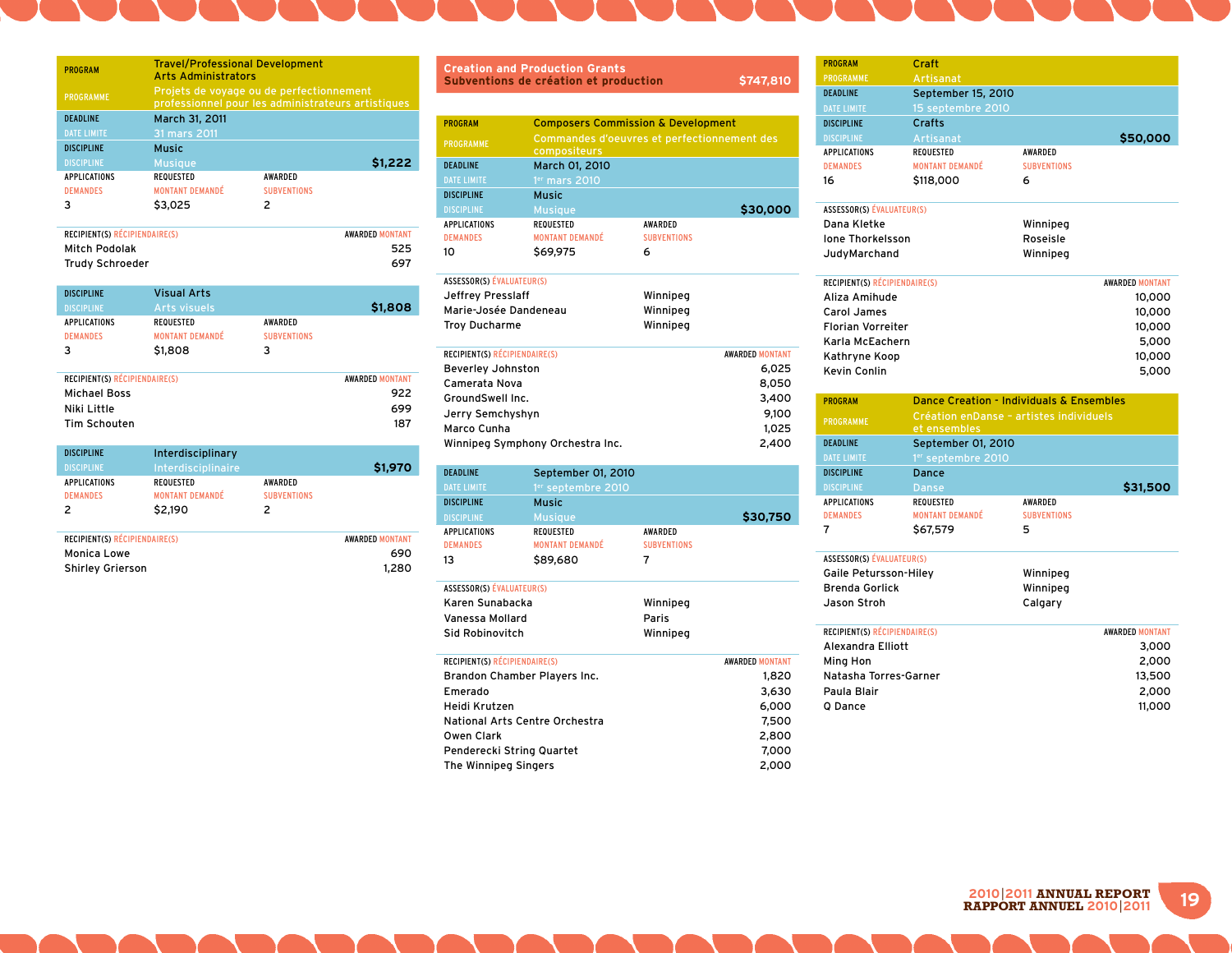| <b>DEADLINE</b>                  | March 01, 2010         |                       |                        |
|----------------------------------|------------------------|-----------------------|------------------------|
| <b>DATE LIMITE</b>               | 1er mars 2010          |                       |                        |
| <b>DISCIPLINE</b>                | Dance                  |                       |                        |
| <b>DISCIPLINE</b>                | <b>Danse</b>           |                       | \$28,500               |
| <b>APPLICATIONS</b>              | <b>REQUESTED</b>       | AWARDED               |                        |
| <b>DEMANDES</b>                  | <b>MONTANT DEMANDÉ</b> | <b>SUBVENTIONS</b>    |                        |
| 8                                | \$86,270               | 4                     |                        |
| <b>ASSESSOR(S) ÉVALUATEUR(S)</b> |                        |                       |                        |
| <b>Darryl Hoskins</b>            |                        | Toronto               |                        |
| Jennifer Mascall                 |                        | <b>West Vancouver</b> |                        |
| Talia Pura                       |                        | Stonewall             |                        |
| RECIPIENT(S) RÉCIPIENDAIRE(S)    |                        |                       | <b>AWARDED MONTANT</b> |
| Alison Robson                    |                        |                       | 3,500                  |
| Freya Olafson                    |                        |                       | 8,000                  |
| Stephanie Ballard                |                        |                       | 7,000                  |
| <b>Tom Stroud</b>                |                        |                       | 10,000                 |
| <b>PROGRAM</b>                   | Deep Bay               |                       |                        |
| <b>PROGRAMME</b>                 | Deep Bay               |                       |                        |
| <b>DEADLINE</b>                  | December 15, 2009      |                       |                        |
| <b>DATE LIMITE</b>               | 15 décembre 2009       |                       |                        |
| <b>DISCIPLINE</b>                | <b>Music</b>           |                       |                        |
| <b>DISCIPLINE</b>                | <b>Musique</b>         |                       | \$1,200                |
| <b>APPLICATIONS</b>              | <b>REQUESTED</b>       | AWARDED               |                        |
| <b>DEMANDES</b>                  | <b>MONTANT DEMANDÉ</b> | <b>SUBVENTIONS</b>    |                        |
| 6                                | \$5,250                | 2                     |                        |
| <b>ASSESSOR(S) ÉVALUATEUR(S)</b> |                        |                       |                        |
| Michelle Mourre                  |                        | Winnipeg              |                        |
| Erika MacPherson                 |                        | Winnipeg              |                        |
| Robert Enright                   |                        | Winnipeg              |                        |
| RECIPIENT(S) RÉCIPIENDAIRE(S)    |                        |                       | <b>AWARDED MONTANT</b> |
| Hiroshi Koshiyama                |                        |                       | 600                    |
| Naomi Guilbert                   |                        |                       | 600                    |
| <b>DISCIPLINE</b>                | <b>Theatre</b>         |                       |                        |
| <b>DISCIPLINE</b>                | Théâtre                |                       | \$700                  |
| <b>APPLICATIONS</b>              | <b>REQUESTED</b>       | AWARDED               |                        |
| <b>DEMANDEC</b>                  | MONTANT DEMANDÉ        | <b>CHRVENTIONS</b>    |                        |

|                                  |                    | <b>S700</b>            |
|----------------------------------|--------------------|------------------------|
| <b>REQUESTED</b>                 | <b>AWARDED</b>     |                        |
| <b>MONTANT DEMANDÉ</b>           | <b>SUBVENTIONS</b> |                        |
| \$700                            | 1                  |                        |
| <b>ASSESSOR(S) ÉVALUATEUR(S)</b> |                    |                        |
|                                  | Winnipeg           |                        |
| Erika MacPherson                 | Winnipeg           |                        |
|                                  | Winnipeg           |                        |
| RECIPIENT(S) RÉCIPIENDAIRE(S)    |                    | <b>AWARDED MONTANT</b> |
|                                  |                    | 700                    |
|                                  |                    | Théâtre                |

| <b>DISCIPLINE</b>                    | <b>Visual Arts</b>              |                    |                        |
|--------------------------------------|---------------------------------|--------------------|------------------------|
| <b>DISCIPLINE</b>                    | <b>Arts visuels</b>             |                    | \$2,050                |
| <b>APPLICATIONS</b>                  | <b>REQUESTED</b>                | AWARDED            |                        |
| <b>DEMANDES</b>                      | <b>MONTANT DEMANDÉ</b>          | <b>SUBVENTIONS</b> |                        |
| 8                                    | \$6,350                         | 3                  |                        |
| ASSESSOR(S) ÉVALUATEUR(S)            |                                 |                    |                        |
| <b>Michelle Mourre</b>               |                                 | Winnipeg           |                        |
| Erika MacPherson                     |                                 | Winnipeg           |                        |
| Robert Enright                       |                                 | Winnipeg           |                        |
| RECIPIENT(S) RÉCIPIENDAIRE(S)        |                                 |                    | <b>AWARDED MONTANT</b> |
| <b>Elaine Stocki</b>                 |                                 |                    | 900                    |
| J.J. Kegan McFadden                  |                                 |                    | 450                    |
| Sarah Crawley                        |                                 |                    | 700                    |
| <b>DISCIPLINE</b>                    | Film/Video                      |                    |                        |
| <b>DISCIPLINE</b>                    | Film et vidéo                   |                    | \$700                  |
| <b>APPLICATIONS</b>                  | <b>REQUESTED</b>                | AWARDED            |                        |
| <b>DEMANDES</b>                      | <b>MONTANT DEMANDÉ</b>          | <b>SUBVENTIONS</b> |                        |
| 2                                    | \$1,650                         | 1                  |                        |
|                                      |                                 |                    |                        |
| <b>ASSESSOR(S) ÉVALUATEUR(S)</b>     |                                 |                    |                        |
| Michelle Mourre                      |                                 | Winnipeg           |                        |
| Erika MacPherson                     |                                 | Winnipeg           |                        |
| Robert Enright                       |                                 | Winnipeg           |                        |
| RECIPIENT(S) RÉCIPIENDAIRE(S)        |                                 |                    | <b>AWARDED MONTANT</b> |
| Danishka Esterhazy                   |                                 |                    | 700                    |
| <b>DISCIPLINE</b>                    | <b>Writing &amp; Publishing</b> |                    |                        |
| <b>DISCIPLINE</b>                    | Lettres et édition              |                    | \$1,400                |
| <b>APPLICATIONS</b>                  | <b>REQUESTED</b>                | AWARDED            |                        |
| <b>DEMANDES</b>                      | <b>MONTANT DEMANDÉ</b>          | <b>SUBVENTIONS</b> |                        |
| $\overline{\phantom{a}}$             | \$1,400                         | 2                  |                        |
| <b>ASSESSOR(S) ÉVALUATEUR(S)</b>     |                                 |                    |                        |
| Michelle Mourre                      |                                 | Winnipeg           |                        |
| Erika MacPherson                     |                                 | Winnipeg           |                        |
| Robert Enright                       |                                 | Winnipeg           |                        |
| <b>RECIPIENT(S) RÉCIPIENDAIRE(S)</b> |                                 |                    | <b>AWARDED MONTANT</b> |
| Daria Salamon                        |                                 |                    | 700                    |
| Diana Brandt                         |                                 |                    | 700                    |

| <b>DISCIPLINE</b>                                        | Interdisciplinary            |                          |                                 |
|----------------------------------------------------------|------------------------------|--------------------------|---------------------------------|
| <b>DISCIPLINE</b>                                        | Interdisciplinaire           |                          | \$900                           |
| APPLICATIONS                                             | <b>REQUESTED</b>             | <b>AWARDED</b>           |                                 |
| <b>DEMANDES</b>                                          | <b>MONTANT DEMANDÉ</b>       | <b>SUBVENTIONS</b>       |                                 |
| 3                                                        | \$2,100                      | $\overline{\phantom{a}}$ |                                 |
| <b>ASSESSOR(S) ÉVALUATEUR(S)</b>                         |                              |                          |                                 |
| Michelle Mourre                                          |                              | Winnipeg                 |                                 |
| Erika MacPherson                                         |                              | Winnipeg                 |                                 |
| Robert Enright                                           |                              | Winnipeg                 |                                 |
| RECIPIENT(S) RÉCIPIENDAIRE(S)                            |                              |                          | <b>AWARDED MONTANT</b>          |
| Hannah Godfrey                                           |                              |                          | 700                             |
| Zaz Bajon                                                |                              |                          | 200                             |
| <b>Deep Bay Expenses</b>                                 |                              |                          |                                 |
| Dépenses Deep Bay                                        |                              |                          |                                 |
| <b>PROGRAM</b>                                           | <b>Film/Video Production</b> |                          |                                 |
| <b>PROGRAMME</b>                                         | Production deFilms et vidéos |                          | \$5,133.00                      |
| <b>DEADLINE</b>                                          | October 01, 2010             |                          |                                 |
| <b>DATE LIMITE</b>                                       | 1er octobre 2010             |                          |                                 |
| <b>DISCIPLINE</b>                                        | Film/Video                   |                          |                                 |
| <b>DISCIPLINE</b>                                        | Film et vidéo                |                          | \$61,647                        |
| <b>APPLICATIONS</b>                                      | <b>REQUESTED</b>             | <b>AWARDED</b>           |                                 |
| <b>DEMANDES</b>                                          | <b>MONTANT DEMANDÉ</b>       | <b>SUBVENTIONS</b>       |                                 |
| 11                                                       | \$188.647                    | 4                        |                                 |
| <b>ASSESSOR(S) ÉVALUATEUR(S)</b>                         |                              |                          |                                 |
| Heidi Phillips                                           |                              | Winnipeg                 |                                 |
| K. George Godwin                                         |                              | Winnipeg                 |                                 |
| Jaimz Asmundson                                          |                              | Winnipeg                 |                                 |
| <b>Alison Davis</b>                                      |                              | Winnipeg                 |                                 |
| RECIPIENT(S) RÉCIPIENDAIRE(S)<br><b>Bradley Crawford</b> |                              |                          | <b>AWARDED MONTANT</b><br>6.000 |

| <b>Hope Peterson</b><br>Sean Garrity |                        |                    | 18,000<br>20,000       |
|--------------------------------------|------------------------|--------------------|------------------------|
| <b>DEADLINE</b>                      | March 15, 2010         |                    |                        |
| <b>DATE LIMITE</b>                   | 15 mars 2010           |                    |                        |
| <b>DISCIPLINE</b>                    | Film/Video             |                    |                        |
| <b>DISCIPLINE</b>                    | Film et vidéo          |                    | \$46,000               |
| <b>APPLICATIONS</b>                  | <b>REQUESTED</b>       | <b>AWARDED</b>     |                        |
| <b>DEMANDES</b>                      | <b>MONTANT DEMANDÉ</b> | <b>SUBVENTIONS</b> |                        |
| 12                                   | \$197,025              | 3                  |                        |
| ASSESSOR(S) ÉVALUATEUR(S)            |                        |                    |                        |
| Kirby Hammond                        |                        | Winnipeg           |                        |
| Damien Ferland                       |                        | Winnipeg           |                        |
| RECIPIENT(S) RÉCIPIENDAIRE(S)        |                        |                    | <b>AWARDED MONTANT</b> |
| Cindy Murdoch                        |                        |                    | 10,000                 |
| <b>Heidi Phillips</b>                |                        |                    | 18,000                 |
| John Paskievich                      |                        |                    | 18,000                 |

Gregory Zbitnew 17,647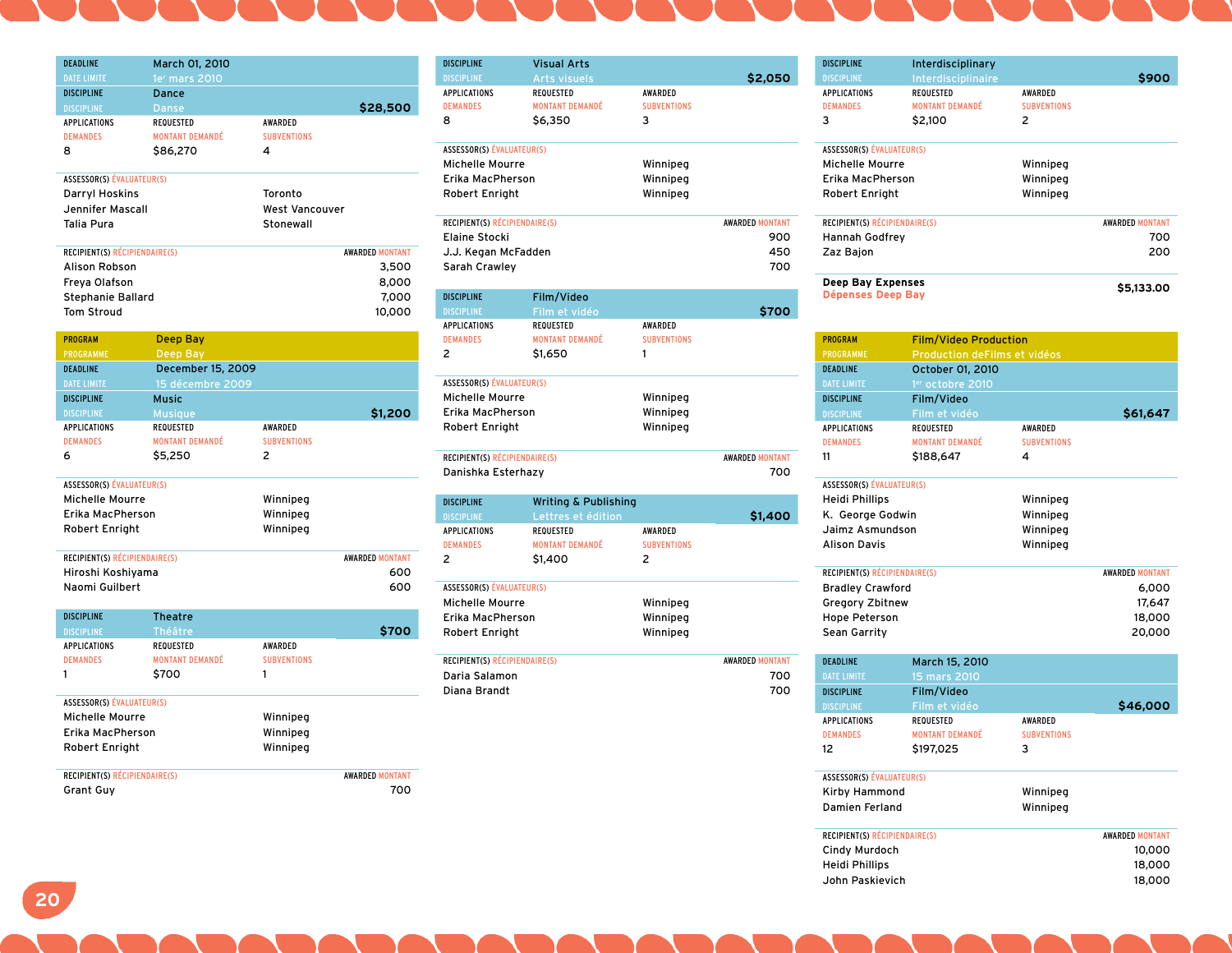| <b>PROGRAM</b>                       | <b>Film/Video Projects</b>                    |                    |                        |
|--------------------------------------|-----------------------------------------------|--------------------|------------------------|
| <b>PROGRAMME</b>                     | Projets deFilms et vidéos                     |                    |                        |
| <b>DEADLINE</b>                      | October 01, 2010                              |                    |                        |
| <b>DATE LIMITE</b>                   | 1er octobre 2010                              |                    |                        |
| <b>DISCIPLINE</b>                    | Film/Video                                    |                    |                        |
| <b>DISCIPLINE</b>                    | Film et vidéo                                 |                    | \$17,090               |
| APPLICATIONS                         | REQUESTED                                     | AWARDED            |                        |
| <b>DEMANDES</b>                      | <b>MONTANT DEMANDÉ</b>                        | <b>SUBVENTIONS</b> |                        |
| 6                                    | \$30,895                                      | з                  |                        |
| <b>ASSESSOR(S) ÉVALUATEUR(S)</b>     |                                               |                    |                        |
| Heidi Phillips                       |                                               | Winnipeg           |                        |
| K. George Godwin                     |                                               | Winnipeg           |                        |
| Jaimz Asmundson                      |                                               | Winnipeg           |                        |
| <b>Alison Davis</b>                  |                                               | Winnipeg           |                        |
| <b>RECIPIENT(S) RÉCIPIENDAIRE(S)</b> |                                               |                    | <b>AWARDED MONTANT</b> |
| Aaron Zeghers                        |                                               |                    | 6,000                  |
| Alain Delannoy                       |                                               |                    | 5,090                  |
| Jeffrey Solylo                       |                                               |                    | 6,000                  |
| <b>DEADLINE</b>                      | March 15, 2010                                |                    |                        |
| <b>DATE LIMITE</b>                   | 15 mars 2010                                  |                    |                        |
| <b>DISCIPLINE</b>                    | Film/Video                                    |                    |                        |
| <b>DISCIPLINE</b>                    | Film et vidéo                                 |                    | \$18,000               |
| <b>APPLICATIONS</b>                  | <b>REQUESTED</b>                              | AWARDED            |                        |
| <b>DEMANDES</b>                      | <b>MONTANT DEMANDÉ</b>                        | <b>SUBVENTIONS</b> |                        |
| 3                                    | \$18,000                                      | 3                  |                        |
| <b>ASSESSOR(S) ÉVALUATEUR(S)</b>     |                                               |                    |                        |
| Kirby Hammond                        |                                               | Winnipeg           |                        |
| Damien Ferland                       |                                               | Winnipeg           |                        |
| <b>RECIPIENT(S) RÉCIPIENDAIRE(S)</b> |                                               |                    | <b>AWARDED MONTANT</b> |
| <b>David Evans</b>                   |                                               |                    | 6,000                  |
| Kier-la Janisse                      |                                               |                    | 6,000                  |
| Roger Boyer                          |                                               |                    | 6,000                  |
| <b>PROGRAM</b>                       | <b>Film/Video Script Development</b>          |                    |                        |
| <b>PROGRAMME</b>                     | Développement de scénarios de films et vidéos |                    |                        |
| DEADLINE                             | March 15, 2010                                |                    |                        |
| DATE LIMITE                          | 15 mars 2010                                  |                    |                        |
| <b>DISCIPLINE</b>                    | Film/Video                                    |                    |                        |
| <b>DISCIPLINE</b>                    | Film et vidéo                                 |                    | \$6,000                |
| APPLICATIONS                         | REQUESTED                                     | AWARDED            |                        |
| <b>DEMANDES</b>                      | <b>MONTANT DEMANDÉ</b>                        | <b>SUBVENTIONS</b> |                        |
| 7                                    | \$42,000                                      | 1                  |                        |
| <b>ASSESSOR(S) ÉVALUATEUR(S)</b>     |                                               |                    |                        |
| Kirby Hammond                        |                                               | Winnipeg           |                        |
| Damien Ferland                       |                                               | Winnipeg           |                        |
| <b>RECIPIENT(S) RÉCIPIENDAIRE(S)</b> |                                               |                    | <b>AWARDED MONTANT</b> |
| Kevin Nikkel                         |                                               |                    | 6.000                  |

| <b>DEADLINE</b>                  | October 01, 2010                        |                    |                        |
|----------------------------------|-----------------------------------------|--------------------|------------------------|
| <b>DATE LIMITE</b>               | 1e <sup>r</sup> octobre 2010            |                    |                        |
| <b>DISCIPLINE</b>                | Film/Video                              |                    |                        |
| <b>DISCIPLINE</b>                | Film et vidéo                           |                    | \$6,000                |
| <b>APPLICATIONS</b>              | <b>REQUESTED</b>                        | <b>AWARDED</b>     |                        |
| <b>DEMANDES</b>                  | <b>MONTANT DEMANDÉ</b>                  | <b>SUBVENTIONS</b> |                        |
| 4                                | \$23,000                                | 1                  |                        |
| <b>ASSESSOR(S) ÉVALUATEUR(S)</b> |                                         |                    |                        |
| <b>Heidi Phillips</b>            |                                         | Winnipeg           |                        |
| K. George Godwin                 |                                         | Winnipeg           |                        |
| Jaimz Asmundson                  |                                         | Winnipeg           |                        |
| <b>Alison Davis</b>              |                                         | Winnipeg           |                        |
| RECIPIENT(S) RÉCIPIENDAIRE(S)    |                                         |                    | <b>AWARDED MONTANT</b> |
| <b>Neil McInnes</b>              |                                         |                    | 6,000                  |
| <b>PROGRAM</b>                   | <b>Major Arts</b>                       |                    |                        |
| <b>PROGRAMME</b>                 | Subventions majeures destinées aux arts |                    |                        |
| <b>DEADLINE</b>                  | <b>January 15, 2011</b>                 |                    |                        |
| <b>DATE LIMITE</b>               | 15 janvier 2011                         |                    |                        |
| <b>DISCIPLINE</b>                | <b>Music</b>                            |                    |                        |
| <b>DISCIPLINE</b>                | <b>Musique</b>                          |                    | \$25,000               |
| <b>APPLICATIONS</b>              | <b>REQUESTED</b>                        | <b>AWARDED</b>     |                        |
| <b>DEMANDES</b>                  | <b>MONTANT DEMANDÉ</b>                  | <b>SUBVENTIONS</b> |                        |
| 2                                | \$50,000                                | 1                  |                        |

| <b>ASSESSOR(S) ÉVALUATEUR(S)</b> |          |                        |
|----------------------------------|----------|------------------------|
| lan Ross                         | Winnipeg |                        |
| <b>Randolph Peters</b>           | Winnipeg |                        |
| Mary Reid                        | Winnipeg |                        |
| Jake MacDonald                   | Winnipeg |                        |
|                                  |          |                        |
| RECIPIENT(S) RÉCIPIENDAIRE(S)    |          | <b>AWARDED MONTANT</b> |
| Christing Follows                |          | <b>DE OOO</b>          |

| <b>Christine Fellows</b>             |                        |                    | 25,000                 |
|--------------------------------------|------------------------|--------------------|------------------------|
| <b>DISCIPLINE</b>                    | <b>Theatre</b>         |                    |                        |
| <b>DISCIPLINE</b>                    | Théâtre                |                    | \$25,000               |
| <b>APPLICATIONS</b>                  | <b>REQUESTED</b>       | <b>AWARDED</b>     |                        |
| <b>DEMANDES</b>                      | <b>MONTANT DEMANDÉ</b> | <b>SUBVENTIONS</b> |                        |
|                                      | \$25,000               | 1                  |                        |
| <b>ASSESSOR(S) ÉVALUATEUR(S)</b>     |                        |                    |                        |
| lan Ross                             |                        | Winnipeg           |                        |
| <b>Randolph Peters</b>               |                        | Winnipeg           |                        |
| Mary Reid                            |                        | Winnipeg           |                        |
| Jake MacDonald                       |                        | Winnipeg           |                        |
| <b>RECIPIENT(S) RÉCIPIENDAIRE(S)</b> |                        |                    | <b>AWARDED MONTANT</b> |

Rick Chafe 25,000

| <b>DISCIPLINE</b>                    | Crafts                                |                    |                        |
|--------------------------------------|---------------------------------------|--------------------|------------------------|
| <b>DISCIPLINE</b>                    | Artisanat                             |                    | \$25,000               |
| <b>APPLICATIONS</b>                  | <b>REQUESTED</b>                      | AWARDED            |                        |
| <b>DEMANDES</b>                      | <b>MONTANT DEMANDÉ</b>                | <b>SUBVENTIONS</b> |                        |
| 1                                    | \$25,000                              | 1                  |                        |
|                                      |                                       |                    |                        |
| <b>ASSESSOR(S) ÉVALUATEUR(S)</b>     |                                       |                    |                        |
| lan Ross                             |                                       | Winnipeg           |                        |
| <b>Randolph Peters</b>               |                                       | Winnipeg           |                        |
| Mary Reid                            |                                       | Winnipeg           |                        |
| Jake MacDonald                       |                                       | Winnipeg           |                        |
| <b>RECIPIENT(S) RÉCIPIENDAIRE(S)</b> |                                       |                    | <b>AWARDED MONTANT</b> |
| <b>Ione Thorkelsson</b>              |                                       |                    | 25,000                 |
|                                      |                                       |                    |                        |
| <b>DISCIPLINE</b>                    | <b>Writing &amp; Publishing</b>       |                    |                        |
| <b>DISCIPLINE</b>                    | Lettres et édition                    |                    | \$25,000               |
| APPLICATIONS                         | REQUESTED                             | AWARDED            |                        |
| <b>DEMANDES</b>                      | <b>MONTANT DEMANDÉ</b>                | <b>SUBVENTIONS</b> |                        |
| 4                                    | \$92,000                              | 1                  |                        |
|                                      |                                       |                    |                        |
| <b>ASSESSOR(S) ÉVALUATEUR(S)</b>     |                                       |                    |                        |
| lan Ross                             |                                       | Winnipeg           |                        |
| <b>Randolph Peters</b>               |                                       | Winnipeg           |                        |
| Mary Reid                            |                                       | Winnipeg           |                        |
| Jake MacDonald                       |                                       | Winnipeg           |                        |
|                                      |                                       |                    |                        |
| <b>RECIPIENT(S) RÉCIPIENDAIRE(S)</b> |                                       |                    | <b>AWARDED MONTANT</b> |
|                                      |                                       |                    |                        |
| Joan Thomas                          |                                       |                    | 25,000                 |
| <b>PROGRAM</b>                       | <b>Theatre - Emerging Playwrights</b> |                    |                        |
| <b>PROGRAMME</b>                     | Théâtre - dramaturges débutants       |                    |                        |
| <b>DEADLINE</b>                      | September 01, 2010                    |                    |                        |
| <b>DATE LIMITE</b>                   | 1 <sup>er</sup> septembre 2010        |                    |                        |
| <b>DISCIPLINE</b>                    | <b>Theatre</b>                        |                    |                        |
| <b>DISCIPLINE</b>                    | Théâtre                               |                    | \$2,000                |
| <b>APPLICATIONS</b>                  | <b>REQUESTED</b>                      | AWARDED            |                        |
| <b>DEMANDES</b>                      | <b>MONTANT DEMANDÉ</b>                | <b>SUBVENTIONS</b> |                        |
| 5                                    | \$15,000                              | 1                  |                        |
|                                      |                                       |                    |                        |
| <b>ASSESSOR(S) ÉVALUATEUR(S)</b>     |                                       |                    |                        |
| <b>Arne MacPherson</b>               |                                       | Winnipeg           |                        |
| <b>Holly Harris</b>                  |                                       | Winnipeg           |                        |
| Ellen Peterson                       |                                       | Winnipeg           |                        |
| <b>RECIPIENT(S) RÉCIPIENDAIRE(S)</b> |                                       |                    | <b>AWARDED MONTANT</b> |
| Charlene Van Buekenhout              |                                       |                    | 2,000                  |

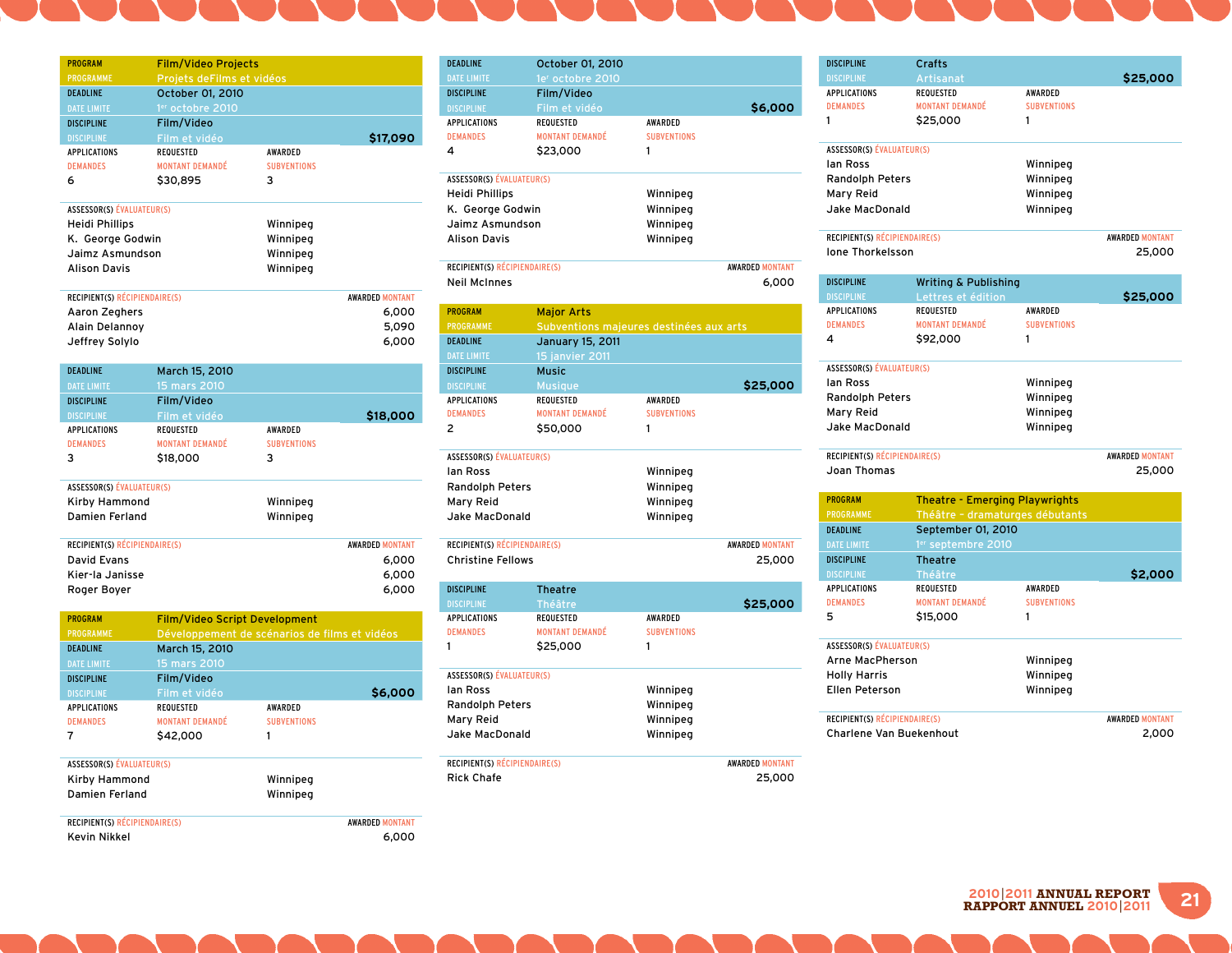| <b>DEADLINE</b>                        | March 01, 2010                             |                                      |                        |
|----------------------------------------|--------------------------------------------|--------------------------------------|------------------------|
| <b>DATE LIMITE</b>                     | <b>1er mars 2010</b>                       |                                      |                        |
| <b>DISCIPLINE</b>                      | <b>Theatre</b>                             |                                      |                        |
| <b>DISCIPLINE</b>                      | <b>Théâtre</b>                             |                                      | \$6,000                |
| <b>APPLICATIONS</b><br><b>DEMANDES</b> | <b>REQUESTED</b><br><b>MONTANT DEMANDÉ</b> | <b>AWARDED</b><br><b>SUBVENTIONS</b> |                        |
| 5                                      | \$14,500                                   | 2                                    |                        |
| <b>ASSESSOR(S) ÉVALUATEUR(S)</b>       |                                            |                                      |                        |
| <b>Bruce Sarbit</b>                    |                                            | Winnipeg                             |                        |
| Deborah Patterson                      |                                            | Winnipeg                             |                        |
| <b>Bob Armstrong</b>                   |                                            | Winnipeg                             |                        |
|                                        |                                            |                                      |                        |
| RECIPIENT(S) RÉCIPIENDAIRE(S)          |                                            |                                      | <b>AWARDED MONTANT</b> |
| Gordon Tanner                          |                                            |                                      | 3,000                  |
| Steven Ratzlaff                        |                                            |                                      | 3,000                  |

| <b>PROGRAM</b>                | <b>Theatre - Established Playwrights</b> |                    |                        |
|-------------------------------|------------------------------------------|--------------------|------------------------|
| <b>PROGRAMME</b>              | Théâtre - Dramaturges établis            |                    |                        |
| <b>DEADLINE</b>               | September 01, 2010                       |                    |                        |
| <b>DATE LIMITE</b>            | 1 <sup>er</sup> septembre 2010           |                    |                        |
| <b>DISCIPLINE</b>             | <b>Theatre</b>                           |                    |                        |
| <b>DISCIPLINE</b>             | Théâtre                                  |                    | \$28,000               |
| <b>APPLICATIONS</b>           | <b>REQUESTED</b>                         | <b>AWARDED</b>     |                        |
| <b>DEMANDES</b>               | <b>MONTANT DEMANDÉ</b>                   | <b>SUBVENTIONS</b> |                        |
| 7                             | \$63,400                                 | 4                  |                        |
|                               |                                          |                    |                        |
| ASSESSOR(S) ÉVALUATEUR(S)     |                                          |                    |                        |
| Arne MacPherson               |                                          | Winnipeg           |                        |
| <b>Holly Harris</b>           |                                          | Winnipeg           |                        |
| Ellen Peterson                |                                          | Winnipeg           |                        |
|                               |                                          |                    |                        |
| RECIPIENT(S) RÉCIPIENDAIRE(S) |                                          |                    | <b>AWARDED MONTANT</b> |
| <b>Bruce McManus</b>          |                                          |                    | 9,000                  |
| <b>Gerry Atwell</b>           |                                          |                    | 5,000                  |
| Gordon Portman                |                                          |                    | 5,000                  |
| <b>Marc Prescott</b>          |                                          |                    | 9,000                  |

| <b>DEADLINE</b><br><b>DATE LIMITE</b>                             | March 01, 2010<br>$1er$ mars 2010                                 |                                           |                        |
|-------------------------------------------------------------------|-------------------------------------------------------------------|-------------------------------------------|------------------------|
| <b>DISCIPLINE</b>                                                 | <b>Theatre</b>                                                    |                                           |                        |
| <b>DISCIPLINE</b><br><b>APPLICATIONS</b><br><b>DEMANDES</b><br>10 | Théâtre<br><b>REQUESTED</b><br><b>MONTANT DEMANDÉ</b><br>\$86,300 | <b>AWARDED</b><br><b>SUBVENTIONS</b><br>3 | \$24,000               |
| ASSESSOR(S) ÉVALUATEUR(S)                                         |                                                                   |                                           |                        |
| <b>Bruce Sarbit</b>                                               |                                                                   | Winnipeg                                  |                        |
| Deborah Patterson                                                 |                                                                   | Winnipeg                                  |                        |
| <b>Bob Armstrong</b>                                              |                                                                   | Winnipeg                                  |                        |
| <b>RECIPIENT(S) RÉCIPIENDAIRE(S)</b>                              |                                                                   |                                           | <b>AWARDED MONTANT</b> |

| <b>AWARDED MONTANT</b> |
|------------------------|
| 6.000                  |
| 10,000                 |
| 8,000                  |
|                        |

| <b>PROGRAM</b>    | <b>Visual A</b>                |                    |          |
|-------------------|--------------------------------|--------------------|----------|
| <b>PROGRAMME</b>  | Visuel de type A               |                    |          |
| <b>DEADLINE</b>   | September 01, 2010             |                    |          |
| DATE LIMITE       | 1 <sup>er</sup> septembre 2010 |                    |          |
| <b>DISCIPLINE</b> | <b>Visual Arts</b>             |                    |          |
| <b>DISCIPLINE</b> | <b>Arts visuels</b>            |                    | \$66,000 |
| APPLICATIONS      | <b>REQUESTED</b>               | <b>AWARDED</b>     |          |
| <b>DEMANDES</b>   | <b>MONTANT DEMANDÉ</b>         | <b>SUBVENTIONS</b> |          |
| 18                | \$171,870                      | 8                  |          |
|                   |                                |                    |          |

| ASSESSOR(S) ÉVALUATEUR(S) |               |
|---------------------------|---------------|
| Louise Duguay             | Winnipeg      |
| Takashi Iwasaki           | Winnipeg      |
| <b>Chris Cooper</b>       | <b>Rivers</b> |
| Craig Love                | Winnipeg      |
| Karen Asher               | Winnipeg      |

| RECIPIENT(S) RÉCIPIENDAIRE(S) | <b>AWARDED MONTANT</b> |
|-------------------------------|------------------------|
| Bev Pike                      | 7,000                  |
| Kevin Kelly                   | 7,000                  |
| Kevin deForest                | 5,000                  |
| Mélanie Rocan                 | 10,000                 |
| <b>Racheal Tycoles</b>        | 7.000                  |
| Sarah Crawley                 | 10,000                 |
| <b>Shirley Brown</b>          | 10,000                 |
| Simon Hughes                  | 10,000                 |
|                               |                        |

| <b>DEADLINE</b>                        | <b>February 15, 2010</b>                   |                               |                        |
|----------------------------------------|--------------------------------------------|-------------------------------|------------------------|
| <b>DATE LIMITE</b>                     | 15 février 2010                            |                               |                        |
| <b>DISCIPLINE</b>                      | <b>Visual Arts</b>                         |                               |                        |
| <b>DISCIPLINE</b>                      | <b>Arts visuels</b>                        |                               | \$44,240               |
| <b>APPLICATIONS</b><br><b>DEMANDES</b> | <b>REQUESTED</b><br><b>MONTANT DEMANDÉ</b> | AWARDED<br><b>SUBVENTIONS</b> |                        |
| 20                                     | \$189,240                                  | 5                             |                        |
| <b>ASSESSOR(S) ÉVALUATEUR(S)</b>       |                                            |                               |                        |
| <b>Benjamin Davis</b>                  |                                            | <b>Brandon</b>                |                        |
| Steven Nunoda                          |                                            | Winnipeg                      |                        |
| Reva Stone                             |                                            | Winnipeg                      |                        |
| Colette Balcaen                        |                                            | Winnipeg                      |                        |
| <b>Irvin Head</b>                      |                                            | <b>Cranberry Portage</b>      |                        |
| RECIPIENT(S) RÉCIPIENDAIRE(S)          |                                            |                               | <b>AWARDED MONTANT</b> |
| <b>Catherine Mattes</b>                |                                            |                               | 10.000                 |

| Catherine Mattes | טטע,טו |
|------------------|--------|
| Dominique Rey    | 10,000 |
| Elvira Finnigan  | 10,000 |
| Ken Greaorv      | 9.650  |
| Steve Gouthro    | 4.590  |
|                  |        |

| <b>PROGRAM</b>                   | <b>Visual B</b>          |                          |                        |
|----------------------------------|--------------------------|--------------------------|------------------------|
| <b>PROGRAMME</b>                 | Visuel de type B         |                          |                        |
| <b>DEADLINE</b>                  | <b>February 15, 2010</b> |                          |                        |
| <b>DATE LIMITE</b>               | 15 février 2010          |                          |                        |
| <b>DISCIPLINE</b>                | <b>Visual Arts</b>       |                          |                        |
| <b>DISCIPLINE</b>                | <b>Arts visuels</b>      |                          | \$20,000               |
| <b>APPLICATIONS</b>              | REQUESTED                | <b>AWARDED</b>           |                        |
| <b>DEMANDES</b>                  | <b>MONTANT DEMANDÉ</b>   | <b>SUBVENTIONS</b>       |                        |
| 9                                | \$34,335                 | 5                        |                        |
| <b>ASSESSOR(S) ÉVALUATEUR(S)</b> |                          |                          |                        |
| <b>Benjamin Davis</b>            |                          | <b>Brandon</b>           |                        |
| Steven Nunoda                    |                          | Winnipeg                 |                        |
| Reva Stone                       |                          | Winnipeg                 |                        |
| Colette Balcaen                  |                          | Winnipeg                 |                        |
| <b>Irvin Head</b>                |                          | <b>Cranberry Portage</b> |                        |
|                                  |                          |                          |                        |
| RECIPIENT(S) RÉCIPIENDAIRE(S)    |                          |                          | <b>AWARDED MONTANT</b> |
| <b>Adam Brooks</b>               |                          |                          | 4,000                  |
| Fay Jelly                        |                          |                          | 4,000                  |
| <b>Kristin Nelson</b>            |                          |                          | 4,000                  |
| Nicole Shimonek                  |                          |                          | 4,000                  |
| Teresa Hudson                    |                          |                          | 4,000                  |
|                                  |                          |                          |                        |
| <b>DEADLINE</b>                  | September 01, 2010       |                          |                        |
| <b>DATE LIMITE</b>               | 1er septembre 2010       |                          |                        |
| <b>DISCIPLINE</b>                | <b>Visual Arts</b>       |                          |                        |
| <b>DISCIPLINE</b>                | <b>Arts visuels</b>      |                          | \$4,000                |
| <b>APPLICATIONS</b>              | <b>REQUESTED</b>         | <b>AWARDED</b>           |                        |
| <b>DEMANDES</b>                  | <b>MONTANT DEMANDÉ</b>   | <b>SUBVENTIONS</b>       |                        |
| 9                                | \$36,803                 | 1                        |                        |
| <b>ASSESSOR(S) ÉVALUATEUR(S)</b> |                          |                          |                        |
| Louise Duguay                    |                          | Winnipeg                 |                        |
| Takashi Iwasaki                  |                          | Winnipeg                 |                        |
| Chris Cooper                     |                          | <b>Rivers</b>            |                        |
| Craig Love                       |                          | Winnipeg                 |                        |

RECIPIENT(S) RÉCIPIENDAIRE(S) AWARDED MONTANT Kerri-Lynn Reeves 4,000

Karen Asher Winnipeg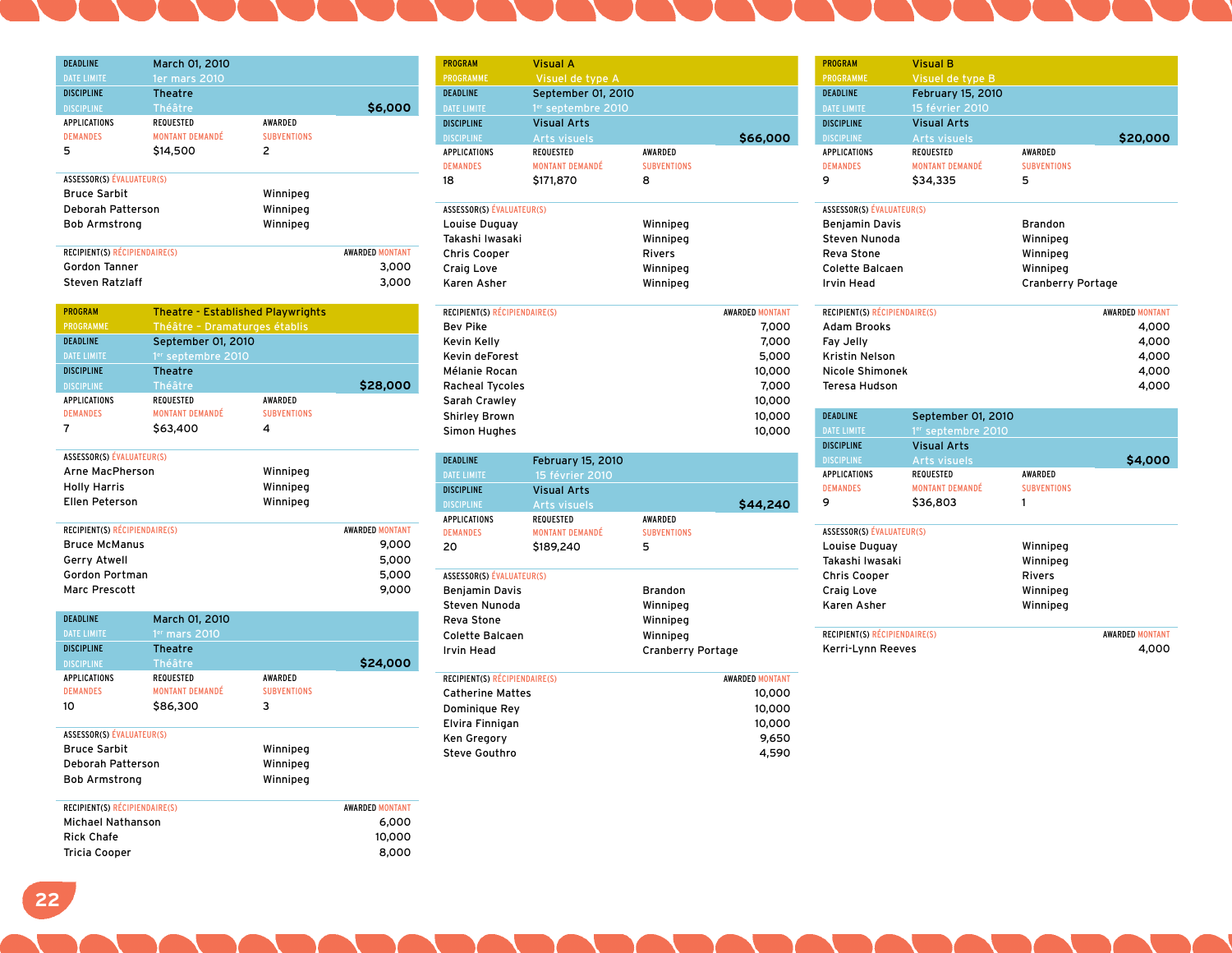| Visuel de type C<br>PROGRAMME<br><b>DEADLINE</b><br>September 01, 2010<br><b>DATE LIMITE</b><br>1 <sup>er</sup> septembre 2010<br><b>Visual Arts</b><br><b>DISCIPLINE</b><br><b>Arts visuels</b><br>\$8,000<br><b>DISCIPLINE</b><br>APPLICATIONS<br><b>REQUESTED</b><br>AWARDED<br><b>MONTANT DEMANDÉ</b><br><b>DEMANDES</b><br><b>SUBVENTIONS</b><br>9<br>\$18,000<br>4<br><b>ASSESSOR(S) ÉVALUATEUR(S)</b><br>Winnipeg<br>Louise Duguay<br>Takashi Iwasaki<br>Winnipeg<br><b>Chris Cooper</b><br><b>Rivers</b><br>Winnipeg<br>Craig Love<br>Karen Asher<br>Winnipeg<br>RECIPIENT(S) RÉCIPIENDAIRE(S)<br><b>AWARDED MONTANT</b><br><b>Curtis Wiebe</b><br>2,000<br>Joshua Pearlman<br>2,000<br>Seth Woodyard<br>2,000<br>Tamara Weller<br>2,000<br><b>DEADLINE</b><br><b>February 15, 2010</b><br><b>DATE LIMITE</b><br>15 février 2010<br><b>Visual Arts</b><br><b>DISCIPLINE</b><br><b>DISCIPLINE</b><br><b>Arts visuels</b><br>\$8,000<br><b>APPLICATIONS</b><br><b>REQUESTED</b><br>AWARDED<br><b>MONTANT DEMANDÉ</b><br><b>DEMANDES</b><br><b>SUBVENTIONS</b><br>10<br>4<br>\$19,999<br>ASSESSOR(S) ÉVALUATEUR(S)<br><b>Benjamin Davis</b><br><b>Brandon</b><br>Steven Nunoda<br>Winnipeg<br>Reva Stone<br>Winnipeg<br><b>Colette Balcaen</b><br>Winnipeg<br><b>Irvin Head</b><br><b>Cranberry Portage</b><br>RECIPIENT(S) RÉCIPIENDAIRE(S)<br><b>AWARDED MONTANT</b><br>George Gartrell<br>2,000<br><b>Heather Komus</b><br>2,000<br>Jaimie Isaac<br>2,000 |                |                 |       |
|-------------------------------------------------------------------------------------------------------------------------------------------------------------------------------------------------------------------------------------------------------------------------------------------------------------------------------------------------------------------------------------------------------------------------------------------------------------------------------------------------------------------------------------------------------------------------------------------------------------------------------------------------------------------------------------------------------------------------------------------------------------------------------------------------------------------------------------------------------------------------------------------------------------------------------------------------------------------------------------------------------------------------------------------------------------------------------------------------------------------------------------------------------------------------------------------------------------------------------------------------------------------------------------------------------------------------------------------------------------------------------------------------------------------------------------------------------------------|----------------|-----------------|-------|
|                                                                                                                                                                                                                                                                                                                                                                                                                                                                                                                                                                                                                                                                                                                                                                                                                                                                                                                                                                                                                                                                                                                                                                                                                                                                                                                                                                                                                                                                   | <b>PROGRAM</b> | <b>Visual C</b> |       |
|                                                                                                                                                                                                                                                                                                                                                                                                                                                                                                                                                                                                                                                                                                                                                                                                                                                                                                                                                                                                                                                                                                                                                                                                                                                                                                                                                                                                                                                                   |                |                 |       |
|                                                                                                                                                                                                                                                                                                                                                                                                                                                                                                                                                                                                                                                                                                                                                                                                                                                                                                                                                                                                                                                                                                                                                                                                                                                                                                                                                                                                                                                                   |                |                 |       |
|                                                                                                                                                                                                                                                                                                                                                                                                                                                                                                                                                                                                                                                                                                                                                                                                                                                                                                                                                                                                                                                                                                                                                                                                                                                                                                                                                                                                                                                                   |                |                 |       |
|                                                                                                                                                                                                                                                                                                                                                                                                                                                                                                                                                                                                                                                                                                                                                                                                                                                                                                                                                                                                                                                                                                                                                                                                                                                                                                                                                                                                                                                                   |                |                 |       |
|                                                                                                                                                                                                                                                                                                                                                                                                                                                                                                                                                                                                                                                                                                                                                                                                                                                                                                                                                                                                                                                                                                                                                                                                                                                                                                                                                                                                                                                                   |                |                 |       |
|                                                                                                                                                                                                                                                                                                                                                                                                                                                                                                                                                                                                                                                                                                                                                                                                                                                                                                                                                                                                                                                                                                                                                                                                                                                                                                                                                                                                                                                                   |                |                 |       |
|                                                                                                                                                                                                                                                                                                                                                                                                                                                                                                                                                                                                                                                                                                                                                                                                                                                                                                                                                                                                                                                                                                                                                                                                                                                                                                                                                                                                                                                                   |                |                 |       |
|                                                                                                                                                                                                                                                                                                                                                                                                                                                                                                                                                                                                                                                                                                                                                                                                                                                                                                                                                                                                                                                                                                                                                                                                                                                                                                                                                                                                                                                                   |                |                 |       |
|                                                                                                                                                                                                                                                                                                                                                                                                                                                                                                                                                                                                                                                                                                                                                                                                                                                                                                                                                                                                                                                                                                                                                                                                                                                                                                                                                                                                                                                                   |                |                 |       |
|                                                                                                                                                                                                                                                                                                                                                                                                                                                                                                                                                                                                                                                                                                                                                                                                                                                                                                                                                                                                                                                                                                                                                                                                                                                                                                                                                                                                                                                                   |                |                 |       |
|                                                                                                                                                                                                                                                                                                                                                                                                                                                                                                                                                                                                                                                                                                                                                                                                                                                                                                                                                                                                                                                                                                                                                                                                                                                                                                                                                                                                                                                                   |                |                 |       |
|                                                                                                                                                                                                                                                                                                                                                                                                                                                                                                                                                                                                                                                                                                                                                                                                                                                                                                                                                                                                                                                                                                                                                                                                                                                                                                                                                                                                                                                                   |                |                 |       |
|                                                                                                                                                                                                                                                                                                                                                                                                                                                                                                                                                                                                                                                                                                                                                                                                                                                                                                                                                                                                                                                                                                                                                                                                                                                                                                                                                                                                                                                                   |                |                 |       |
|                                                                                                                                                                                                                                                                                                                                                                                                                                                                                                                                                                                                                                                                                                                                                                                                                                                                                                                                                                                                                                                                                                                                                                                                                                                                                                                                                                                                                                                                   |                |                 |       |
|                                                                                                                                                                                                                                                                                                                                                                                                                                                                                                                                                                                                                                                                                                                                                                                                                                                                                                                                                                                                                                                                                                                                                                                                                                                                                                                                                                                                                                                                   |                |                 |       |
|                                                                                                                                                                                                                                                                                                                                                                                                                                                                                                                                                                                                                                                                                                                                                                                                                                                                                                                                                                                                                                                                                                                                                                                                                                                                                                                                                                                                                                                                   |                |                 |       |
|                                                                                                                                                                                                                                                                                                                                                                                                                                                                                                                                                                                                                                                                                                                                                                                                                                                                                                                                                                                                                                                                                                                                                                                                                                                                                                                                                                                                                                                                   |                |                 |       |
|                                                                                                                                                                                                                                                                                                                                                                                                                                                                                                                                                                                                                                                                                                                                                                                                                                                                                                                                                                                                                                                                                                                                                                                                                                                                                                                                                                                                                                                                   |                |                 |       |
|                                                                                                                                                                                                                                                                                                                                                                                                                                                                                                                                                                                                                                                                                                                                                                                                                                                                                                                                                                                                                                                                                                                                                                                                                                                                                                                                                                                                                                                                   |                |                 |       |
|                                                                                                                                                                                                                                                                                                                                                                                                                                                                                                                                                                                                                                                                                                                                                                                                                                                                                                                                                                                                                                                                                                                                                                                                                                                                                                                                                                                                                                                                   |                |                 |       |
|                                                                                                                                                                                                                                                                                                                                                                                                                                                                                                                                                                                                                                                                                                                                                                                                                                                                                                                                                                                                                                                                                                                                                                                                                                                                                                                                                                                                                                                                   |                |                 |       |
|                                                                                                                                                                                                                                                                                                                                                                                                                                                                                                                                                                                                                                                                                                                                                                                                                                                                                                                                                                                                                                                                                                                                                                                                                                                                                                                                                                                                                                                                   |                |                 |       |
|                                                                                                                                                                                                                                                                                                                                                                                                                                                                                                                                                                                                                                                                                                                                                                                                                                                                                                                                                                                                                                                                                                                                                                                                                                                                                                                                                                                                                                                                   |                |                 |       |
|                                                                                                                                                                                                                                                                                                                                                                                                                                                                                                                                                                                                                                                                                                                                                                                                                                                                                                                                                                                                                                                                                                                                                                                                                                                                                                                                                                                                                                                                   |                |                 |       |
|                                                                                                                                                                                                                                                                                                                                                                                                                                                                                                                                                                                                                                                                                                                                                                                                                                                                                                                                                                                                                                                                                                                                                                                                                                                                                                                                                                                                                                                                   |                |                 |       |
|                                                                                                                                                                                                                                                                                                                                                                                                                                                                                                                                                                                                                                                                                                                                                                                                                                                                                                                                                                                                                                                                                                                                                                                                                                                                                                                                                                                                                                                                   |                |                 |       |
|                                                                                                                                                                                                                                                                                                                                                                                                                                                                                                                                                                                                                                                                                                                                                                                                                                                                                                                                                                                                                                                                                                                                                                                                                                                                                                                                                                                                                                                                   |                |                 |       |
|                                                                                                                                                                                                                                                                                                                                                                                                                                                                                                                                                                                                                                                                                                                                                                                                                                                                                                                                                                                                                                                                                                                                                                                                                                                                                                                                                                                                                                                                   |                |                 |       |
|                                                                                                                                                                                                                                                                                                                                                                                                                                                                                                                                                                                                                                                                                                                                                                                                                                                                                                                                                                                                                                                                                                                                                                                                                                                                                                                                                                                                                                                                   |                |                 |       |
|                                                                                                                                                                                                                                                                                                                                                                                                                                                                                                                                                                                                                                                                                                                                                                                                                                                                                                                                                                                                                                                                                                                                                                                                                                                                                                                                                                                                                                                                   |                |                 |       |
|                                                                                                                                                                                                                                                                                                                                                                                                                                                                                                                                                                                                                                                                                                                                                                                                                                                                                                                                                                                                                                                                                                                                                                                                                                                                                                                                                                                                                                                                   |                |                 |       |
|                                                                                                                                                                                                                                                                                                                                                                                                                                                                                                                                                                                                                                                                                                                                                                                                                                                                                                                                                                                                                                                                                                                                                                                                                                                                                                                                                                                                                                                                   |                |                 |       |
|                                                                                                                                                                                                                                                                                                                                                                                                                                                                                                                                                                                                                                                                                                                                                                                                                                                                                                                                                                                                                                                                                                                                                                                                                                                                                                                                                                                                                                                                   |                |                 |       |
|                                                                                                                                                                                                                                                                                                                                                                                                                                                                                                                                                                                                                                                                                                                                                                                                                                                                                                                                                                                                                                                                                                                                                                                                                                                                                                                                                                                                                                                                   |                |                 |       |
|                                                                                                                                                                                                                                                                                                                                                                                                                                                                                                                                                                                                                                                                                                                                                                                                                                                                                                                                                                                                                                                                                                                                                                                                                                                                                                                                                                                                                                                                   |                |                 |       |
|                                                                                                                                                                                                                                                                                                                                                                                                                                                                                                                                                                                                                                                                                                                                                                                                                                                                                                                                                                                                                                                                                                                                                                                                                                                                                                                                                                                                                                                                   |                |                 |       |
|                                                                                                                                                                                                                                                                                                                                                                                                                                                                                                                                                                                                                                                                                                                                                                                                                                                                                                                                                                                                                                                                                                                                                                                                                                                                                                                                                                                                                                                                   |                |                 |       |
|                                                                                                                                                                                                                                                                                                                                                                                                                                                                                                                                                                                                                                                                                                                                                                                                                                                                                                                                                                                                                                                                                                                                                                                                                                                                                                                                                                                                                                                                   |                |                 |       |
|                                                                                                                                                                                                                                                                                                                                                                                                                                                                                                                                                                                                                                                                                                                                                                                                                                                                                                                                                                                                                                                                                                                                                                                                                                                                                                                                                                                                                                                                   |                |                 |       |
|                                                                                                                                                                                                                                                                                                                                                                                                                                                                                                                                                                                                                                                                                                                                                                                                                                                                                                                                                                                                                                                                                                                                                                                                                                                                                                                                                                                                                                                                   | Randy Warren   |                 | 2.000 |

| <b>PROGRAM</b>      | <b>Writers A</b>                |                |          |
|---------------------|---------------------------------|----------------|----------|
| <b>PROGRAMME</b>    | Écrivains de type A             |                |          |
| <b>DEADLINE</b>     | May 15, 2010                    |                |          |
| DATE LIMITE         | 15 mai 2010                     |                |          |
| <b>DISCIPLINE</b>   | <b>Writing &amp; Publishing</b> |                |          |
| <b>DISCIPLINE</b>   | Lettres et édition              |                | \$40,000 |
| <b>APPLICATIONS</b> | <b>REQUESTED</b>                | <b>AWARDED</b> |          |

| <b>ASSESSOR(S) ÉVALUATEUR(S)</b> |          |                        |
|----------------------------------|----------|------------------------|
| <b>Charles Leblanc</b>           | Winnipeg |                        |
| Neil Besner                      | Winnipeg |                        |
| Eva Wiseman                      | Winnipeg |                        |
|                                  |          |                        |
| RECIPIENT(S) RÉCIPIENDAIRE(S)    |          | <b>AWARDED MONTANT</b> |
| Carol Matas                      |          | 10,000                 |
| Leslie Mundwiler                 |          | 10,000                 |
| Meira Cook                       |          | 10,000                 |
| Rhéal Cenerini                   |          | 10,000                 |
|                                  |          |                        |

| <b>DEADLINE</b>     | September 15, 2010              |                    |          |
|---------------------|---------------------------------|--------------------|----------|
| <b>DATE LIMITE</b>  | 15 septembre 2010,              |                    |          |
| <b>DISCIPLINE</b>   | <b>Writing &amp; Publishing</b> |                    |          |
| <b>DISCIPLINE</b>   | Lettres et édition              |                    | \$37,000 |
| <b>APPLICATIONS</b> | <b>REQUESTED</b>                | AWARDED            |          |
| <b>DEMANDES</b>     | <b>MONTANT DEMANDÉ</b>          | <b>SUBVENTIONS</b> |          |
| 16                  | \$148,790                       | 4                  |          |

| ASSESSOR(S) ÉVALUATEUR(S) |          |  |
|---------------------------|----------|--|
| Rhéal Cenerini            | La Salle |  |
| Meira Cook                | Winnipeg |  |
| Anne Sechin               | Winnipeg |  |
| Douglas Whiteway          | Winnipeg |  |
| <b>Martha Brooks</b>      | Winnipeg |  |
|                           |          |  |

| <b>RECIPIENT(S) RECIPIENDAIRE(S)</b> | <b>AWARDED MONTANT</b> |
|--------------------------------------|------------------------|
| <b>Clarise Foster</b>                | 10,000                 |
| Duncan Thornton                      | 10,000                 |
| Simone Chaput                        | 10,000                 |
| Struan Sinclair                      | 7.000                  |
|                                      |                        |

| <b>PROGRAM</b>                   | <b>Writers B</b>                |                    |                        |
|----------------------------------|---------------------------------|--------------------|------------------------|
| <b>PROGRAMME</b>                 | Écrivains de type B             |                    |                        |
| <b>DEADLINE</b>                  | September 15, 2010              |                    |                        |
| <b>DATE LIMITE</b>               | 15 septembre 2010               |                    |                        |
| <b>DISCIPLINE</b>                | <b>Writing &amp; Publishing</b> |                    |                        |
| <b>DISCIPLINE</b>                | Lettres et édition              |                    | \$10,000               |
| <b>APPLICATIONS</b>              | <b>REQUESTED</b>                | <b>AWARDED</b>     |                        |
| <b>DEMANDES</b>                  | <b>MONTANT DEMANDÉ</b>          | <b>SUBVENTIONS</b> |                        |
| 5                                | \$24,950                        | 2                  |                        |
| <b>ASSESSOR(S) ÉVALUATEUR(S)</b> |                                 |                    |                        |
| Rhéal Cenerini                   |                                 | La Salle           |                        |
| Meira Cook                       |                                 | Winnipeg           |                        |
| Anne Sechin                      |                                 | Winnipeg           |                        |
| Douglas Whiteway                 |                                 | Winnipeg           |                        |
| Martha Brooks                    |                                 | Winnipeg           |                        |
|                                  |                                 |                    |                        |
| RECIPIENT(S) RÉCIPIENDAIRE(S)    |                                 |                    | <b>AWARDED MONTANT</b> |
| <b>Brenda Hasiuk</b>             |                                 |                    | 5,000                  |
| <b>Keith Cadieux</b>             |                                 |                    | 5.000                  |
| <b>DEADLINE</b>                  | May 15, 2010                    |                    |                        |
| <b>DATE LIMITE</b>               | 15 mai 2010                     |                    |                        |
| <b>DISCIPLINE</b>                | <b>Writing &amp; Publishing</b> |                    |                        |
| <b>DISCIPLINE</b>                | Lettres et édition              |                    | \$5,000                |
| <b>APPLICATIONS</b>              | <b>REQUESTED</b>                | AWARDED            |                        |
|                                  |                                 |                    |                        |

|                                                                                   | \$20,000 |                                  |                                 |
|-----------------------------------------------------------------------------------|----------|----------------------------------|---------------------------------|
| ASSESSOR(S) ÉVALUATEUR(S)<br><b>Charles Leblanc</b><br>Neil Besner<br>Eva Wiseman |          | Winnipeg<br>Winnipeg<br>Winnipeg |                                 |
| <b>RECIPIENT(S) RÉCIPIENDAIRE(S)</b><br>Mary-Kate McDonald                        |          |                                  | <b>AWARDED MONTANT</b><br>5,000 |

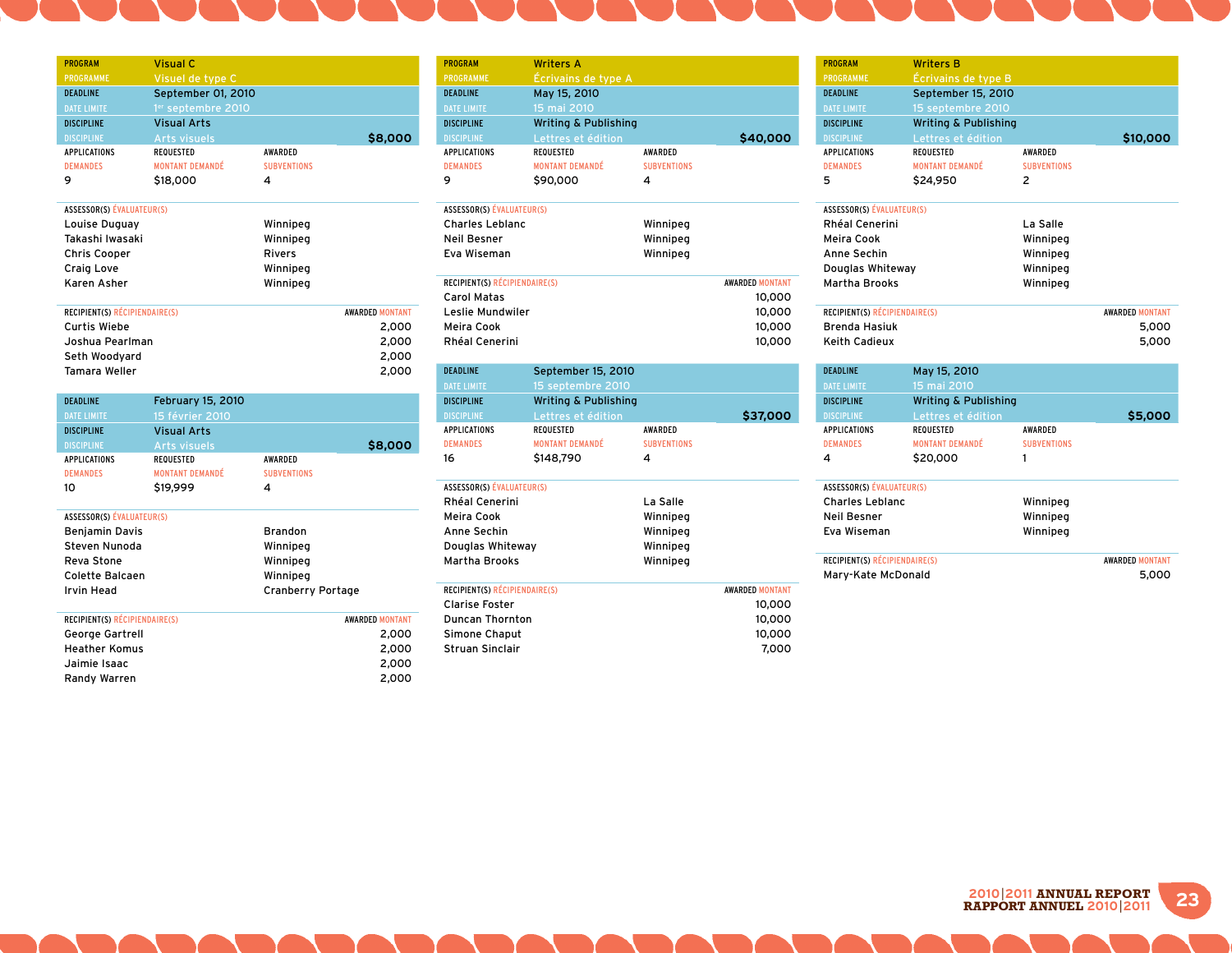| <b>PROGRAM</b>                   | <b>Writers C</b>                                      |                    |                        |
|----------------------------------|-------------------------------------------------------|--------------------|------------------------|
| PROGRAMME                        | Écrivains de type C                                   |                    |                        |
| <b>DEADLINE</b>                  | May 15, 2010                                          |                    |                        |
| <b>DATE LIMITE</b>               | 15 mai 2010                                           |                    |                        |
| <b>DISCIPLINE</b>                | <b>Writing &amp; Publishing</b>                       |                    |                        |
| <b>DISCIPLINE</b>                | Lettres et édition                                    |                    | \$6,000                |
| APPLICATIONS                     | <b>REQUESTED</b>                                      | AWARDED            |                        |
| <b>DEMANDES</b>                  | <b>MONTANT DEMANDÉ</b>                                | <b>SUBVENTIONS</b> |                        |
| 6                                | \$12,000                                              | 3                  |                        |
| <b>ASSESSOR(S) ÉVALUATEUR(S)</b> |                                                       |                    |                        |
| <b>Charles Leblanc</b>           |                                                       | Winnipeg           |                        |
| Neil Besner                      |                                                       | Winnipeg           |                        |
| Eva Wiseman                      |                                                       | Winnipeg           |                        |
| RECIPIENT(S) RÉCIPIENDAIRE(S)    |                                                       |                    | <b>AWARDED MONTANT</b> |
| Alexandra Merrill                |                                                       |                    | 2,000                  |
| John Cunningham                  |                                                       |                    | 2,000                  |
| Mary Meyer                       |                                                       |                    | 2,000                  |
| <b>DEADLINE</b>                  | September 15, 2010                                    |                    |                        |
| <b>DATE LIMITE</b>               | 15 septembre 2010                                     |                    |                        |
| <b>DISCIPLINE</b>                | <b>Writing &amp; Publishing</b>                       |                    |                        |
| <b>DISCIPLINE</b>                | Lettres et édition                                    |                    | \$2,000                |
| APPLICATIONS                     | REQUESTED                                             | AWARDED            |                        |
| <b>DEMANDES</b>                  | <b>MONTANT DEMANDÉ</b>                                | <b>SUBVENTIONS</b> |                        |
| 4                                | \$8,000                                               | 1                  |                        |
|                                  |                                                       |                    |                        |
| <b>ASSESSOR(S) ÉVALUATEUR(S)</b> |                                                       |                    |                        |
| Rhéal Cenerini                   |                                                       | La Salle           |                        |
| Meira Cook                       |                                                       | Winnipeg           |                        |
| Anne Sechin                      |                                                       | Winnipeg           |                        |
| Douglas Whiteway                 |                                                       | Winnipeg           |                        |
| <b>Martha Brooks</b>             |                                                       | Winnipeg           |                        |
| RECIPIENT(S) RÉCIPIENDAIRE(S)    |                                                       |                    | <b>AWARDED MONTANT</b> |
| Sharron Arksey                   |                                                       |                    | 2,000                  |
|                                  |                                                       |                    |                        |
| <b>Touring Grants</b>            | <b>Subventions pour tournées</b>                      |                    | \$20,000               |
| <b>PROGRAM</b>                   |                                                       |                    |                        |
|                                  | <b>Touring Grants (Individuals/Ensembles)</b>         |                    |                        |
| PROGRAMME                        | Subventions pour tournées<br>(individus et ensembles) |                    |                        |
| <b>DEADLINE</b>                  | October 01, 2010                                      |                    |                        |
| <b>DATE LIMITE</b>               | 1 <sup>er</sup> octobre 2010                          |                    |                        |
| <b>DISCIPLINE</b>                | <b>Music</b>                                          |                    |                        |
| <b>DISCIPLINE</b>                |                                                       |                    | \$20,000               |
| <b>APPLICATIONS</b>              | <b>Musique</b><br><b>REQUESTED</b>                    | AWARDED            |                        |
| <b>DEMANDES</b>                  | <b>MONTANT DEMANDÉ</b>                                | <b>SUBVENTIONS</b> |                        |
| з                                | \$21,500                                              | з                  |                        |
|                                  |                                                       |                    |                        |
| RECIPIENT(S) RÉCIPIENDAIRE(S)    |                                                       |                    | <b>AWARDED MONTANT</b> |
|                                  | Fubuki Daiko Entertainment Inc.                       |                    | 3,000                  |
| Home Routes Inc.                 |                                                       |                    | 8,000                  |

Home Routes Inc. 6,000<br>Prairie Debut Inc. 6,000<br>9,000

| <b>ARTS DEVELOPMENT</b><br><b>DÉVELOPPEMENT</b>                                                        |            |
|--------------------------------------------------------------------------------------------------------|------------|
| <b>ARTISTIQUE</b>                                                                                      | \$ 446.482 |
| <b>Artists in the Schools</b><br>Artistes à l'école                                                    | \$332,856  |
| Archdiocese of St. Boniface                                                                            |            |
| <b>Holy Cross School</b>                                                                               | 3,900      |
| Fubuki Daiko Entertainment Inc. MUSIC MUSIQUE                                                          | 2,600      |
| St. Emile School<br>Marianne Gopalkrishna VISUAL ARTS ARTS VISUELS                                     | 650        |
| St. John Brebeuf School<br>Phoebe Man Music Musique                                                    | 650        |
| <b>Beautiful Plains School Division #31</b>                                                            | 3,998      |
| Hazel M. Kellington School                                                                             |            |
| Evans Coffie INTERDISCIPLINARY INTERDISCIPLINAIRE                                                      | 3,998      |
| <b>Border Land School Division</b>                                                                     | 13,246     |
| <b>Elmwood Elementary</b><br>Leigh-Anne Kehler THEATRE THÉÂTRE                                         | 3,939      |
| <b>Emerson Elementary</b><br>Kate Ferris INTERDISCIPLINARY INTERDISCIPLINAIRE                          | 1,412      |
| Glenway Colony School<br>Jamie Oliviero THEATRE THÉÂTRE                                                | 1,010      |
| Roseau Valley School                                                                                   |            |
| Leigh-Anne Kehler THEATRE THÉÂTRE                                                                      | 1,038      |
| Randy Guest FILM & VIDEO FILM ET VIDÉO                                                                 | 2,076      |
| Ross L. Gray School<br>Evans Coffie INTERDISCIPLINARY INTERDISCIPLINAIRE                               | 1,288      |
| Shevchenko School<br>Karen Cornelius INTERDISCIPLINARY INTERDISCIPLINAIRE                              | 1.244      |
| W.C. Miller Collegiate<br>Allison Moore VISUAL ARTS ARTS VISUELS                                       | 1.239      |
| <b>Brandon School Division</b>                                                                         | 18,038     |
| Alexander School<br>Casimiro Nhussi & Jay Stoller INTERDISCIPLINARY INTERDISCIPLINAIRE                 | 2,786      |
| Earl Oxford Middle School<br>Mark Cameron MUSIC MUSIQUE                                                | 1,423      |
| King George School<br>Jamie Oliviero THEATRE THÉÂTRE                                                   | 1,454      |
| Linden Lanes School<br>Aliza Amihude VISUAL ARTS ARTS VISUELS                                          | 2,773      |
| <b>Meadows Elementary School</b><br>Casimiro Nhussi & Jay Stoller INTERDISCIPLINARY INTERDISCIPLINAIRE | 2,673      |
| O'Kelly School<br>Ofield Williams DANCE DANSE                                                          | 1,411      |
| Riverview School #1603<br>Len Udow MUSIC MUSIQUE                                                       | 1,423      |
| <b>Valleyview Centennial School</b><br>Casimiro Nhussi DANCE DANSE                                     | 1.423      |

|     | <b>Waverly Park School</b><br><b>Fubuki Daiko Entertainment Inc. MUSIC MUSIQUE</b>                       | 2,672  |
|-----|----------------------------------------------------------------------------------------------------------|--------|
|     | Division Scolaire Franco-Manitobaine École Taché                                                         | 650    |
| 2   | <b>Gérald Laroche VISUAL ARTS ARTS VISUELS</b>                                                           | 650    |
|     | Evergreen School Division #22                                                                            | 7,732  |
|     | Arborg Collegiate                                                                                        |        |
| 6   | Freeze Frame FILM & VIDEO FILM ET VIDÉO                                                                  | 1,247  |
|     | Arborg Early Middle Years School                                                                         |        |
| οσ  | Casimiro Nhussi DANCE DANSE                                                                              | 1,247  |
|     | <b>Anthony Martin VISUAL ARTS ARTS VISUELS</b>                                                           | 1,256  |
| oo  | Marianne Gopalkrishna VISUAL ARTS ARTS VISUELS                                                           | 1,256  |
| 50  | Gimli High School<br>Randy Guest FILM & VIDEO FILM ET VIDÉO                                              | 1,038  |
| 50  | Sigurbjorg Stefansson Early School<br>Casimiro Nhussi & Jay Stoller INTERDISCIPLINARY INTERDISCIPLINAIRE | 1,688  |
| 98  | <b>First Nations</b>                                                                                     | 21,400 |
|     | Fox Lake Native Spiritual School                                                                         |        |
| 98  | Dorothy Penner MUSIC MUSIQUE                                                                             | 1,650  |
| 46  | George Saunders Memorial School                                                                          |        |
|     | Judy Cook DANCE DANSE                                                                                    | 1,500  |
| 39  | Poplar River Elementary School                                                                           |        |
|     | Dorothy Penner MUSIC MUSIQUE                                                                             | 8,450  |
| 112 | Judy Cook DANCE DANSE                                                                                    | 8,300  |
|     | <b>Anthony Martin VISUAL ARTS ARTS VISUELS</b>                                                           | 1,500  |
| 10  | Fort La Bosse School Division #41                                                                        | 5,779  |
| 38  | Oak Lake Community School<br><b>Allison Moore VISUAL ARTS ARTS VISUELS</b>                               | 1,456  |
| 76  |                                                                                                          |        |
|     | <b>Reston Elementary</b><br>Ofield Williams DANCE DANSE                                                  | 1,497  |
| 88  | Virden Junior High                                                                                       |        |
|     | Dean Harder THEATRE THÉÂTRE                                                                              | 2,826  |
| 44  | Frontier School Division #48                                                                             | 51,956 |
| 39  | <b>Berens River School</b><br>Judy Cook DANCE DANSE                                                      | 3,200  |
|     | Margaret Shaw-MacKinnon WRITING & PUBLISHING LETTRES ET ÉDITION                                          | 3,200  |
| 38  | <b>Brochet School</b>                                                                                    |        |
| 86  | Margaret Shaw-MacKinnon WRITING & PUBLISHING LETTRES ET ÉDITION                                          | 1,500  |
|     | Len Udow MUSIC MUSIQUE                                                                                   | 1,673  |
| 23  | <b>Cormorant Lake School</b>                                                                             |        |
|     | Donna Besel WRITING & PUBLISHING LETTRES ET ÉDITION                                                      | 2,180  |
| 54  | <b>Falcon Beach School</b>                                                                               |        |
|     | <b>Bud Gillies VISUAL ARTS ARTS VISUELS</b>                                                              | 1,222  |
| 73  | Gillam School                                                                                            |        |
|     | Ted Longbottom MUSIC MUSIQUE                                                                             | 1,561  |
| 73  | Carolyn Gray INTERDISCIPLINARY INTERDISCIPLINAIRE                                                        | 1,500  |
|     | Helen Betty Osborne Ininiw Edu. Res. Centre                                                              |        |
| 411 | Karen Cornelius VISUAL ARTS ARTS VISUELS                                                                 | 1,400  |
|     | Aliza Amihude VISUAL ARTS ARTS VISUELS                                                                   | 1,500  |
| 23  | Jack River School                                                                                        |        |
|     | Randy Guest FILM & VIDEO FILM ET VIDÉO                                                                   | 1,500  |
| 23  | Karen Cornelius visual ARTS ARTS VISUELS                                                                 | 1,800  |

Prairie Debut Inc.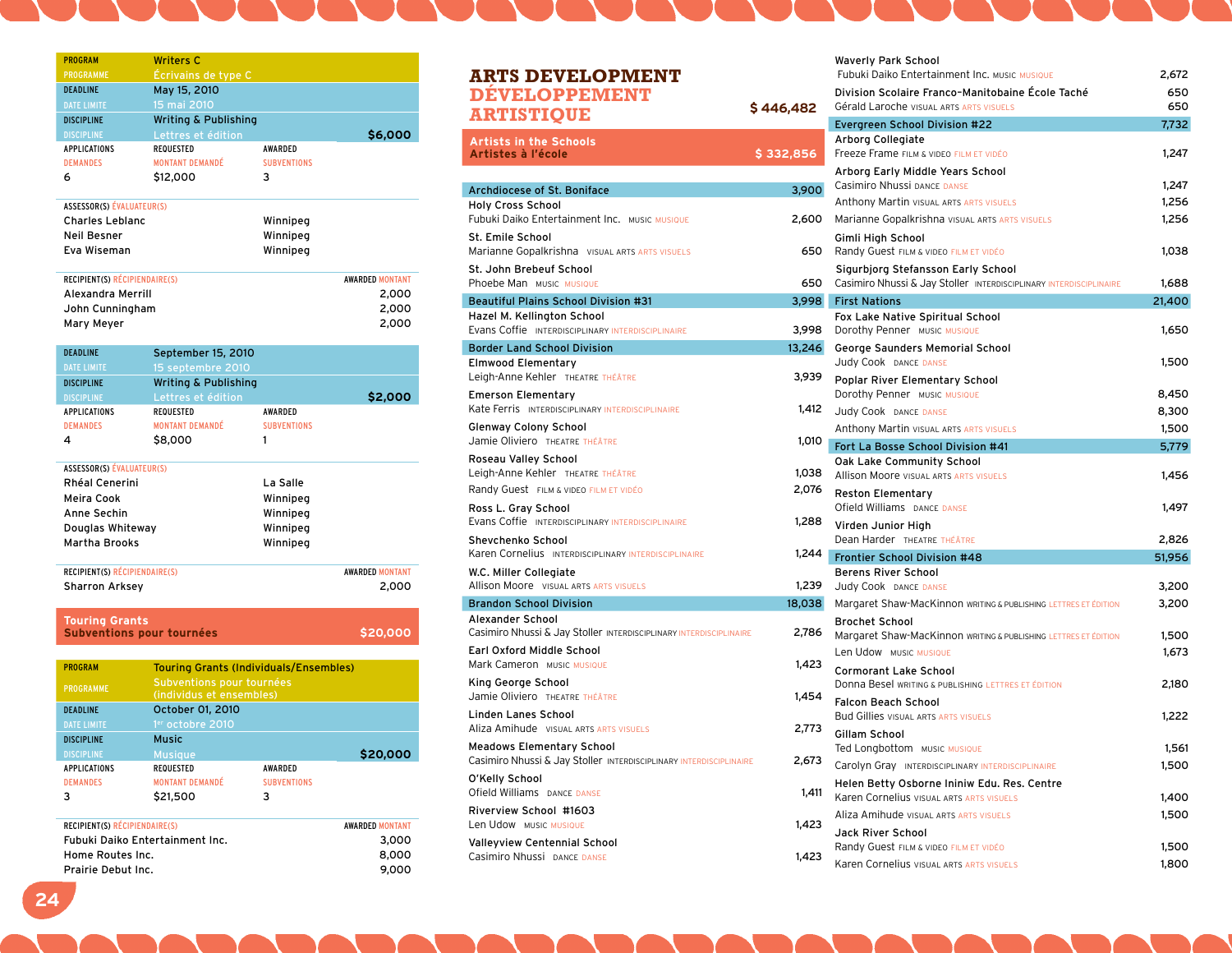| Joseph H. Kerr School                                                                           |                |
|-------------------------------------------------------------------------------------------------|----------------|
| Gérald Laroche VISUAL ARTS ARTS VISUELS<br>Mark Cameron MUSIC MUSIQUE                           | 2,068<br>2,065 |
| <b>Leaf Rapids Education Centre</b>                                                             |                |
| Fubuki Daiko Entertainment Inc. MUSIC MUSIQUE                                                   | 3,788          |
| <b>Matheson Island School</b>                                                                   |                |
| Dorothy Penner MUSIC MUSIQUE                                                                    | 1,434          |
| Mel Johnson School<br>Ted Longbottom MUSIC MUSIQUE                                              | 1,561          |
| Randy Guest FILM & VIDEO FILM ET VIDÉO                                                          | 1,500          |
| <b>Ministic School</b><br>Dorothy Penner MUSIC MUSIQUE                                          | 1,650          |
| Mountain View School                                                                            |                |
| <b>brotherWills</b> MUSIC MUSIQUE                                                               | 2,972          |
| Ted Longbottom MUSIC MUSIQUE                                                                    | 1,780          |
| Peonan Point School                                                                             |                |
| Barry Hillman VISUAL ARTS ARTS VISUELS<br>Rorketon School                                       | 1,486          |
| Kate Ferris MUSIC MUSIQUE                                                                       | 1,888          |
| San Antonio School                                                                              |                |
| Marianne Gopalkrishna VISUAL ARTS ARTS VISUELS                                                  | 1,440          |
| Skownan School                                                                                  |                |
| Freeze Frame FILM & VIDEO FILM ET VIDÉO                                                         | 1,817          |
| <b>Stevenson Island School</b><br>Randy Guest FILM & VIDEO FILM ET VIDÉO                        | 1,500          |
| <b>Wanipigow School</b>                                                                         |                |
|                                                                                                 |                |
| Judy Cook DANCE DANSE                                                                           | 2,771          |
| <b>Garden Valley School Division</b><br><b>Emerado Centennial School</b>                        | 1,254          |
| Karen Cornelius VISUAL ARTS ARTS VISUELS                                                        | 1,254          |
| <b>Hanover School Division #15</b>                                                              | 5,777          |
| Kleefeld School                                                                                 |                |
| Laurie Block THEATRE THÉÂTRE                                                                    | 1,471          |
| <b>Niverville Elementary</b><br>Len Udow MUSIC MUSIQUE                                          | 2,430          |
| South Oaks Elementary                                                                           |                |
| <b>Allison Moore VISUAL ARTS ARTS VISUELS</b>                                                   | 1,876          |
| Independant                                                                                     | 5,190          |
| Beautiful Saviour Lutheran School #2102<br><b>Fubuki Daiko Entertainment Inc. MUSIC MUSIQUE</b> | 1,300          |
| Behavioural Health Foundation K-12 School<br>Len Udow MUSIC MUSIQUE                             | 3,240          |
| Linden Christian School<br>Jay Stoller MUSIC MUSIQUE                                            | 650            |
| Interlake School Division #21                                                                   | 3,492          |
| <b>Balmoral School</b>                                                                          |                |
| <b>Anthony Martin VISUAL ARTS ARTS VISUELS</b>                                                  | 854            |
| <b>Stonewall Centennial School</b>                                                              |                |
| Kate Ferris INTERDISCIPLINARY INTERDISCIPLINAIRE<br>Warren Elementary School                    | 1,828          |

**Contract Contract Street** 

and the South

 $\mathbf{I}$  and  $\mathbf{I}$ 

| Kelsey School Division #45                                              | 1,500  |
|-------------------------------------------------------------------------|--------|
| Scott Bateman Middle School<br>Freeze Frame FILM & VIDEO FILM ET VIDÉO  | 1,500  |
| Lakeshore School Division #23                                           | 12,374 |
| Ashern Central School                                                   |        |
| <b>Allison Moore VISUAL ARTS ARTS VISUELS</b>                           | 1,298  |
| Stanley Lesk THEATRE THÉÂTRE                                            | 1,298  |
| Ashern Early Years School                                               |        |
| Allison Moore VISUAL ARTS ARTS VISUELS                                  | 1,298  |
| Fisher Branch Collegiate                                                |        |
| Dean Harder THEATRE THÉÂTRE                                             | 1,242  |
| Randy Guest FILM & VIDEO FILM ET VIDÉO                                  | 1,242  |
| Fisher Branch Early Years School                                        | 1,242  |
| Jay Stoller MUSIC MUSIQUE                                               |        |
| <b>Inwood School</b><br><b>Bud Gillies VISUAL ARTS ARTS VISUELS</b>     | 974    |
| <b>Lundar School</b>                                                    |        |
| Jay Stoller MUSIC MUSIQUE                                               | 1,247  |
| Dorothy Penner MUSIC MUSIQUE                                            | 1,247  |
| Marble Ridge Colony School (H)                                          |        |
| Marianne Gopalkrishna VISUAL ARTS ARTS VISUELS                          | 1,286  |
| Lord Selkirk School Division #1                                         | 2,378  |
| <b>Centennial School</b><br>Stanley Lesk THEATRE THÉÂTRE                | 810    |
| <b>Mapleton School</b>                                                  |        |
| Mark Cameron MUSIC MUSIQUE                                              | 810    |
| Walter Whyte School                                                     |        |
| Ted Longbottom MUSIC MUSIQUE                                            | 758    |
| <b>Louis Riel School Division</b>                                       | 14,300 |
| Archwood School<br>Casimiro Nhussi DANCE DANSE                          | 650    |
|                                                                         |        |
| College Beliveau<br>Gloe Cormie WRITING & PUBLISHING LETTRES ET ÉDITION | 650    |
| Darwin School                                                           |        |
| Brenda Gorlick INTERDISCIPLINARY INTERDISCIPLINAIRE                     | 650    |
| Carolyn Gray INTERDISCIPLINARY INTERDISCIPLINAIRE                       | 650    |
| Dr. D. W. Penner School                                                 |        |
| Mark Cameron MUSIC MUSIQUE                                              | 650    |
| École Guyot                                                             |        |
| Gérald Laroche VISUAL ARTS ARTS VISUELS                                 | 650    |
| École Julie-Riel                                                        |        |
| Freeze Frame FILM & VIDEO FILM ET VIDÉO                                 | 650    |
| Glenlawn Collegiate                                                     |        |
| Christopher Sigurdson THEATRE THÉÂTRE                                   | 1,300  |
| <b>Glenwood School</b>                                                  |        |
| Carolyn Gray INTERDISCIPLINARY INTERDISCIPLINAIRE                       | 650    |
| <b>Hastings School</b>                                                  |        |
| Ofield Williams DANCE DANSE                                             | 650    |
| Christopher Sigurdson THEATRE THÉÂTRE                                   | 650    |
| <b>Highbury School</b>                                                  |        |
| Film Roots FILM & VIDEO FILM ET VIDÉO                                   | 1,300  |

**Contract Contract Service** 

 $\mathbf{I}$  and  $\mathbf{I}$ 

| J                   | Minnetonka School<br>Stanley Lesk THEATRE THÉÂTRE                                             | 1,300  |
|---------------------|-----------------------------------------------------------------------------------------------|--------|
| J                   | Niakwa Place School<br>Ofield Williams DANCE DANSE                                            | 650    |
| Į.                  | Nordale School                                                                                |        |
| 3<br>3              | Christopher Sigurdson THEATRE THÉÂTRE                                                         | 1,300  |
|                     | Victor H.L. Wyatt School<br>Mark Cameron MUSIC MUSIQUE                                        | 650    |
| 3                   | Victor Mager School<br>Dean Harder THEATRE THÉÂTRE                                            | 650    |
| 2<br>$\overline{ }$ | <b>Windsor School</b><br>Mark Cameron MUSIC MUSIQUE                                           | 650    |
|                     | <b>Mountain View School Division</b>                                                          | 13,272 |
| $\overline{ }$      | <b>Ethelbert School</b><br>Casimiro Nhussi & Jay Stoller INTERDISCIPLINARY INTERDISCIPLINAIRE | 3,010  |
| į                   | Goose Lake High School<br>Ofield Williams DANCE DANSE                                         | 1,569  |
|                     | Lt. Col. Barker VC School<br>Evans Coffie INTERDISCIPLINARY INTERDISCIPLINAIRE                |        |
|                     | Mackenzie Middle School                                                                       | 2,858  |
| 5                   | Stanley Lesk THEATRE THÉÂTRE                                                                  | 1,508  |
| 3                   | Roblin Elementary<br><b>Allison Moore VISUAL ARTS ARTS VISUELS</b>                            | 1,569  |
| J                   | <b>Whitmore School</b><br>Fubuki Daiko Entertainment Inc. MUSIC MUSIQUE                       | 2,758  |
| J                   | Mystery Lake School Division #2355                                                            | 4,500  |
|                     | Juniper School                                                                                |        |
| 3                   | <b>Brenda Gorlick INTERDISCIPLINARY INTERDISCIPLINAIRE</b>                                    | 1,500  |
| )                   | <b>Westwood Elementary</b>                                                                    | 1,500  |
| J                   | Leigh ANNE KEHLER - THEATRE THÉÂTRE<br>Randy Guest FILM & VIDEO FILM ET VIDÉO                 | 1,500  |
|                     | <b>Park West School Division</b>                                                              | 10,670 |
| J                   | <b>Birtle Collegiate</b>                                                                      |        |
|                     | Casimiro Nhussi DANCE DANSE                                                                   | 1,501  |
| Ć                   | Inglis School<br>Ted Longbottom MUSIC MUSIQUE                                                 | 1,612  |
| J                   | <b>Major Pratt School</b><br>Jamie Oliviero THEATRE THÉÂTRE                                   | 1,564  |
| J                   | Miniota School<br>Mark Cameron MUSIC MUSIQUE                                                  | 1,508  |
| J                   | Rossburn Collegiate<br>Stanley Lesk THEATRE THÉÂTRE                                           | 1,514  |
|                     | Rossburn Elementary                                                                           |        |
| J                   | Tusia Kozub MUSIC MUSIQUE                                                                     | 1,514  |
| J                   | <b>Strathclair Community School</b><br>Dorothy Penner MUSIC MUSIQUE                           | 1,457  |
|                     | <b>Pembina Trails School Division</b>                                                         | 13,650 |
| J<br>j              | Beaverlodge School<br>Casimiro Nhussi INTERDISCIPLINARY INTERDISCIPLINAIRE                    | 650    |
|                     | <b>Dalhousie School</b><br>Tusia Kozub Music Musique                                          | 1,300  |
|                     |                                                                                               |        |

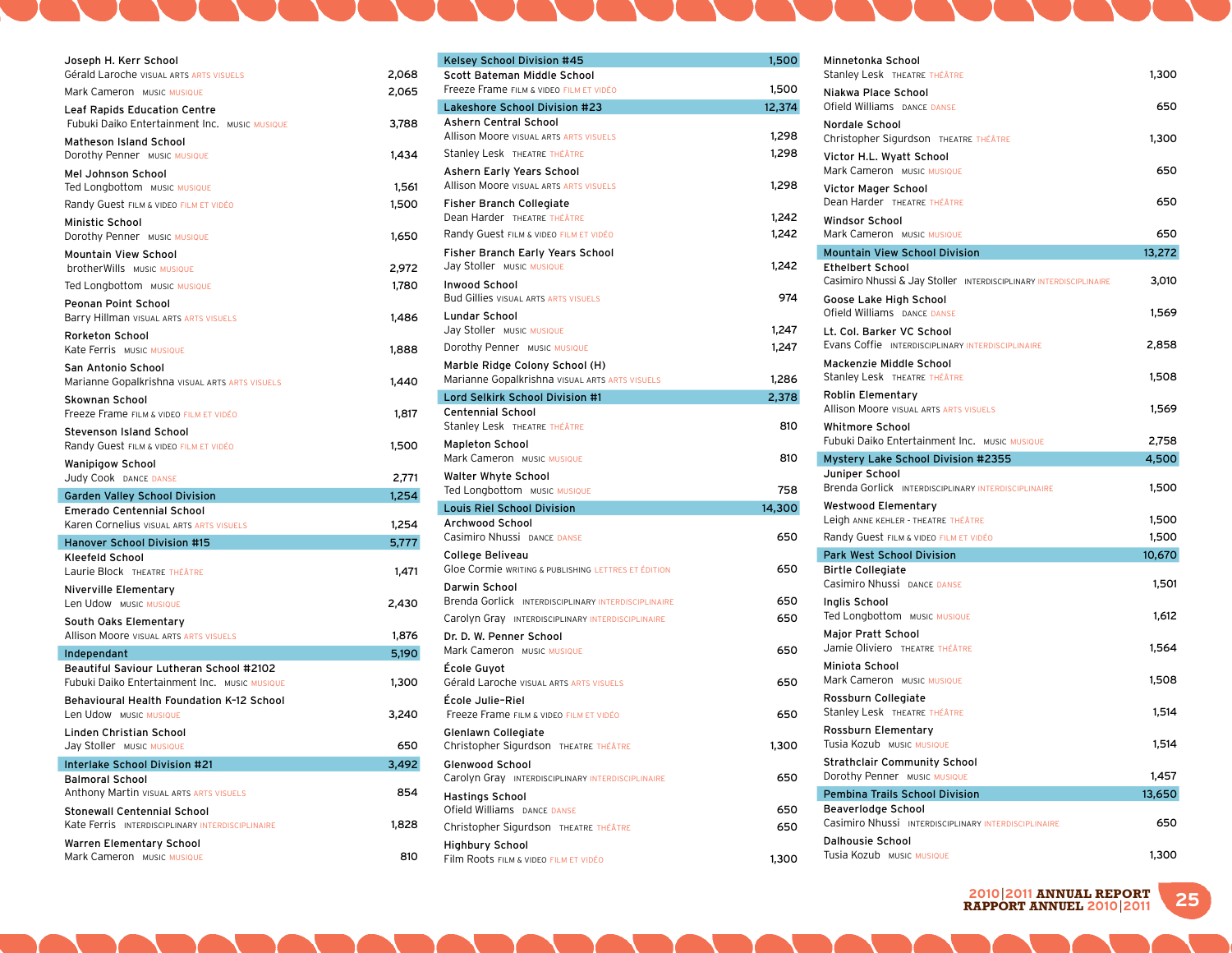| École Crane                                                              |       |
|--------------------------------------------------------------------------|-------|
| Evans Coffie INTERDISCIPLINARY INTERDISCIPLINAIRE                        | 1,300 |
| École Dieppe                                                             |       |
| Ofield Williams DANCE DANSE                                              | 1,300 |
| École St. Avila<br>Leigh ANNE KEHLER - THEATRE THÉÂTRE                   | 1,300 |
| Carolyn Gray INTERDISCIPLINARY INTERDISCIPLINAIRE                        | 1,300 |
| École Viscount Alexander                                                 |       |
| <b>Bud Gillies VISUAL ARTS ARTS VISUELS</b>                              | 650   |
| General Byng School                                                      |       |
| Stanley Lesk THEATRE THÉÂTRE                                             | 650   |
| Linden Meadows School                                                    |       |
| <b>Bob Armstrong THEATRE THÉÂTRE</b>                                     | 650   |
| <b>Oakenwald School</b><br><b>Bud Gillies VISUAL ARTS ARTS VISUELS</b>   | 650   |
|                                                                          |       |
| <b>Pacific Junction School</b><br>Aliza Amihude VISUAL ARTS ARTS VISUELS | 1,300 |
| <b>River West Park School</b>                                            |       |
| Brenda Gorlick INTERDISCIPLINARY INTERDISCIPLINAIRE                      | 650   |
| Royal School                                                             |       |
| Fubuki Daiko Entertainment Inc. MUSIC MUSIQUE                            | 1,300 |
| <b>Whyte Ridge Elementary</b>                                            |       |
| Allison Moore VISUAL ARTS ARTS VISUELS                                   | 650   |
| <b>Pine Creek School Division</b>                                        | 1,267 |
| <b>Gladstone Elementary</b>                                              |       |
|                                                                          |       |
| Evans Coffie INTERDISCIPLINARY INTERDISCIPLINAIRE                        | 1,267 |
| <b>Prairie Rose School Division</b>                                      | 4,639 |
| Carman Elementary<br>Fubuki Daiko Entertainment Inc. MUSIC MUSIQUE       | 1,620 |
| École Saint-Eustache                                                     |       |
| Mark Cameron MUSIC MUSIQUE                                               | 862   |
| <b>Elm Creek School</b>                                                  |       |
| <b>Bud Gillies VISUAL ARTS ARTS VISUELS</b>                              | 926   |
| <b>Roland Elementary</b>                                                 |       |
| Trisha Todoruk HARVEY-VISUAL ARTS ARTS VISUELS                           | 1,231 |
| <b>Prairie Spirit School Division</b>                                    | 5,154 |
| <b>Glenboro School</b>                                                   |       |
| Carol Ramsay VISUAL ARTS ARTS VISUELS                                    | 2,630 |
| <b>Manitou Elementary School</b><br>Leigh ANNE KEHLER - THEATRE THÉÂTRE  | 1,276 |
| <b>Treherne Elementary</b>                                               |       |
| Casimiro Nhussi DANCE DANSE                                              | 1,248 |
| <b>Red River Valley School Division</b>                                  | 3,398 |
| Domain Elementary                                                        |       |
| Christopher Sigurdson THEATRE THÉÂTRE                                    | 798   |
| Oak Bluff Community School                                               |       |
| Fubuki Daiko Entertainment Inc. MUSIC MUSIQUE                            | 2,600 |
| <b>River East Transcona School Division</b><br><b>Bird's Hill School</b> | 7,994 |

| Dr. F.W.L. Hamilton School<br>Film Roots FILM & VIDEO FILM ET VIDÉO                | 2,600  |
|------------------------------------------------------------------------------------|--------|
| Harold Hatcher School                                                              |        |
| Susan Proctor CRAFTS ARTISANAT<br>Polson School                                    | 1,950  |
| Ofield Williams DANCE DANSE                                                        | 650    |
| <b>Prince Edward School</b><br>Kate Ferris INTERDISCIPLINARY INTERDISCIPLINAIRE    | 950    |
| Rolling River School Division #39                                                  | 2,863  |
| <b>Forrest Elementary</b><br>Casimiro Nhussi DANCE DANSE                           | 1,421  |
| Rapid City School<br>Evans Coffie INTERDISCIPLINARY INTERDISCIPLINAIRE             | 1,442  |
| <b>Seine River School Division</b>                                                 | 1,428  |
| École Lorette Immersion<br>Fubuki Daiko Entertainment Inc. MUSIC MUSIQUE           | 1,428  |
| Seven Oaks School Division                                                         | 7,800  |
| <b>Collicutt School</b><br>Casimiro Nhussi DANCE DANSE                             | 650    |
| École Belmont<br>Brenda Gorlick INTERDISCIPLINARY INTERDISCIPLINAIRE               | 1,300  |
| Margaret Park Community School<br>Christopher Sigurdson THEATRE THÉÂTRE            | 1,300  |
| Seven Oaks Middle School<br><b>Gérald Laroche VISUAL ARTS ARTS VISUELS</b>         | 650    |
| Freeze Frame FILM & VIDEO FILM ET VIDÉO                                            | 650    |
| Victory School<br>Karen Cornelius VISUAL ARTS ARTS VISUELS                         | 1,300  |
| West St. Paul School<br>Ofield Williams DANCE DANSE                                | 1,950  |
| Southwest Horizon School Division                                                  | 4,375  |
| <b>Deloraine School</b><br>Dorothy Penner MUSIC MUSIQUE                            | 2,860  |
| Melita School<br>Dorothy Penner MUSIC MUSIQUE                                      | 1,515  |
| St. James-Assiniboia School Division                                               | 3,973  |
| <b>Brooklands School</b><br><b>Bud Gillies VISUAL ARTS ARTS VISUELS</b>            | 1,300  |
| Jameswood School<br><b>Bob Christiani &amp; Ilse Mohn VISUAL ARTS ARTS VISUELS</b> | 2.673  |
| <b>Sunrise School Division</b>                                                     | 16,051 |
| Beausejour Early Years School<br>Trisha Todoruk HARVEY-VISUAL ARTS ARTS VISUELS    | 894    |
| <b>Centennial School</b><br>Stanley Lesk THEATRE THÉÂTRE                           | 1,237  |
| École Dugald School<br>Stanley Lesk THEATRE THÉÂTRE                                | 1,492  |
| Gillis School<br>Evans Coffie INTERDISCIPLINARY INTERDISCIPLINAIRE                 | 850    |
|                                                                                    |        |

| Hazelridge School<br>Mark Cameron MUSIC MUSIQUE                           | 822    |
|---------------------------------------------------------------------------|--------|
| Springfield Collegiate                                                    |        |
| Judy Cook DANCE DANSE                                                     | 3,112  |
| Christopher Sigurdson THEATRE THÉÂTRE                                     | 650    |
| Phoebe Man MUSIC MUSIQUE                                                  | 778    |
| Kate Ferris INTERDISCIPLINARY INTERDISCIPLINAIRE                          | 930    |
| <b>Whitemouth School</b>                                                  |        |
| Fubuki Daiko Entertainment Inc. MUSIC MUSIQUE                             | 5,286  |
| <b>Swan Valley School Division</b>                                        | 8,192  |
| École Swan River South School                                             |        |
| Casimiro Nhussi DANCE DANSE                                               | 1,647  |
| Stanley Lesk THEATRE THÉÂTRE                                              | 1,649  |
| <b>Heyes School</b>                                                       |        |
| Jay Stoller MUSIC MUSIQUE                                                 | 1,897  |
| <b>Taylor Elementary School</b>                                           |        |
| Casimiro Nhussi DANCE DANSE                                               | 2,999  |
| <b>Turtle River School Division</b>                                       | 1,472  |
| Ste. Rose School<br>Carolyn Gray INTERDISCIPLINARY INTERDISCIPLINAIRE     | 1,472  |
|                                                                           |        |
| <b>Western School Division</b><br>Maple Leaf Elementary School            | 2,502  |
| Leigh Anne Kehler - THEATRE THÉÂTRE                                       | 1,248  |
| Minnewasta School                                                         |        |
| Allison Moore visual ARTS ARTS VISUELS                                    | 1,254  |
| <b>Whiteshell School Division</b>                                         | 2,494  |
| F.W. Gilbert School                                                       |        |
| Mark Cameron MUSIC MUSIQUE                                                | 1,247  |
| Pinawa Secondary School                                                   |        |
| Barry Hillman VISUAL ARTS ARTS VISUELS                                    | 1,247  |
| <b>Winnipeg School Division</b>                                           | 24,687 |
| Carpathia School                                                          |        |
| Marianne Gopalkrishna VISUAL ARTS ARTS VISUELS                            | 650    |
| <b>Cecil Rhodes School</b><br><b>Bud Gillies VISUAL ARTS ARTS VISUELS</b> | 1,300  |
|                                                                           |        |
| David Livingstone School<br>Len Udow MUSIC MUSIQUE                        | 650    |
| Karen Cornelius VISUAL ARTS ARTS VISUELS                                  | 1,300  |
| École La Verendrye Immersion                                              |        |
| Marianne Gopalkrishna VISUAL ARTS ARTS VISUELS                            | 1,300  |
| École Lansdowne Immersion                                                 |        |
| Tusia Kozub Music Musique                                                 | 1,950  |
| École Robert H. Smith School                                              |        |
| Evans Coffie INTERDISCIPLINARY INTERDISCIPLINAIRE                         | 1,950  |
| Elmwood High School                                                       |        |
| Margaret Shaw MACKINNON-WRITING & PUBLISHING LETTRES ET ÉDITION           | 650    |
| <b>Faraday School</b>                                                     |        |
| Leigh ANNE KEHLER - THEATRE THÉÂTRE                                       | 1,300  |
| Glenelm School                                                            |        |
| <b>Bud Gillies VISUAL ARTS ARTS VISUELS</b>                               | 650    |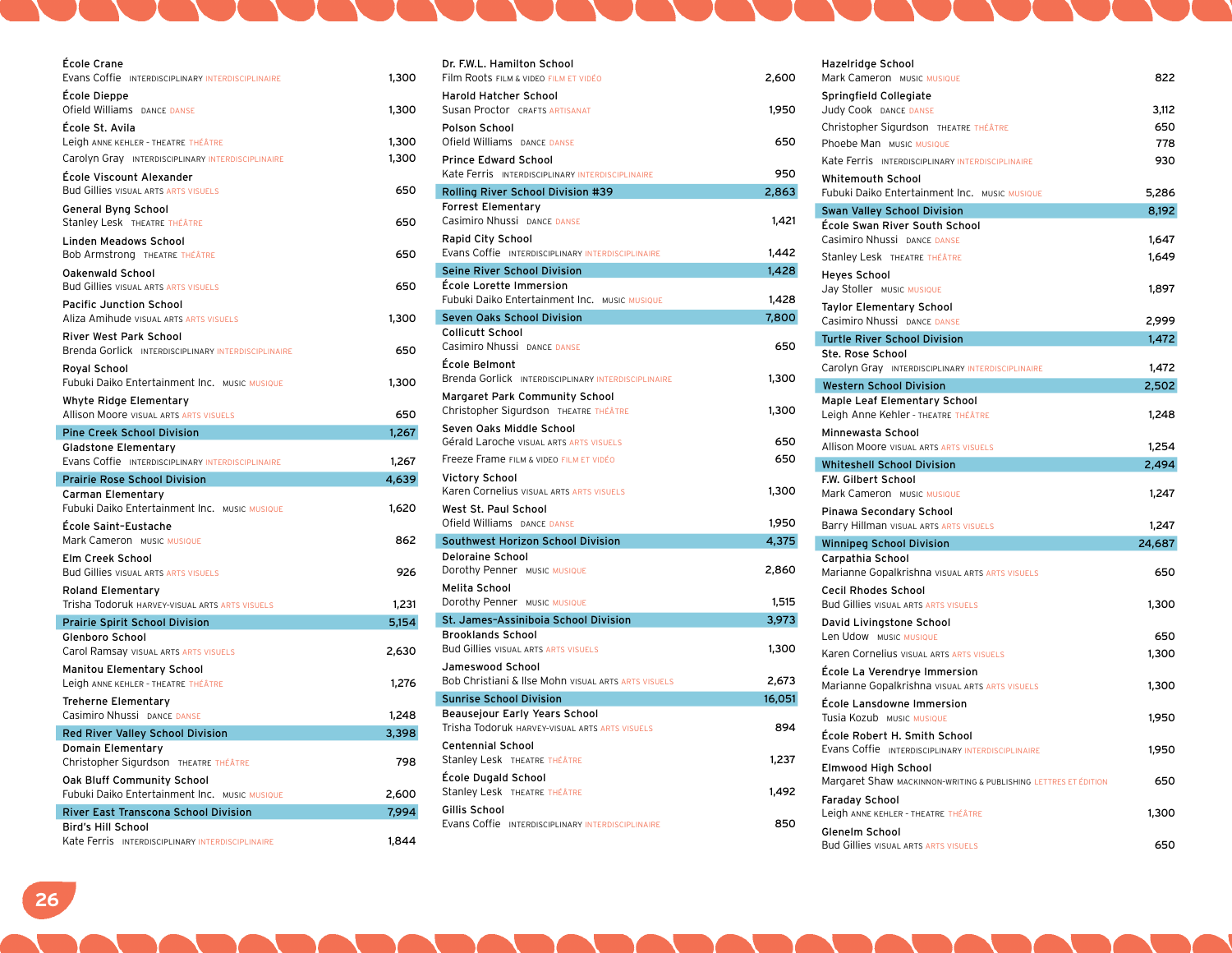| Inkster School<br>Leigh ANNE KEHLER - THEATRE THÉÂTRE                                               | 1,300       |
|-----------------------------------------------------------------------------------------------------|-------------|
| <b>Isaac Brock School</b>                                                                           |             |
| Margaret Shaw-MacKinnon WRITING & PUBLISHING LETTRES ET ÉDITION                                     | 650         |
| J.B. Mitchell School<br><b>Fubuki Daiko Entertainment Inc. MUSIC MUSIQUE</b>                        | 1,300       |
| Lord Selkirk School<br>Donna Besel WRITING & PUBLISHING LETTRES ET ÉDITION                          | 2,587       |
| Luxton School<br><b>Allison Moore VISUAL ARTS ARTS VISUELS</b>                                      | 1,300       |
| <b>Meadows West School</b><br>Mark Cameron MUSIC MUSIQUE                                            | 1,300       |
| Niji Mahkwa School<br>Margaret Shaw MACKINNON-WRITING & PUBLISHING LETTRES ET ÉDITION               | 650         |
| R.B. Russell Vocational School                                                                      |             |
| Margaret Shaw MACKINNON-WRITING & PUBLISHING LETTRES ET ÉDITION                                     | 650         |
| Rockwood School<br><b>Bud Gillies VISUAL ARTS ARTS VISUELS</b>                                      | 650         |
| <b>Allison Moore visual arts ARTS VISUELS</b>                                                       | 650         |
| Sisler High School<br>Randy Guest FILM & VIDEO FILM ET VIDÉO                                        | 1,300       |
| St. John's High School<br>Randy Guest FILM & VIDEO FILM ET VIDÉO                                    | 650         |
| Artists in the schools Artistes à l'école                                                           | \$19,510.00 |
| <b>2011 Expenses</b><br>Dépenses 2011                                                               | \$14,181.64 |
| 2011 Accrued Expense<br>Frais à payer 2011                                                          | \$4,800.00  |
| 2010 Under Accrued Expense<br>Sous frais à payer 2010                                               | \$529.00    |
| Special Projects Projets spéciaux                                                                   | \$4,826.00  |
| AIS Professional Development<br>Perfectionnement professionnel PAÉ                                  | \$326.00    |
| AIS Partnership with Manitoba Band Association<br>Partenariat PAÉ avec la Manitoba Band Association | \$1,500.00  |
| <b>Artspace Feasibility Study</b><br>Étude de la faisabilité de Artspace                            | \$3,000.00  |

**1** Rachel Browne in Homeagain, choreographer Stephanie Ballard Rachel Browne dans Homeagain, chorégraphe Stephanie Ballard The School of Contemporary Dancers | photo : Brahm Singleton

2 Winnipeg Symphony Orchestra Orchestre symphonique de Winnipeg | PHOTO: Chronic Creative

**3** Human Hybrid 7, paintings by Wanda Koop, performance choreographed by Jolene Bailie; detail of installation; Winnipeg Art Gallery Human Hybrid 7, peintures de Wanda Koop, interprété et chorégraphié par Jolene Bailie; détail de l'installation; Musée des beaux-arts de Winnipeg | photo : Hugh Conacher

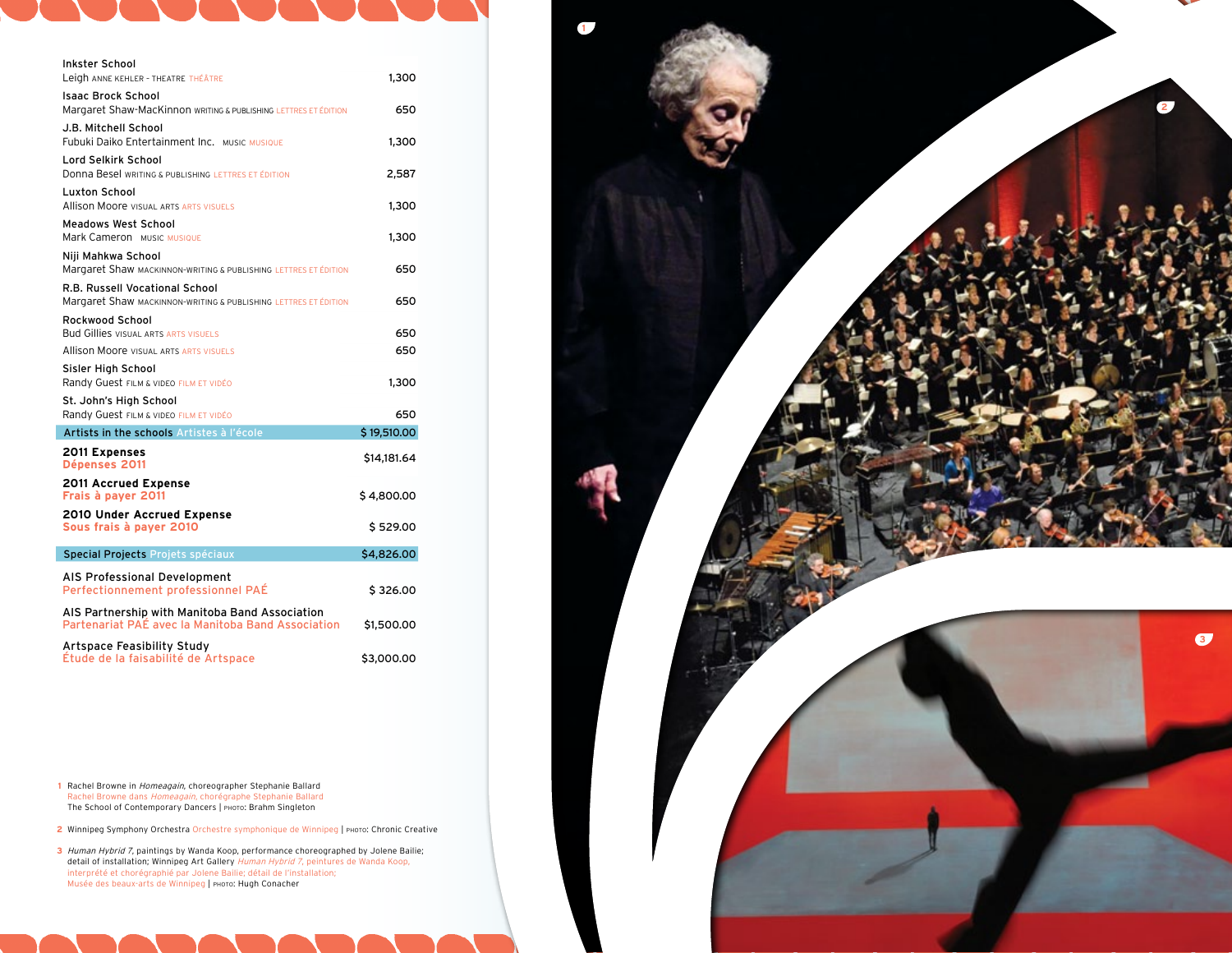| <b>ArtSmarts</b><br><b>Génie Arts</b> |                        |                    | \$60,000 |
|---------------------------------------|------------------------|--------------------|----------|
| <b>PROGRAM</b>                        | <b>ArtsSmarts I</b>    |                    |          |
| <b>PROGRAMME</b>                      | Génie Arts I           |                    |          |
| <b>DEADLINE</b>                       | March 31, 2011         |                    |          |
| <b>DATE LIMITE</b>                    | 31 mars 2011           |                    |          |
| <b>DISCIPLINE</b>                     | <b>Visual Arts</b>     |                    |          |
| <b>DISCIPLINE</b>                     | Arts visuels           |                    | \$6,000  |
| <b>APPLICATIONS</b>                   | <b>REQUESTED</b>       | <b>AWARDED</b>     |          |
| <b>DEMANDES</b>                       | <b>MONTANT DEMANDÉ</b> | <b>SUBVENTIONS</b> |          |
| 7                                     | \$7,000                | 6                  |          |

| <b>RECIPIENT(S) RÉCIPIENDAIRE(S)</b> | <b>AWARDED MONTANT</b> |
|--------------------------------------|------------------------|
| <b>Binscarth School</b>              | 1.000                  |
| Kenton School                        | 1,000                  |
| Stonewall Faith Academy              | 1,000                  |
| Strathcona School                    | 1.000                  |
| Warren Elementary School             | 1.000                  |
| École Dieppe                         | 1.000                  |
|                                      |                        |

| \$4,000                          |
|----------------------------------|
| <b>AWARDED</b>                   |
| <b>SUBVENTIONS</b>               |
|                                  |
| <b>AWARDED MONTANT</b>           |
|                                  |
| 1,000<br>$\cdot$ $\cdot$ $\cdot$ |
|                                  |

| Montrose School          |                      | 1.000 |
|--------------------------|----------------------|-------|
| St. George School        |                      | 1.000 |
| <b>Teulon Elementary</b> |                      | 1.000 |
|                          |                      |       |
| <b>PROGRAM</b>           | <b>ArtsSmarts II</b> |       |

| <b>PROGRAMME</b>                 | Génie Arts II          |                    |                        |
|----------------------------------|------------------------|--------------------|------------------------|
| <b>DEADLINE</b>                  | April 15, 2010         |                    |                        |
| <b>DATE LIMITE</b>               | 15 avril 2010          |                    |                        |
| <b>DISCIPLINE</b>                | <b>Music</b>           |                    |                        |
| <b>DISCIPLINE</b>                | <b>Musique</b>         |                    | \$4,500                |
| <b>APPLICATIONS</b>              | <b>REQUESTED</b>       | <b>AWARDED</b>     |                        |
| <b>DEMANDES</b>                  | <b>MONTANT DEMANDÉ</b> | <b>SUBVENTIONS</b> |                        |
|                                  | \$5,000                | 1                  |                        |
|                                  |                        |                    |                        |
| <b>ASSESSOR(S) ÉVALUATEUR(S)</b> |                        |                    |                        |
| Nan Anderson                     |                        | Dugald             |                        |
| Joanna Black                     |                        | Winnipeg           |                        |
| Christopher Sigurdson            |                        | Winnipeg           |                        |
|                                  |                        |                    |                        |
| RECIPIENT(S) RÉCIPIENDAIRE(S)    |                        |                    | <b>AWARDED MONTANT</b> |

St. Charles Catholic School 4,500

| <b>DISCIPLINE</b>                    | <b>Visual Arts</b>     |                    |                        |
|--------------------------------------|------------------------|--------------------|------------------------|
| <b>DISCIPLINE</b>                    | <b>Arts visuels</b>    |                    | \$16,000               |
| <b>APPLICATIONS</b>                  | REQUESTED              | <b>AWARDED</b>     |                        |
| <b>DEMANDES</b>                      | <b>MONTANT DEMANDÉ</b> | <b>SUBVENTIONS</b> |                        |
| 5                                    | \$19,600               | 4                  |                        |
|                                      |                        |                    |                        |
| <b>RECIPIENT(S) RÉCIPIENDAIRE(S)</b> |                        |                    | <b>AWARDED MONTANT</b> |
| Argyle Alternative High School       |                        |                    | 7,500                  |
| Rossburn Elementary                  |                        |                    | 2,500                  |
| St. Augustine School                 |                        |                    | 1.000                  |
| École Sainte-Anne Immersion          |                        |                    | 5,000                  |

| <b>DISCIPLINE</b>                | Interdisciplinary      |                    |                        |
|----------------------------------|------------------------|--------------------|------------------------|
| <b>DISCIPLINE</b>                | Interdisciplinaire     |                    | \$29,500               |
| <b>APPLICATIONS</b>              | REQUESTED              | <b>AWARDED</b>     |                        |
| <b>DEMANDES</b>                  | <b>MONTANT DEMANDÉ</b> | <b>SUBVENTIONS</b> |                        |
| 7                                | \$62,915               | 4                  |                        |
|                                  |                        |                    |                        |
| <b>ASSESSOR(S) ÉVALUATEUR(S)</b> |                        |                    |                        |
| Nan Anderson                     |                        | Dugald             |                        |
| Joanna Black                     |                        | Winnipeg           |                        |
| Christopher Sigurdson            |                        | Winnipeg           |                        |
|                                  |                        |                    |                        |
| RECIPIENT(S) RÉCIPIENDAIRE(S)    |                        |                    | <b>AWARDED MONTANT</b> |
| Gretna Elementary                |                        |                    | 6,500                  |
| <b>Manitou Elementary School</b> |                        |                    | 7.000                  |

| René Deleurme Centre<br>Winnipeg Beach School              |                              |                    | 9,500<br>6,500         |
|------------------------------------------------------------|------------------------------|--------------------|------------------------|
| <b>Special Opportunities</b><br><b>Occasions spéciales</b> |                              | \$48,800           |                        |
| <b>PROGRAM</b>                                             | <b>Special Opportunities</b> |                    |                        |
| <b>PROGRAMME</b>                                           | Occasions spéciales          |                    |                        |
| <b>DEADLINE</b>                                            | May 15, 2010                 |                    |                        |
| <b>DATE LIMITE</b>                                         | 15 mai 2010                  |                    |                        |
| <b>DISCIPLINE</b>                                          | Music                        |                    |                        |
| <b>DISCIPLINE</b>                                          | <b>Musique</b>               |                    | \$10,000               |
| <b>APPLICATIONS</b>                                        | <b>REQUESTED</b>             | AWARDED            |                        |
| <b>DEMANDES</b>                                            | <b>MONTANT DEMANDÉ</b>       | <b>SUBVENTIONS</b> |                        |
| 9                                                          | \$89,000                     | 1                  |                        |
| <b>ASSESSOR(S) ÉVALUATEUR(S)</b>                           |                              |                    |                        |
| Dale Lakevold                                              |                              | Minnedosa          |                        |
| Natalie André-Stefishen                                    |                              | Winnipeg           |                        |
| David Flias                                                |                              | Winnipeg           |                        |
| Winnipeg<br>Rodrigo Munoz                                  |                              |                    |                        |
| <b>Paul Hess</b>                                           |                              | Winnipeg           |                        |
| RECIPIENT(S) RÉCIPIENDAIRE(S)                              |                              |                    | <b>AWARDED MONTANT</b> |
| Manitoba Chamber Orchestra                                 |                              |                    | 10,000                 |

| <b>DISCIPLINE</b>                    | <b>Writing &amp; Publishing</b>            |                    |                        |
|--------------------------------------|--------------------------------------------|--------------------|------------------------|
| <b>DISCIPLINE</b>                    | Lettres et édition                         |                    | \$10,000               |
| <b>APPLICATIONS</b>                  | <b>REQUESTED</b>                           | AWARDED            |                        |
| <b>DEMANDES</b>                      | <b>MONTANT DEMANDÉ</b>                     | <b>SUBVENTIONS</b> |                        |
| $\overline{2}$                       | \$17,500                                   | 1                  |                        |
| ASSESSOR(S) ÉVALUATEUR(S)            |                                            |                    |                        |
| Dale Lakevold                        |                                            | Minnedosa          |                        |
| Natalie André-Stefishen              |                                            | Winnipeg           |                        |
| <b>David Elias</b>                   |                                            | Winnipeg           |                        |
| Rodrigo Munoz                        |                                            | Winnipeg           |                        |
| <b>Paul Hess</b>                     |                                            | Winnipeg           |                        |
| RECIPIENT(S) RÉCIPIENDAIRE(S)        |                                            |                    |                        |
|                                      | Misipawistik Cree Nation Health Authority  |                    | <b>AWARDED MONTANT</b> |
|                                      |                                            |                    | 10,000                 |
| <b>DISCIPLINE</b>                    | Interdisciplinary                          |                    |                        |
| <b>DISCIPLINE</b>                    | Interdisciplinaire                         |                    | \$20,000               |
| <b>APPLICATIONS</b>                  | <b>REQUESTED</b>                           | <b>AWARDED</b>     |                        |
| <b>DEMANDES</b>                      | <b>MONTANT DEMANDÉ</b>                     | <b>SUBVENTIONS</b> |                        |
| 6                                    | \$54,000                                   | 2                  |                        |
| <b>ASSESSOR(S) ÉVALUATEUR(S)</b>     |                                            |                    |                        |
| Dale Lakevold                        |                                            | Minnedosa          |                        |
| Natalie André-Stefishen              |                                            | Winnipeg           |                        |
| <b>David Elias</b>                   |                                            | Winnipeg           |                        |
| Rodrigo Munoz                        |                                            | Winnipeg           |                        |
| Paul Hess                            |                                            | Winnipeg           |                        |
| RECIPIENT(S) RÉCIPIENDAIRE(S)        |                                            |                    | <b>AWARDED MONTANT</b> |
| <b>Flin Flon Arts Council</b>        |                                            |                    | 10,000                 |
| Royal Winnipeg Ballet School         |                                            |                    | 10,000                 |
| <b>PROGRAM</b>                       | <b>Special Opportunities - Individuals</b> |                    |                        |
| PROGRAMME                            | Occasions spéciales - artistes individuels |                    |                        |
| <b>DEADLINE</b>                      | May 15, 2010                               |                    |                        |
| <b>DATE LIMITE</b>                   | 15 mai 2010                                |                    |                        |
| <b>DISCIPLINE</b>                    | Dance                                      |                    |                        |
| <b>DISCIPLINE</b>                    | <b>Danse</b>                               |                    | \$3,800                |
| <b>APPLICATIONS</b>                  | <b>REQUESTED</b>                           | <b>AWARDED</b>     |                        |
| <b>DEMANDES</b>                      | <b>MONTANT DEMANDÉ</b>                     | <b>SUBVENTIONS</b> |                        |
| 1                                    | \$3,800                                    | 1                  |                        |
| <b>ASSESSOR(S) ÉVALUATEUR(S)</b>     |                                            |                    |                        |
| Dale Lakevold                        |                                            | Minnedosa          |                        |
| Natalie André-Stefishen              |                                            | Winnipeg           |                        |
| <b>David Elias</b>                   |                                            | Winnipeg           |                        |
| Rodrigo Munoz                        |                                            | Winnipeg           |                        |
| <b>Paul Hess</b>                     |                                            | Winnipeg           |                        |
|                                      |                                            |                    |                        |
| <b>RECIPIENT(S) RÉCIPIENDAIRE(S)</b> |                                            |                    | <b>AWARDED MONTANT</b> |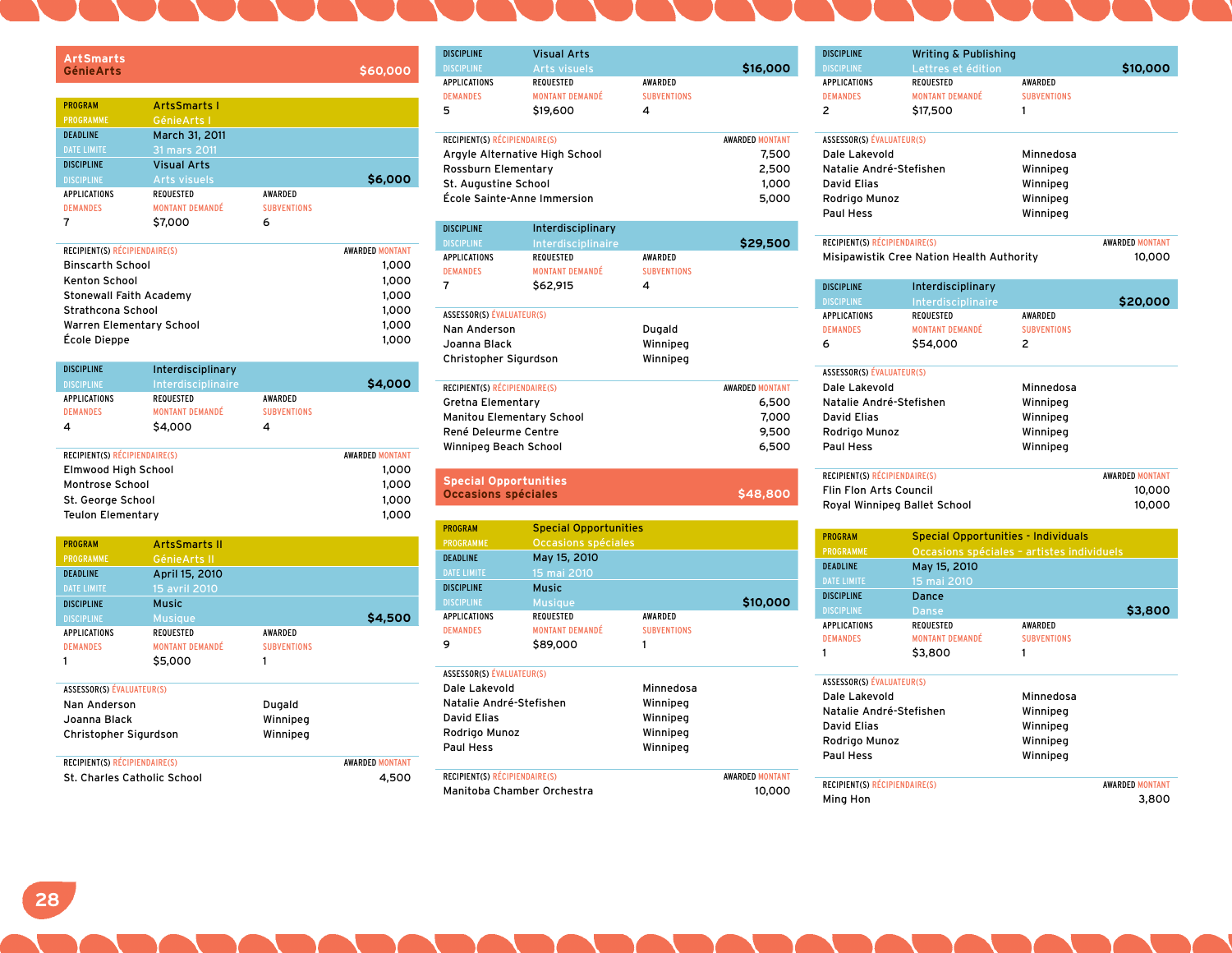| <b>DISCIPLINE</b>                    | <b>Visual Arts</b>                          |                    |                        |
|--------------------------------------|---------------------------------------------|--------------------|------------------------|
| <b>DISCIPLINE</b>                    | <b>Arts visuels</b>                         |                    | \$5,000                |
| <b>APPLICATIONS</b>                  | <b>REQUESTED</b>                            | AWARDED            |                        |
| <b>DEMANDES</b>                      | <b>MONTANT DEMANDÉ</b>                      | <b>SUBVENTIONS</b> |                        |
| 3                                    | \$15,000                                    | 1                  |                        |
|                                      |                                             |                    |                        |
| <b>ASSESSOR(S) ÉVALUATEUR(S)</b>     |                                             |                    |                        |
| Dale Lakevold                        |                                             | Minnedosa          |                        |
| Natalie André-Stefishen              |                                             | Winnipeg           |                        |
| <b>David Elias</b>                   |                                             | Winnipeg           |                        |
| Rodriao Munoz                        |                                             | Winnipeg           |                        |
| Paul Hess                            |                                             | Winnipeg           |                        |
| <b>RECIPIENT(S) RÉCIPIENDAIRE(S)</b> |                                             |                    | <b>AWARDED MONTANT</b> |
| Xanthe Ishister                      |                                             |                    | 5.000                  |
|                                      |                                             |                    |                        |
|                                      |                                             |                    |                        |
|                                      |                                             |                    |                        |
|                                      |                                             |                    |                        |
|                                      |                                             |                    |                        |
| <b>BRIDGES</b>                       |                                             |                    |                        |
|                                      |                                             |                    |                        |
| <b>PASSERELLES</b>                   |                                             |                    | \$585,694              |
|                                      |                                             |                    |                        |
|                                      | <b>Aboriginal Arts Programs</b>             |                    |                        |
|                                      | Programmes des arts autochtones             |                    | \$87,189               |
|                                      |                                             |                    |                        |
| <b>PROGRAM</b>                       | <b>Aboriginal Arts Creative Development</b> |                    |                        |
| <b>PROGRAMME</b>                     | Développement créatif des arts autochtones  |                    |                        |
| <b>DEADLINE</b>                      | November 30, 2010                           |                    |                        |
| <b>DATE LIMITE</b>                   | 30 novembre 2010                            |                    |                        |
| <b>DISCIPLINE</b>                    | <b>Music</b>                                |                    |                        |
| <b>DISCIPLINE</b>                    | <b>Musique</b>                              |                    | \$7,490                |
| <b>APPLICATIONS</b>                  | <b>REQUESTED</b>                            | <b>AWARDED</b>     |                        |
| <b>DEMANDES</b>                      | <b>MONTANT DEMANDÉ</b>                      | <b>SUBVENTIONS</b> |                        |
| 4                                    | \$29,990                                    | 1                  |                        |
|                                      |                                             |                    |                        |
| <b>ASSESSOR(S) ÉVALUATEUR(S)</b>     |                                             |                    |                        |
| Jacqueline Traverse                  |                                             | Winnipeg           |                        |
| Kevin Burton                         |                                             | Winnipeg           |                        |
| <b>Vince Fontaine</b>                |                                             | Winnipeg           |                        |
| Maeengan Linklater                   |                                             | Winnipeg           |                        |
|                                      |                                             |                    |                        |
| <b>RECIPIENT(S) RÉCIPIENDAIRE(S)</b> |                                             |                    | <b>AWARDED MONTANT</b> |
| <b>Leonard Sumner</b>                |                                             |                    | 7.490                  |

| <b>DISCIPLINE</b>                          | <b>Visual Arts</b>                         |                               |                        |
|--------------------------------------------|--------------------------------------------|-------------------------------|------------------------|
| <b>DISCIPLINE</b><br><b>APPLICATIONS</b>   | Arts visuels<br>REQUESTED                  | AWARDED                       | \$22,500               |
| <b>DEMANDES</b>                            | <b>MONTANT DEMANDÉ</b>                     | <b>SUBVENTIONS</b>            |                        |
| з                                          | \$22,500                                   | 3                             |                        |
|                                            |                                            |                               |                        |
| ASSESSOR(S) ÉVALUATEUR(S)                  |                                            |                               |                        |
| Jacqueline Traverse<br><b>Kevin Burton</b> |                                            | Winnipeg<br>Winnipeg          |                        |
| <b>Vince Fontaine</b>                      |                                            |                               |                        |
| Maeengan Linklater                         |                                            | Winnipeg<br>Winnipeg          |                        |
|                                            |                                            |                               |                        |
| RECIPIENT(S) RÉCIPIENDAIRE(S)              |                                            |                               | <b>AWARDED MONTANT</b> |
| <b>Huguette Gauthier</b>                   |                                            |                               | 7,500                  |
| Lorne Goulet                               |                                            |                               | 7,500                  |
| Scott Benesiinaabandan                     |                                            |                               | 7,500                  |
| <b>DISCIPLINE</b>                          | <b>Writing &amp; Publishing</b>            |                               |                        |
| <b>DISCIPLINE</b>                          | Lettres et édition                         |                               | \$15,000               |
| <b>APPLICATIONS</b><br><b>DEMANDES</b>     | <b>REQUESTED</b><br><b>MONTANT DEMANDÉ</b> | AWARDED<br><b>SUBVENTIONS</b> |                        |
| 3                                          | \$22,500                                   | 2                             |                        |
|                                            |                                            |                               |                        |
| <b>ASSESSOR(S) ÉVALUATEUR(S)</b>           |                                            |                               |                        |
| Jacqueline Traverse                        |                                            | Winnipeg                      |                        |
| Kevin Burton                               |                                            | Winnipeg                      |                        |
| <b>Vince Fontaine</b>                      |                                            | Winnipeg                      |                        |
|                                            |                                            |                               |                        |
| Maeengan Linklater                         |                                            | Winnipeg                      |                        |
| RECIPIENT(S) RÉCIPIENDAIRE(S)              |                                            |                               | <b>AWARDED MONTANT</b> |
| <b>David Robertson</b>                     |                                            |                               | 7,500                  |
| Deborah Delaronde-Falk                     |                                            |                               | 7,500                  |
| <b>DEADLINE</b>                            | June 30, 2010                              |                               |                        |
| <b>DATE LIMITE</b>                         | 30 juin 2010                               |                               |                        |
| <b>DISCIPLINE</b>                          | <b>Music</b>                               |                               |                        |
| <b>DISCIPLINE</b>                          | <b>Musique</b>                             |                               | \$7,500                |
| <b>APPLICATIONS</b><br><b>DEMANDES</b>     | <b>REQUESTED</b><br><b>MONTANT DEMANDÉ</b> | AWARDED<br><b>SUBVENTIONS</b> |                        |
| 2                                          | \$14,700                                   | 1                             |                        |
|                                            |                                            |                               |                        |
| ASSESSOR(S) ÉVALUATEUR(S)                  |                                            |                               |                        |
| Katherena Vermette                         |                                            | Winnipeg                      |                        |
| David Krouse                               |                                            | Winnipeg                      |                        |
| RECIPIENT(S) RÉCIPIENDAIRE(S)              |                                            |                               | <b>AWARDED MONTANT</b> |
| <b>Vince Fontaine</b>                      |                                            |                               | 7,500                  |
| <b>DISCIPLINE</b>                          | <b>Visual Arts</b>                         |                               |                        |
| <b>DISCIPLINE</b>                          | Arts visuels                               |                               | \$7,500                |
| APPLICATIONS                               | <b>REQUESTED</b>                           | AWARDED                       |                        |
| <b>DEMANDES</b>                            | <b>MONTANT DEMANDÉ</b>                     | <b>SUBVENTIONS</b>            |                        |
| 4                                          | \$30,000                                   | 1                             |                        |
| ASSESSOR(S) ÉVALUATEUR(S)                  |                                            |                               |                        |
| Katherena Vermette                         |                                            | Winnipeg                      |                        |

RECIPIENT(S) RÉCIPIENDAIRE(S) <br>
Linus Woods 7,500

Linus Woods

| <b>DISCIPLINE</b>                      | Film/Video                                         |                               |                        |
|----------------------------------------|----------------------------------------------------|-------------------------------|------------------------|
| <b>DISCIPLINE</b>                      | Film et vidéo                                      |                               | \$7,465                |
| <b>APPLICATIONS</b>                    | REQUESTED                                          | AWARDED                       |                        |
| <b>DEMANDES</b>                        | <b>MONTANT DEMANDÉ</b>                             | <b>SUBVENTIONS</b>            |                        |
| 1                                      | \$7,465                                            | 1                             |                        |
|                                        |                                                    |                               |                        |
| ASSESSOR(S) ÉVALUATEUR(S)              |                                                    |                               |                        |
| Katherena Vermette                     |                                                    | Winnipeg                      |                        |
| David Krouse                           |                                                    | Winnipeg                      |                        |
| RECIPIENT(S) RÉCIPIENDAIRE(S)          |                                                    |                               | <b>AWARDED MONTANT</b> |
| Liz Barron                             |                                                    |                               | 7.465                  |
|                                        |                                                    |                               |                        |
| <b>PROGRAM</b>                         | Aboriginal Arts Mentorship, Training & Development |                               |                        |
| <b>PROGRAMME</b>                       | Formation et développement des arts                |                               |                        |
|                                        | autochtones avec mentor                            |                               |                        |
| <b>DEADLINE</b>                        | June 30, 2010                                      |                               |                        |
| <b>DATE LIMITE</b>                     | 30 juin 2010                                       |                               |                        |
| <b>DISCIPLINE</b>                      | <b>Music</b>                                       |                               |                        |
| <b>DISCIPLINE</b>                      | <b>Musique</b>                                     |                               | \$5,000                |
| <b>APPLICATIONS</b>                    | <b>REQUESTED</b>                                   | <b>AWARDED</b>                |                        |
| <b>DEMANDES</b>                        | <b>MONTANT DEMANDÉ</b>                             | <b>SUBVENTIONS</b>            |                        |
| 1                                      | \$5,000                                            | 1                             |                        |
| <b>ASSESSOR(S) ÉVALUATEUR(S)</b>       |                                                    |                               |                        |
| Katherena Vermette                     |                                                    | Winnipeg                      |                        |
| David Krouse                           |                                                    | Winnipeg                      |                        |
|                                        |                                                    |                               |                        |
| RECIPIENT(S) RÉCIPIENDAIRE(S)          |                                                    |                               | <b>AWARDED MONTANT</b> |
| <b>Leonard Sumner</b>                  |                                                    |                               | 5,000                  |
|                                        |                                                    |                               |                        |
| <b>DEADLINE</b>                        | November 30, 2010                                  |                               |                        |
| <b>DATE LIMITE</b>                     | 30 novembre 2010                                   |                               |                        |
| <b>DISCIPLINE</b>                      | <b>Writing &amp; Publishing</b>                    |                               |                        |
| <b>DISCIPLINE</b>                      | Lettres et édition<br><b>REQUESTED</b>             |                               | \$5,000                |
| <b>APPLICATIONS</b><br><b>DEMANDES</b> | <b>MONTANT DEMANDÉ</b>                             | AWARDED<br><b>SUBVENTIONS</b> |                        |
| 1                                      |                                                    | 1                             |                        |
|                                        | \$5,000                                            |                               |                        |
| <b>ASSESSOR(S) ÉVALUATEUR(S)</b>       |                                                    |                               |                        |
| Jacqueline Traverse                    |                                                    | Winnipeg                      |                        |
| <b>Kevin Burton</b>                    |                                                    | Winnipeg                      |                        |
| <b>Vince Fontaine</b>                  |                                                    | Winnipeg                      |                        |
| Maeengan Linklater                     |                                                    | Winnipeg                      |                        |
|                                        |                                                    |                               |                        |
| <b>RECIPIENT(S) RÉCIPIENDAIRE(S)</b>   |                                                    |                               | <b>AWARDED MONTANT</b> |
| <b>Frances Sinclair-Kaspick</b>        |                                                    |                               | 5,000                  |
|                                        |                                                    |                               |                        |

**29 <sup>2010</sup>**|**2011 ANNUaL REPORT RAPPORT ANNUEL 2010**|**2011**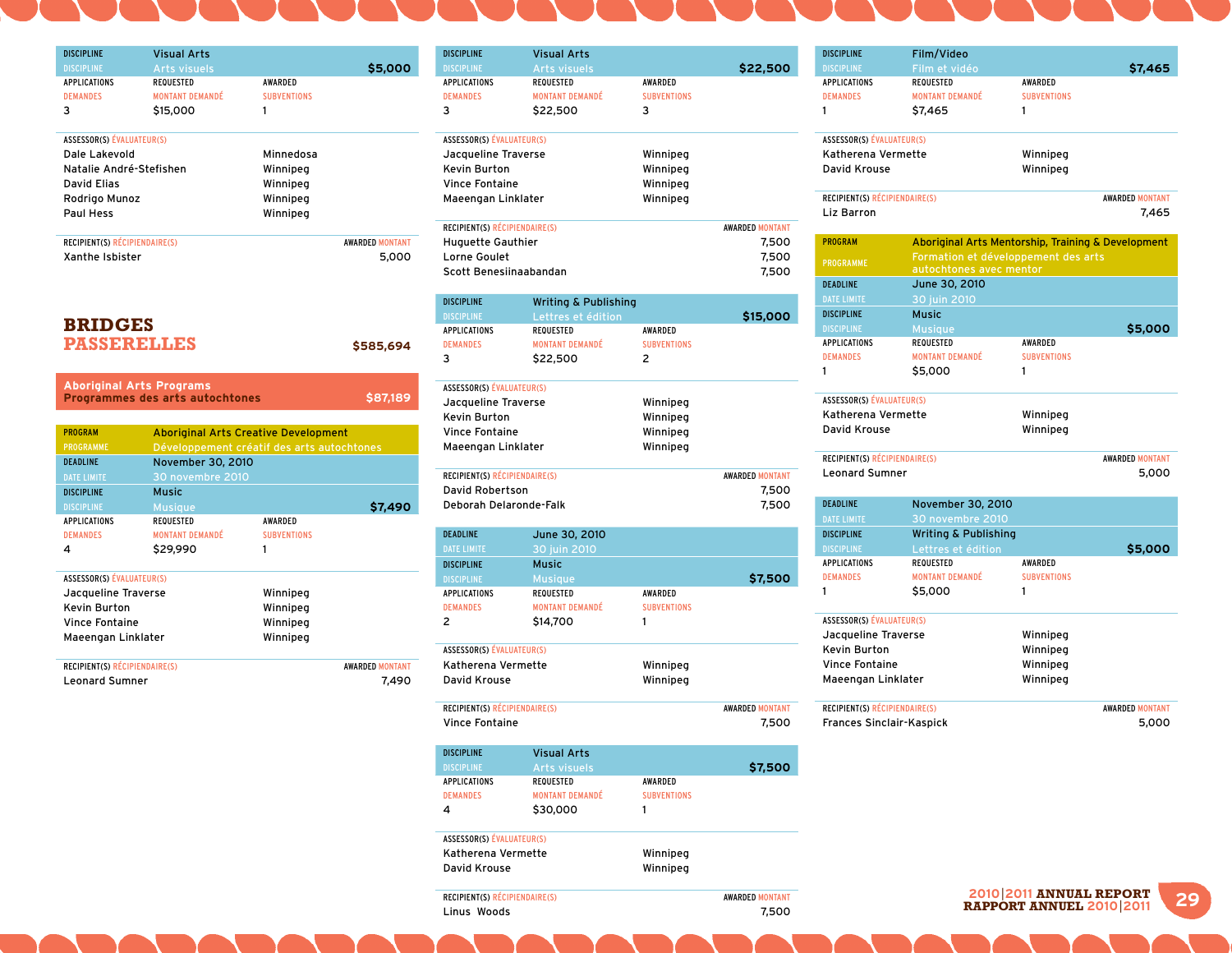| <b>PROGRAM</b>      |                        | Aboriginal Arts Travel/Professional Development                        |       |  |
|---------------------|------------------------|------------------------------------------------------------------------|-------|--|
| PROGRAMME           |                        | Voyages et perfectionnement professionnel pour<br>artistes autochtones |       |  |
| <b>DEADLINE</b>     | March 31, 2011         |                                                                        |       |  |
| <b>DATE LIMITE</b>  | 31 mars 2011           |                                                                        |       |  |
| <b>DISCIPLINE</b>   | Dance                  |                                                                        |       |  |
| <b>DISCIPLINE</b>   | <b>Danse</b>           |                                                                        | \$363 |  |
| <b>APPLICATIONS</b> | <b>REQUESTED</b>       | <b>AWARDED</b>                                                         |       |  |
| <b>DEMANDES</b>     | <b>MONTANT DEMANDÉ</b> | <b>SUBVENTIONS</b>                                                     |       |  |
|                     | \$500                  |                                                                        |       |  |

| <b>RECIPIENT(S) RÉCIPIENDAIRE(S)</b> | <b>AWARDED MONTANT</b> |
|--------------------------------------|------------------------|
| Jessica McMann                       | 363                    |

| <b>Music</b>           |                    |         |
|------------------------|--------------------|---------|
| <b>Musique</b>         |                    | \$2,450 |
| <b>REQUESTED</b>       | AWARDED            |         |
| <b>MONTANT DEMANDÉ</b> | <b>SUBVENTIONS</b> |         |
| \$4,773                | 3                  |         |
|                        |                    |         |

| <b>RECIPIENT(S) RÉCIPIENDAIRE(S)</b> | <b>AWARDED MONTANT</b> |
|--------------------------------------|------------------------|
| <b>Andrew Balfour</b>                | 950                    |
| Jennilee Martineau                   | 1.000                  |
| Vince Fontaine                       | 500                    |

| <b>DISCIPLINE</b>   | <b>Theatre</b>         |                    |       |
|---------------------|------------------------|--------------------|-------|
| <b>DISCIPLINE</b>   | <b>Théâtre</b>         |                    | \$500 |
| <b>APPLICATIONS</b> | <b>REQUESTED</b>       | <b>AWARDED</b>     |       |
| <b>DEMANDES</b>     | <b>MONTANT DEMANDÉ</b> | <b>SUBVENTIONS</b> |       |
|                     | \$3,178                |                    |       |
|                     |                        |                    |       |

| RECIPIENT(S) RÉCIPIENDAIRE(S) |                        |                    | <b>AWARDED MONTANT</b> |
|-------------------------------|------------------------|--------------------|------------------------|
| <b>Gus Higheagle</b>          |                        |                    | 500                    |
|                               |                        |                    |                        |
| <b>DISCIPLINE</b>             | <b>Visual Arts</b>     |                    |                        |
| <b>DISCIPLINE</b>             | <b>Arts visuels</b>    |                    | \$1,500                |
| <b>APPLICATIONS</b>           | <b>REQUESTED</b>       | <b>AWARDED</b>     |                        |
| <b>DEMANDES</b>               | <b>MONTANT DEMANDÉ</b> | <b>SUBVENTIONS</b> |                        |
|                               | \$1,500                |                    |                        |

| <b>RECIPIENT(S) RÉCIPIENDAIRE(S)</b> | <b>AWARDED MONTANT</b> |
|--------------------------------------|------------------------|
| <b>Caroline Monnet</b>               | 1,500                  |

| <b>DISCIPLINE</b>   | Film/Video             |                    |         |
|---------------------|------------------------|--------------------|---------|
| <b>DISCIPLINE</b>   | Film et vidéo          |                    | \$3,424 |
| <b>APPLICATIONS</b> | REQUESTED              | AWARDED            |         |
| <b>DEMANDES</b>     | <b>MONTANT DEMANDÉ</b> | <b>SUBVENTIONS</b> |         |
| -5                  | \$7,382                | 4                  |         |

| <b>RECIPIENT(S) RÉCIPIENDAIRE(S)</b> | <b>AWARDED MONTANT</b> |
|--------------------------------------|------------------------|
| Darryl Nepinak                       | 934                    |
| Jacquie Black                        | 1.010                  |
| Jordan Molaro                        | 900                    |
| Kevin Burton                         | 580                    |
|                                      |                        |

| <b>DISCIPLINE</b>                                                        | <b>Writing &amp; Publishing</b>                       |                                           |                                        |
|--------------------------------------------------------------------------|-------------------------------------------------------|-------------------------------------------|----------------------------------------|
| <b>DISCIPLINE</b>                                                        | Lettres et édition                                    |                                           | \$1,497                                |
| <b>APPLICATIONS</b><br><b>DEMANDES</b><br>3                              | <b>REQUESTED</b><br><b>MONTANT DEMANDÉ</b><br>\$3,319 | <b>AWARDED</b><br><b>SUBVENTIONS</b><br>2 |                                        |
| RECIPIENT(S) RÉCIPIENDAIRE(S)<br>Deborah Delaronde-Falk<br>Robert Harris |                                                       |                                           | <b>AWARDED MONTANT</b><br>497<br>1.000 |
|                                                                          |                                                       |                                           |                                        |

| <b>Management &amp; Governance</b> |          |
|------------------------------------|----------|
| <b>Gestion et gouvernance</b>      | \$19,925 |

| <b>PROGRAM</b>                                                                                                                          | <b>Management &amp; Governance</b> |                    |         |
|-----------------------------------------------------------------------------------------------------------------------------------------|------------------------------------|--------------------|---------|
| <b>PROGRAMME</b>                                                                                                                        | <b>Gestion et gouvernance</b>      |                    |         |
| <b>DEADLINE</b>                                                                                                                         | April 01, 2010                     |                    |         |
| <b>DATE LIMITE</b>                                                                                                                      | 1er avril 2010                     |                    |         |
| <b>DISCIPLINE</b>                                                                                                                       | Music                              |                    |         |
| <b>DISCIPLINE</b>                                                                                                                       | <b>Musique</b>                     |                    | \$4,925 |
| <b>APPLICATIONS</b>                                                                                                                     | <b>REQUESTED</b>                   | <b>AWARDED</b>     |         |
| <b>DEMANDES</b>                                                                                                                         | <b>MONTANT DEMANDÉ</b>             | <b>SUBVENTIONS</b> |         |
|                                                                                                                                         | \$7,500                            | 1                  |         |
| <b>ASSESSOR(S) ÉVALUATEUR(S)</b><br>Winnipeg<br>Zaz Bajon<br><b>Gail Eleanor Brown</b><br>Winnipeg<br><b>Frnest Gautron</b><br>Winnipeg |                                    |                    |         |

| RECIPIENT(S) RÉCIPIENDAIRE(S).             | <b>AWARDED MONTANT</b> |
|--------------------------------------------|------------------------|
| Manitoba Conservatory of Music & Arts Inc. | 4.925                  |
|                                            |                        |

| <b>DISCIPLINE</b><br><b>DISCIPLINE</b>      | <b>Visual Arts</b><br><b>Arts visuels</b>              |                                      | \$7,500 |
|---------------------------------------------|--------------------------------------------------------|--------------------------------------|---------|
| <b>APPLICATIONS</b><br><b>DEMANDES</b><br>3 | <b>REQUESTED</b><br><b>MONTANT DEMANDÉ</b><br>\$22,500 | <b>AWARDED</b><br><b>SUBVENTIONS</b> |         |
| <b>ASSESSOR(S) ÉVALUATEUR(S)</b>            |                                                        |                                      |         |
| Zaz Bajon                                   |                                                        | Winnipeg                             |         |
| <b>Gail Eleanor Brown</b>                   |                                                        | Winnipeg                             |         |
| <b>Ernest Gautron</b>                       |                                                        | Winnipeg                             |         |

| RECIPIENT(S) RÉCIPIENDAIRE(S).    | <b>AWARDED MONTANT</b> |
|-----------------------------------|------------------------|
| Manitoba Printmakers' Association | 7,500                  |

| <b>DISCIPLINE</b>                      | Interdisciplinary                          |                                      |                        |
|----------------------------------------|--------------------------------------------|--------------------------------------|------------------------|
| <b>DISCIPLINE</b>                      | Interdisciplinaire                         |                                      | \$7,500                |
| <b>APPLICATIONS</b><br><b>DEMANDES</b> | <b>REQUESTED</b><br><b>MONTANT DEMANDÉ</b> | <b>AWARDED</b><br><b>SUBVENTIONS</b> |                        |
| 2                                      | \$13,900                                   |                                      |                        |
| ASSESSOR(S) ÉVALUATEUR(S)              |                                            |                                      |                        |
| Zaz Bajon                              |                                            | Winnipeg                             |                        |
| <b>Gail Eleanor Brown</b>              |                                            | Winnipeg                             |                        |
| <b>Frnest Gautron</b>                  |                                            | Winnipeg                             |                        |
| <b>RECIPIENT(S) RÉCIPIENDAIRE(S)</b>   |                                            |                                      | <b>AWARDED MONTANT</b> |
| Artspace Inc.                          |                                            |                                      | 7,500                  |
|                                        |                                            |                                      |                        |

|                                  | <b>Artist in the Community Residency</b><br>Artiste en résidence dans la communauté |                    | \$86,673               |
|----------------------------------|-------------------------------------------------------------------------------------|--------------------|------------------------|
| <b>PROGRAM</b>                   | <b>Artist in the Community</b>                                                      |                    |                        |
| <b>PROGRAMME</b>                 | Artiste dans la communauté                                                          |                    |                        |
| <b>DEADLINE</b>                  | April 01, 2010                                                                      |                    |                        |
| <b>DATE LIMITE</b>               | 1 <sup>er</sup> avril 2010                                                          |                    |                        |
| <b>DISCIPLINE</b>                | Dance                                                                               |                    |                        |
| <b>DISCIPLINE</b>                | <b>Danse</b>                                                                        |                    | \$8,000                |
| <b>APPLICATIONS</b>              | <b>REQUESTED</b>                                                                    | <b>AWARDED</b>     |                        |
| <b>DEMANDES</b>                  | <b>MONTANT DEMANDÉ</b>                                                              | <b>SUBVENTIONS</b> |                        |
| 1                                | \$8,000                                                                             | 1                  |                        |
| <b>ASSESSOR(S) ÉVALUATEUR(S)</b> |                                                                                     |                    |                        |
| Sally Ito                        |                                                                                     | Winnipeg           |                        |
| Susan Olson                      |                                                                                     | <b>Brandon</b>     |                        |
| Sheelagh Chadwick                |                                                                                     | <b>Brandon</b>     |                        |
| Yisa Akinbolaji                  |                                                                                     | Winnipeg           |                        |
| RECIPIENT(S) RÉCIPIENDAIRE(S)    |                                                                                     |                    | <b>AWARDED MONTANT</b> |
|                                  | Manitoba Great Wall Performing Arts Inc.                                            |                    | 8,000                  |
| <b>DISCIPLINE</b>                | <b>Music</b>                                                                        |                    |                        |
| <b>DISCIPLINE</b>                | <b>Musique</b>                                                                      |                    | \$9,000                |
| <b>APPLICATIONS</b>              | <b>REQUESTED</b>                                                                    | <b>AWARDED</b>     |                        |
| <b>DEMANDES</b>                  | <b>MONTANT DEMANDÉ</b>                                                              | <b>SUBVENTIONS</b> |                        |
| 1                                | \$10,000                                                                            | 1                  |                        |
| <b>ASSESSOR(S) ÉVALUATEUR(S)</b> |                                                                                     |                    |                        |
| Sally Ito                        |                                                                                     | Winnipeg           |                        |
| Susan Olson                      |                                                                                     | <b>Brandon</b>     |                        |

RECIPIENT(S) RÉCIPIENDAIRE(S) AWARDED MONTANT Jazz Winnipeg Inc. 9,000

Sheelagh Chadwick **Brandon** Yisa Akinbolaji Winnipeg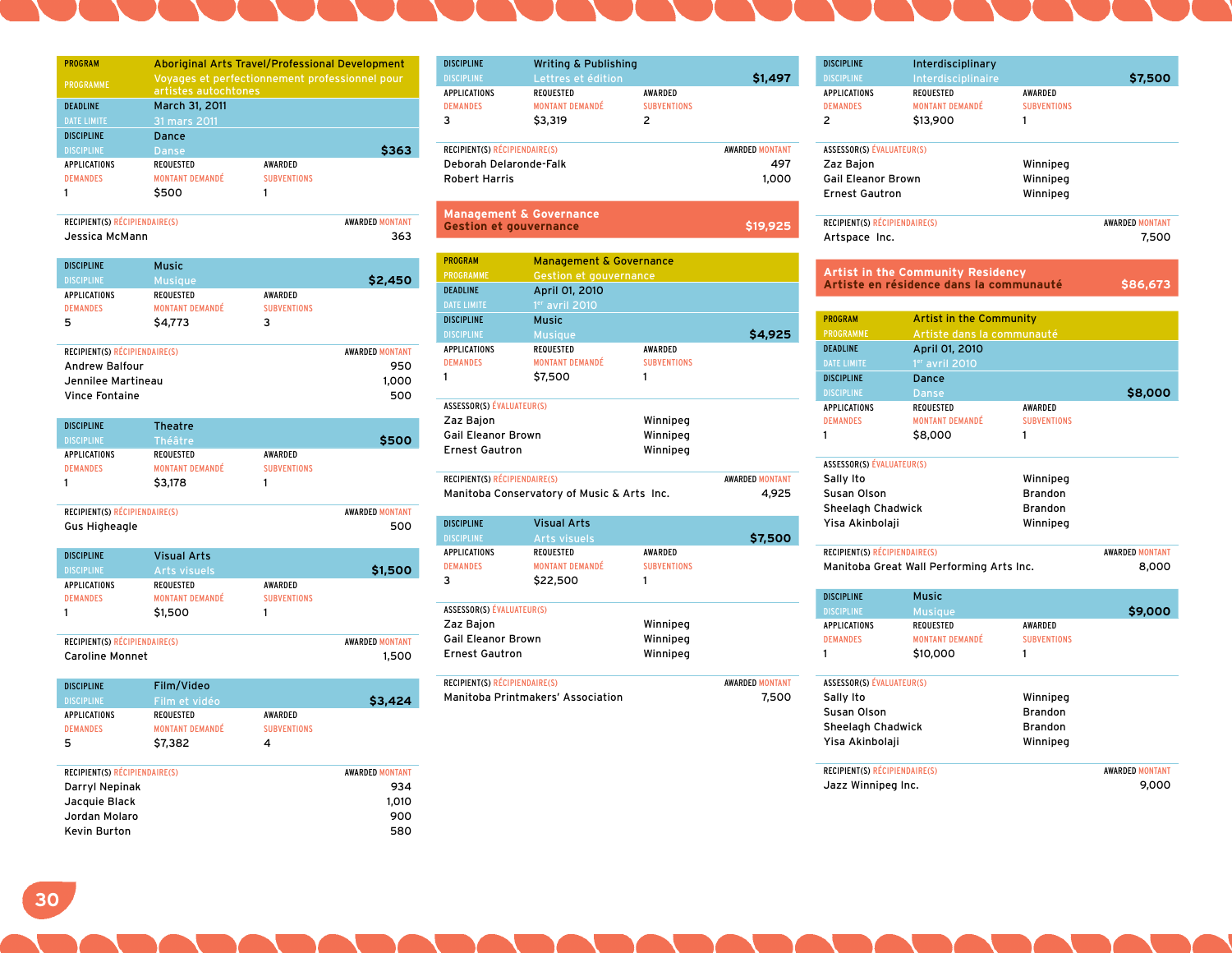| <b>DISCIPLINE</b>             | <b>Theatre</b>                    |                    |                        |
|-------------------------------|-----------------------------------|--------------------|------------------------|
| <b>DISCIPLINE</b>             | Théâtre                           |                    | \$10,000               |
| <b>APPLICATIONS</b>           | <b>REQUESTED</b>                  | <b>AWARDED</b>     |                        |
| <b>DEMANDES</b>               | <b>MONTANT DEMANDÉ</b>            | <b>SUBVENTIONS</b> |                        |
| 1                             | \$10,000                          |                    |                        |
| ASSESSOR(S) ÉVALUATEUR(S)     |                                   |                    |                        |
| Sally Ito                     |                                   | Winnipeg           |                        |
| Susan Olson                   |                                   | <b>Brandon</b>     |                        |
| Sheelagh Chadwick             |                                   | <b>Brandon</b>     |                        |
| Yisa Akinbolaji               |                                   | Winnipeg           |                        |
| RECIPIENT(S) RÉCIPIENDAIRE(S) |                                   |                    | <b>AWARDED MONTANT</b> |
|                               | Elizabeth Fry Society of Manitoba |                    | 10,000                 |
|                               |                                   |                    |                        |

Discipline Visual Arts

| шэчгчне                          | VISUAL ALLS                         |                    |                        |
|----------------------------------|-------------------------------------|--------------------|------------------------|
| <b>DISCIPLINE</b>                | <b>Arts visuels</b>                 |                    | \$12,663               |
| <b>APPLICATIONS</b>              | <b>REQUESTED</b>                    | <b>AWARDED</b>     |                        |
| <b>DEMANDES</b>                  | <b>MONTANT DEMANDÉ</b>              | <b>SUBVENTIONS</b> |                        |
| 3                                | \$22,663                            | 2                  |                        |
|                                  |                                     |                    |                        |
| <b>ASSESSOR(S) ÉVALUATEUR(S)</b> |                                     |                    |                        |
| Sally Ito                        |                                     | Winnipeg           |                        |
| Susan Olson                      |                                     | <b>Brandon</b>     |                        |
| Sheelagh Chadwick                |                                     | <b>Brandon</b>     |                        |
| Yisa Akinbolaji                  |                                     | Winnipeg           |                        |
|                                  |                                     |                    |                        |
| RECIPIENT(S) RÉCIPIENDAIRE(S)    |                                     |                    | <b>AWARDED MONTANT</b> |
|                                  | Eritrean Community in Winnipeg Inc. |                    | 10,000                 |
| Inland Oceans Arts Alliance      |                                     |                    | 2.663                  |
|                                  |                                     |                    |                        |

| <b>DEADLINE</b>                  | October 01, 2010       |                    |                        |
|----------------------------------|------------------------|--------------------|------------------------|
| <b>DATE LIMITE</b>               | 1er octobre 2010       |                    |                        |
| <b>DISCIPLINE</b>                | Music                  |                    |                        |
| <b>DISCIPLINE</b>                | <b>Musique</b>         |                    | \$14,010               |
| <b>APPLICATIONS</b>              | <b>REQUESTED</b>       | <b>AWARDED</b>     |                        |
| <b>DEMANDES</b>                  | <b>MONTANT DEMANDÉ</b> | <b>SUBVENTIONS</b> |                        |
| 3                                | \$22,710               | 3                  |                        |
|                                  |                        |                    |                        |
| <b>ASSESSOR(S) ÉVALUATEUR(S)</b> |                        |                    |                        |
| Ann Hodges                       |                        | Winnipeg           |                        |
| <b>Shirley Brown</b>             |                        | Deloraine          |                        |
| Rachelle Lamoureux               |                        | Île des Chênes     |                        |
| <b>Tracy Bone</b>                |                        | Winnipeg           |                        |
|                                  |                        |                    |                        |
| RECIPIENT(S) RÉCIPIENDAIRE(S)    |                        |                    | <b>AWARDED MONTANT</b> |
| Jazz Winnipeg Inc.               |                        |                    | 1,300                  |
| Keystone Colony                  |                        |                    | 8,000                  |

| <b>ILLANDRE COINTIN</b>                    | -9,99 |
|--------------------------------------------|-------|
| Manitoba Conservatory of Music & Arts Inc. | 4.710 |

| <b>DISCIPLINE</b>                | <b>Visual Arts</b>              |                    |                        |
|----------------------------------|---------------------------------|--------------------|------------------------|
| <b>DISCIPLINE</b>                | <b>Arts visuels</b>             |                    | \$20,000               |
| <b>APPLICATIONS</b>              | REQUESTED                       | <b>AWARDED</b>     |                        |
| <b>DEMANDES</b>                  | <b>MONTANT DEMANDÉ</b>          | <b>SUBVENTIONS</b> |                        |
| 3                                | \$30,000                        | 2                  |                        |
|                                  |                                 |                    |                        |
| ASSESSOR(S) ÉVALUATEUR(S)        |                                 |                    |                        |
| Ann Hodges                       |                                 | Winnipeg           |                        |
| <b>Shirley Brown</b>             |                                 | Deloraine          |                        |
| Rachelle Lamoureux               |                                 | Île des Chênes     |                        |
| <b>Tracy Bone</b>                |                                 | Winnipeg           |                        |
|                                  |                                 |                    |                        |
| RECIPIENT(S) RÉCIPIENDAIRE(S)    |                                 |                    | <b>AWARDED MONTANT</b> |
| Art City                         |                                 |                    | 10,000                 |
| Golden Prairie Arts Council      |                                 |                    | 10,000                 |
|                                  |                                 |                    |                        |
| <b>DISCIPLINE</b>                | <b>Writing &amp; Publishing</b> |                    |                        |
| <b>DISCIPLINE</b>                | Lettres et édition              |                    | \$13,000               |
| <b>APPLICATIONS</b>              | REQUESTED                       | <b>AWARDED</b>     |                        |
| <b>DEMANDES</b>                  | <b>MONTANT DEMANDÉ</b>          | <b>SUBVENTIONS</b> |                        |
| 2                                | \$13,000                        | 2                  |                        |
|                                  |                                 |                    |                        |
| <b>ASSESSOR(S) ÉVALUATEUR(S)</b> |                                 |                    |                        |

| <b>ASSESSOR(S) EVALUATEUR(S)</b>   |                |                        |
|------------------------------------|----------------|------------------------|
| Ann Hodges                         | Winnipeg       |                        |
| <b>Shirley Brown</b>               | Deloraine      |                        |
| Rachelle Lamoureux                 | Île des Chênes |                        |
| <b>Tracy Bone</b>                  | Winnipeg       |                        |
|                                    |                |                        |
| RECIPIENT(S) RÉCIPIENDAIRE(S)      |                | <b>AWARDED MONTANT</b> |
| La Maison Gabrielle-Roy            |                | 3,000                  |
| Mauro Centre for Peace and Justice |                | 10,000                 |
|                                    |                |                        |

**Community Connections & Access Liaisons communautaires et accès \$78,580**

| <b>PROGRAM</b>      | <b>Community Connections &amp; Access</b>    |                |          |
|---------------------|----------------------------------------------|----------------|----------|
| <b>PROGRAMME</b>    | Liaisons communautaires et accès             |                |          |
| <b>DEADLINE</b>     | April 01, 2010                               |                |          |
| <b>DATE LIMITE</b>  | $1er$ avril 2010                             |                |          |
| <b>DISCIPLINE</b>   | <b>Music</b>                                 |                |          |
| <b>DISCIPLINE</b>   | <b>Musique</b>                               |                | \$12,500 |
| <b>APPLICATIONS</b> | <b>REQUESTED</b>                             | <b>AWARDED</b> |          |
| <b>DEMANDES</b>     | <b>MONTANT DEMANDÉ</b><br><b>SUBVENTIONS</b> |                |          |
| 4                   | \$22,500                                     | 2              |          |
|                     |                                              |                |          |

| <b>ASSESSOR(S) ÉVALUATEUR(S)</b>     |                |                        |
|--------------------------------------|----------------|------------------------|
| Sheelagh Chadwick                    | <b>Brandon</b> |                        |
| Sally Ito                            | Winnipeg       |                        |
| Susan Olson                          | <b>Brandon</b> |                        |
| Yisa Akinbolaji                      | Winnipeg       |                        |
| <b>RECIPIENT(S) RÉCIPIENDAIRE(S)</b> |                | <b>AWARDED MONTANT</b> |
| Noel Moes                            |                | 2.500                  |

Ome 'igwessi Ensemble 10,000

| <b>DISCIPLINE</b>                    | Crafts                          |                          |                        |
|--------------------------------------|---------------------------------|--------------------------|------------------------|
| <b>DISCIPLINE</b>                    | Artisanat                       |                          | \$12,500               |
| <b>APPLICATIONS</b>                  | <b>REQUESTED</b>                | <b>AWARDED</b>           |                        |
| <b>DEMANDES</b>                      | <b>MONTANT DEMANDÉ</b>          | <b>SUBVENTIONS</b>       |                        |
| 2                                    | \$12,500                        | 2                        |                        |
|                                      |                                 |                          |                        |
| <b>ASSESSOR(S) ÉVALUATEUR(S)</b>     |                                 |                          |                        |
| Sheelagh Chadwick                    |                                 | <b>Brandon</b>           |                        |
| Sally Ito                            |                                 | Winnipeg                 |                        |
| Susan Olson                          |                                 | <b>Brandon</b>           |                        |
| Yisa Akinbolaji                      |                                 | Winnipeg                 |                        |
| <b>RECIPIENT(S) RÉCIPIENDAIRE(S)</b> |                                 |                          | <b>AWARDED MONTANT</b> |
| Artheat Studio Inc.                  |                                 |                          | 10,000                 |
| Shiarra DeMarchi                     |                                 |                          | 2,500                  |
|                                      |                                 |                          |                        |
| <b>DISCIPLINE</b>                    | <b>Visual Arts</b>              |                          |                        |
| <b>DISCIPLINE</b>                    | <b>Arts visuels</b>             |                          | \$7,500                |
| <b>APPLICATIONS</b>                  | <b>REQUESTED</b>                | <b>AWARDED</b>           |                        |
| <b>DEMANDES</b>                      | <b>MONTANT DEMANDÉ</b>          | <b>SUBVENTIONS</b>       |                        |
| 2                                    | \$7,500                         | $\overline{\phantom{a}}$ |                        |
| <b>ASSESSOR(S) ÉVALUATEUR(S)</b>     |                                 |                          |                        |
| Sheelagh Chadwick                    |                                 | <b>Brandon</b>           |                        |
| Sally Ito                            |                                 | Winnipea                 |                        |
| Susan Olson                          |                                 | <b>Brandon</b>           |                        |
| Yisa Akinbolaji                      |                                 | Winnipeg                 |                        |
| <b>RECIPIENT(S) RÉCIPIENDAIRE(S)</b> |                                 |                          | <b>AWARDED MONTANT</b> |
| James Adamson                        |                                 |                          | 5,000                  |
| Mary Lowe                            |                                 |                          | 2,500                  |
|                                      |                                 |                          |                        |
| <b>DISCIPLINE</b>                    | <b>Writing &amp; Publishing</b> |                          |                        |
| <b>DISCIPLINE</b>                    | Lettres et édition              |                          | \$10,000               |
| <b>APPLICATIONS</b>                  | <b>REQUESTED</b>                | <b>AWARDED</b>           |                        |
| <b>DEMANDES</b>                      | <b>MONTANT DEMANDÉ</b>          | <b>SUBVENTIONS</b>       |                        |
| 1                                    | \$10,000                        | 1                        |                        |
|                                      |                                 |                          |                        |

| ASSESSOR(S) ÉVALUATEUR(S)     |                |                        |
|-------------------------------|----------------|------------------------|
| Sheelagh Chadwick             | <b>Brandon</b> |                        |
| Sally Ito                     | Winnipeg       |                        |
| Susan Olson                   | <b>Brandon</b> |                        |
| Yisa Akinbolaji               | Winnipeg       |                        |
|                               |                |                        |
| RECIPIENT(S) RÉCIPIENDAIRE(S) |                | <b>AWARDED MONTANT</b> |

Canadian Dimension Magazine 10,000